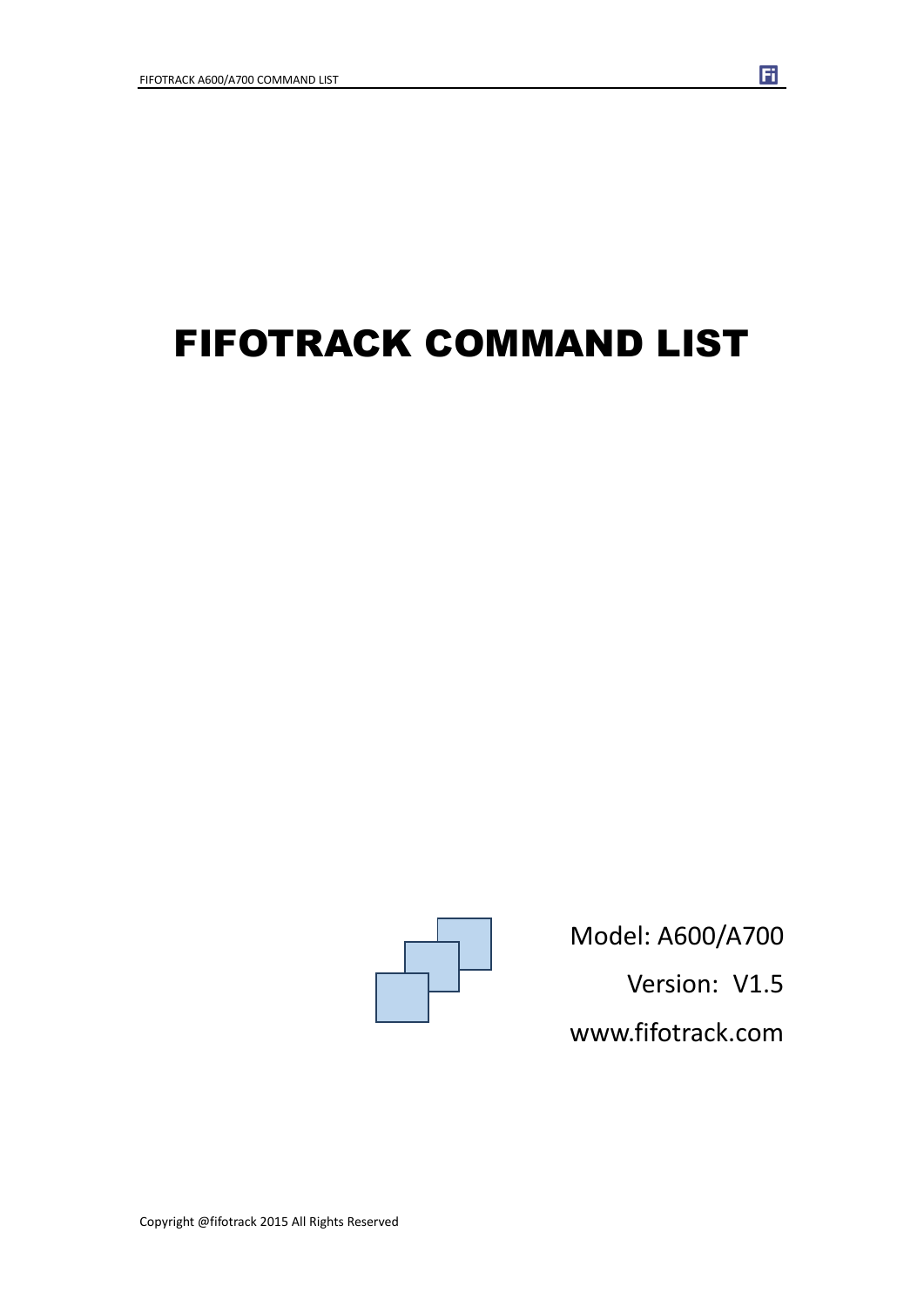### **Copyright and Disclaimer**

- All copyrights belong to Shenzhen fifotrack Solution Co., Ltd. You are not allowed to revise, copy or spread this file in any form without consent of fifotrack.
- $\odot$   $\Box$  is trademark of fifotrack, protected by law.
- Please read this user guide carefully before installation to avoid any possible personal injury or property loss.

 $\mathbf{F}$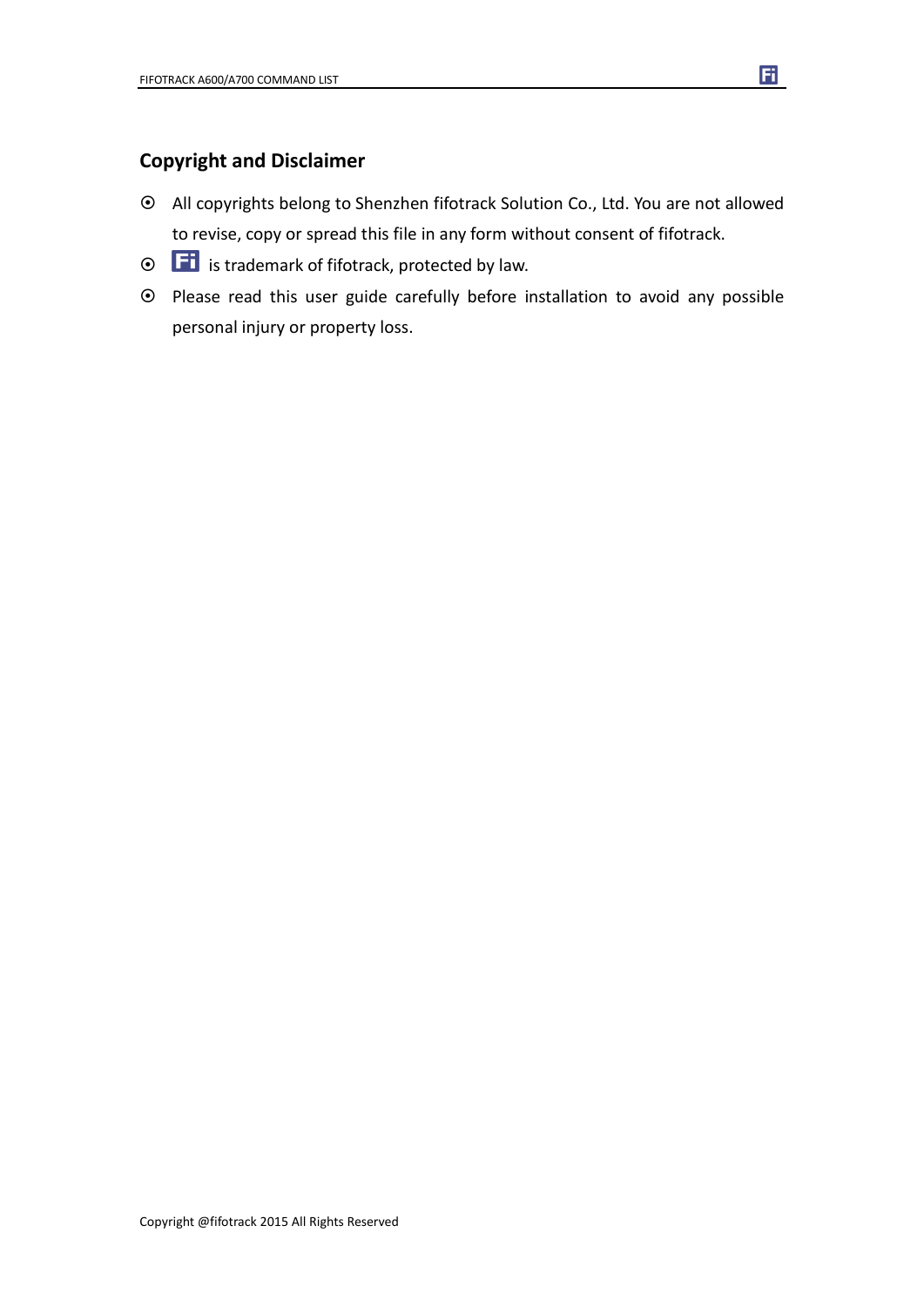| Version | <b>Revision Date</b> | Author  | Detail                                             |
|---------|----------------------|---------|----------------------------------------------------|
| V1.5    | Nov 2, 2020          | Vito Hu | Delete B15                                         |
|         |                      |         | Add CO8, SO9, S13, C10                             |
|         |                      |         | Add ultrasonic sensor option in B34, B80, B81, B82 |
| V1.4    | Apr 25, 2019         | Vito Hu | Modify D05, D07 command: add pho num field         |
| V1.3    | Dec 26, 2018         | Vito Hu | Modify B04 command: add roam accoff tmr and        |
|         |                      |         | roam parking tmr fields                            |
| V1.2    | Dec 12, 2018         | Vito Hu | Add B34, B98, B99 command                          |
|         |                      |         | Modify B45 command                                 |
|         |                      |         | Delete D01, D02, D03, D04 command and Appendix B   |
| V1.1    | Aug 25, 2017         | Vito Hu | <b>Initial Version</b>                             |

### **Document History**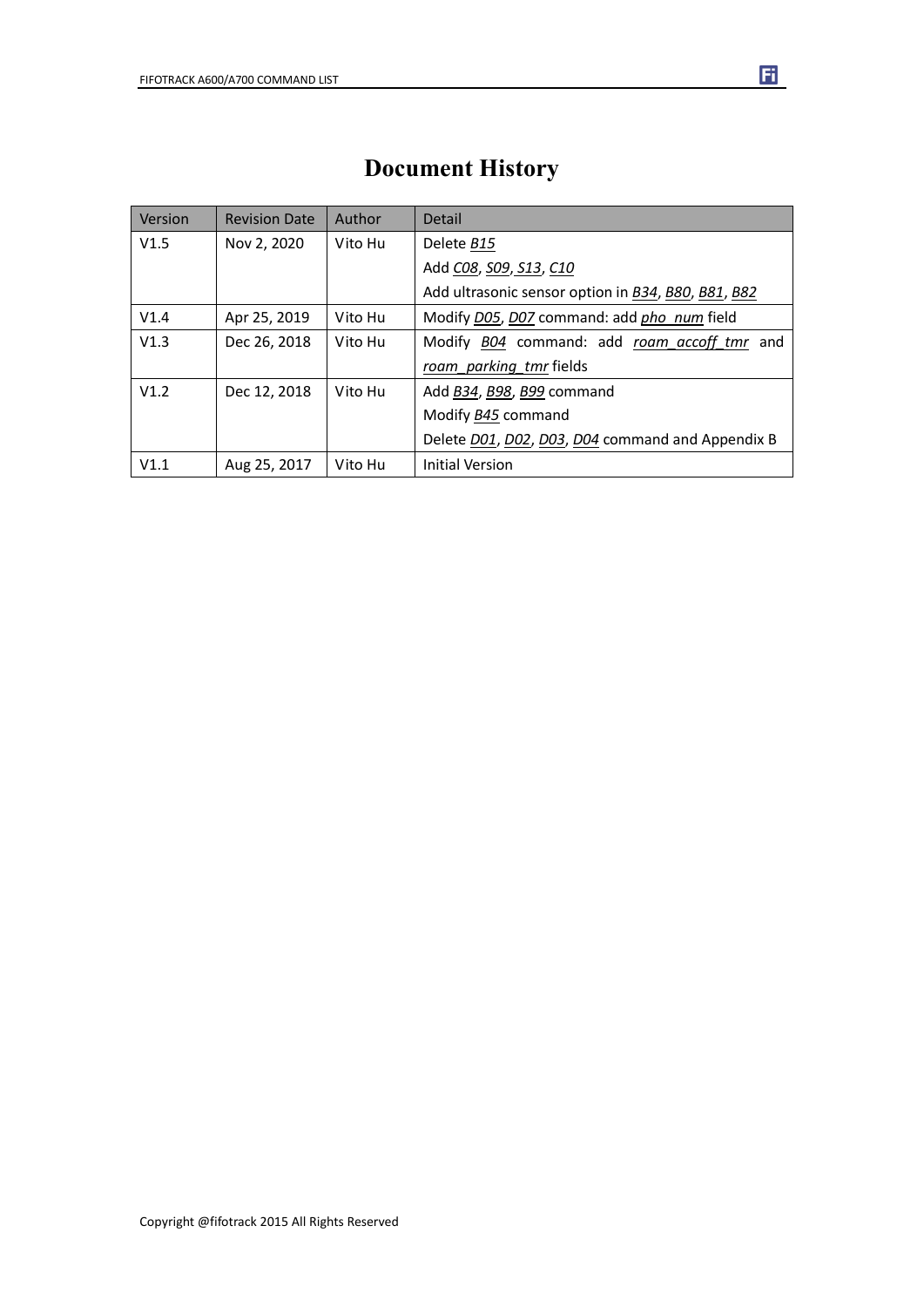

### **Contents**

| . 17 |  |
|------|--|
|      |  |
|      |  |
|      |  |
|      |  |
|      |  |
|      |  |
|      |  |
|      |  |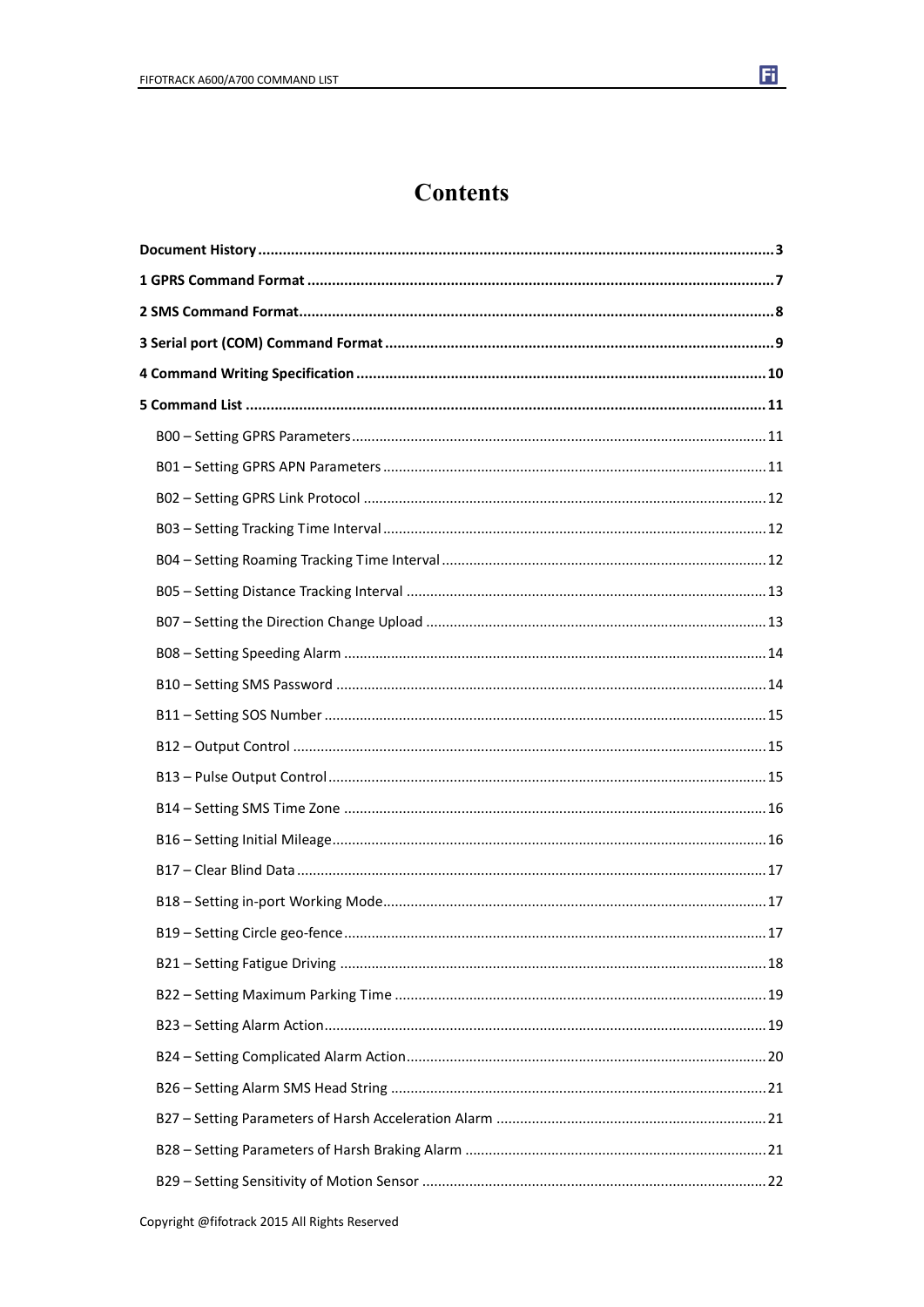| 36 |
|----|
|    |
|    |
|    |
|    |
|    |
|    |
|    |
|    |
|    |
|    |
|    |
|    |

Copyright @fifotrack 2015 All Rights Reserved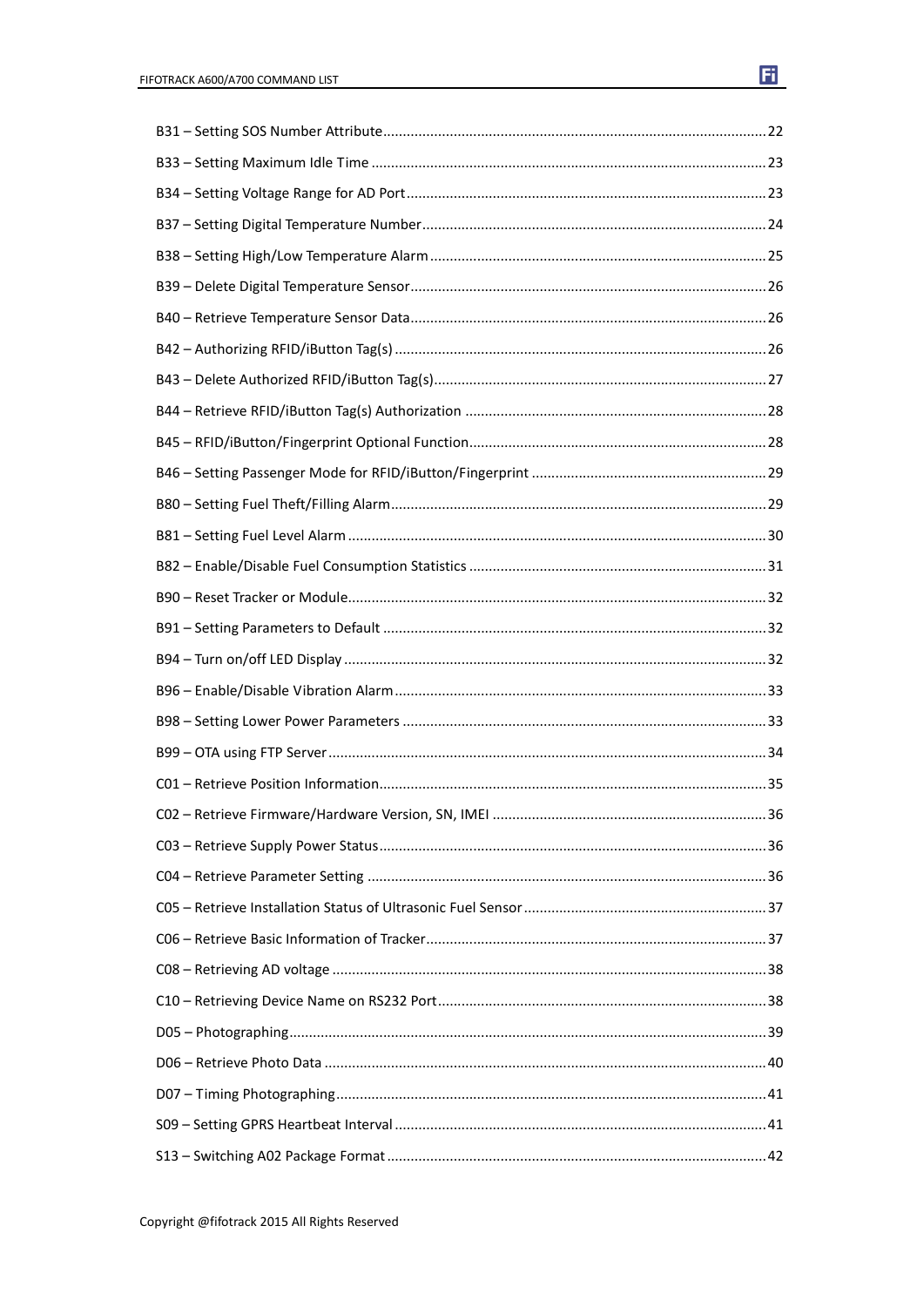|--|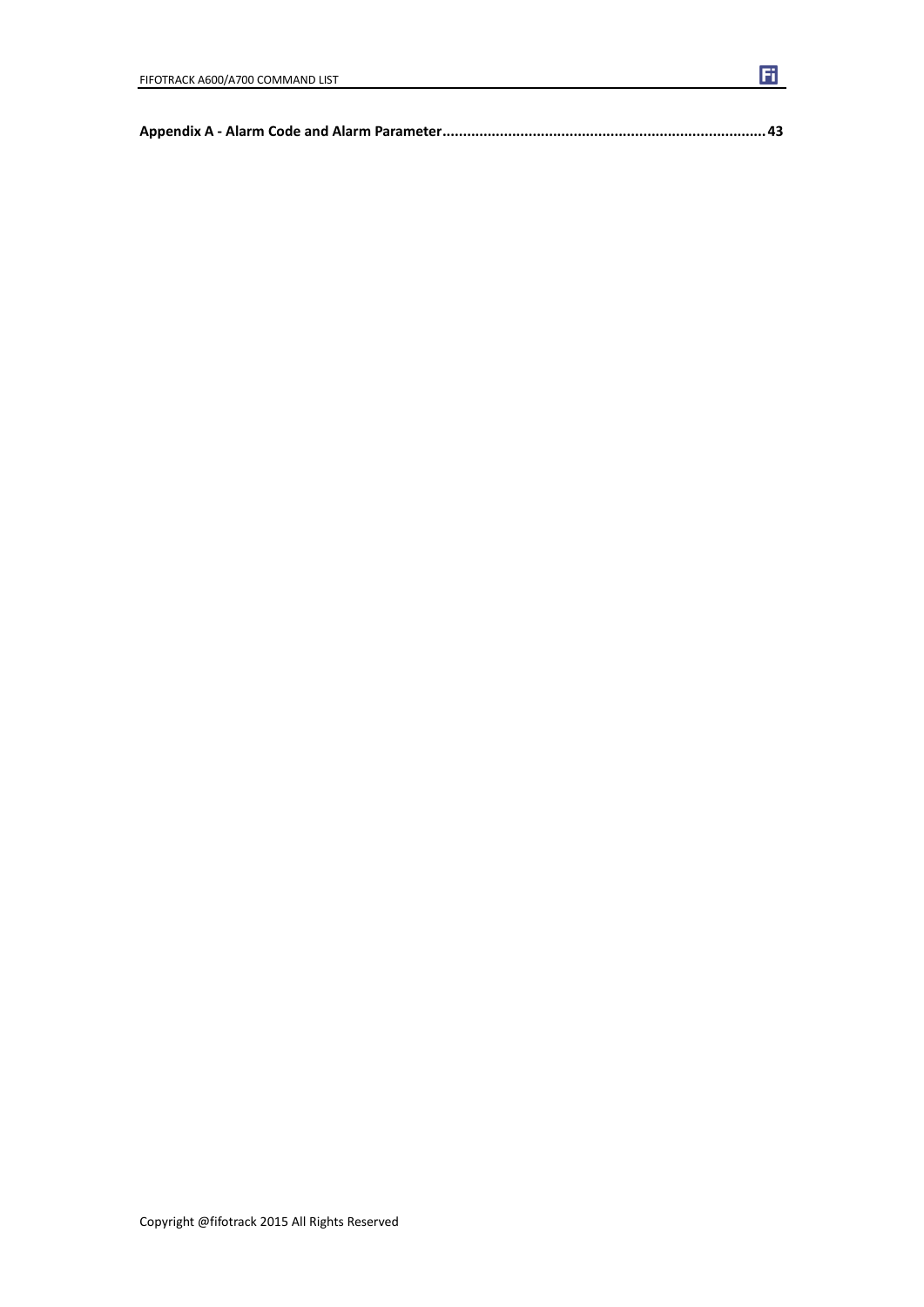### **1 GPRS Command Format**

#### **GPRS uplink (i.e.: Data is sent from tracker to platform) command format:**

\$\$<pack-len>,<ID>,<work-no>,<cmd-code>,<cmd-para>\*<checksum>\r\n

**GPRS downlink (i.e.: Data is sent form platform to tracker) command format:**

##<pack-len>,<ID>,<work-no>,<cmd-code>,<cmd-para>\*<checksum>\r\n

#### **Remarks:**

- Comma (,) is used to separate data fields, and it is necessary. There is no space before or after comma.
- pack-len: Package Length, decimal string format, the field of *pack-len* is {*,<ID>,<work-no>,<cmd-code>,<cmd-para>*}, be careful, comma(,) in front of *ID* included.
- ID: Tracker ID, default IMEI.
- work-no: working number, hexadecimal string format, cyclic accumulation from 1 to 0xFFFF.
- $\odot$  cmd-code: Command code, or specification of data type.
- cmd-para: parameter or description of *cmd-code*, which is described in the following chapters.
- checksum: checksum of package, 2 bytes hexadecimal string format, XOR of {*<pack-len>,<ID>,<work-no>,<cmd-code>,<cmd-para>*}.
- \r\n: End of package, i.e. <CR><LF>.
- Without specification, multi-byte binary data in *cmd-para* uses big endian format, i.e. Most Significant Byte first.

Copyright @fifotrack 2015 All Rights Reserved

F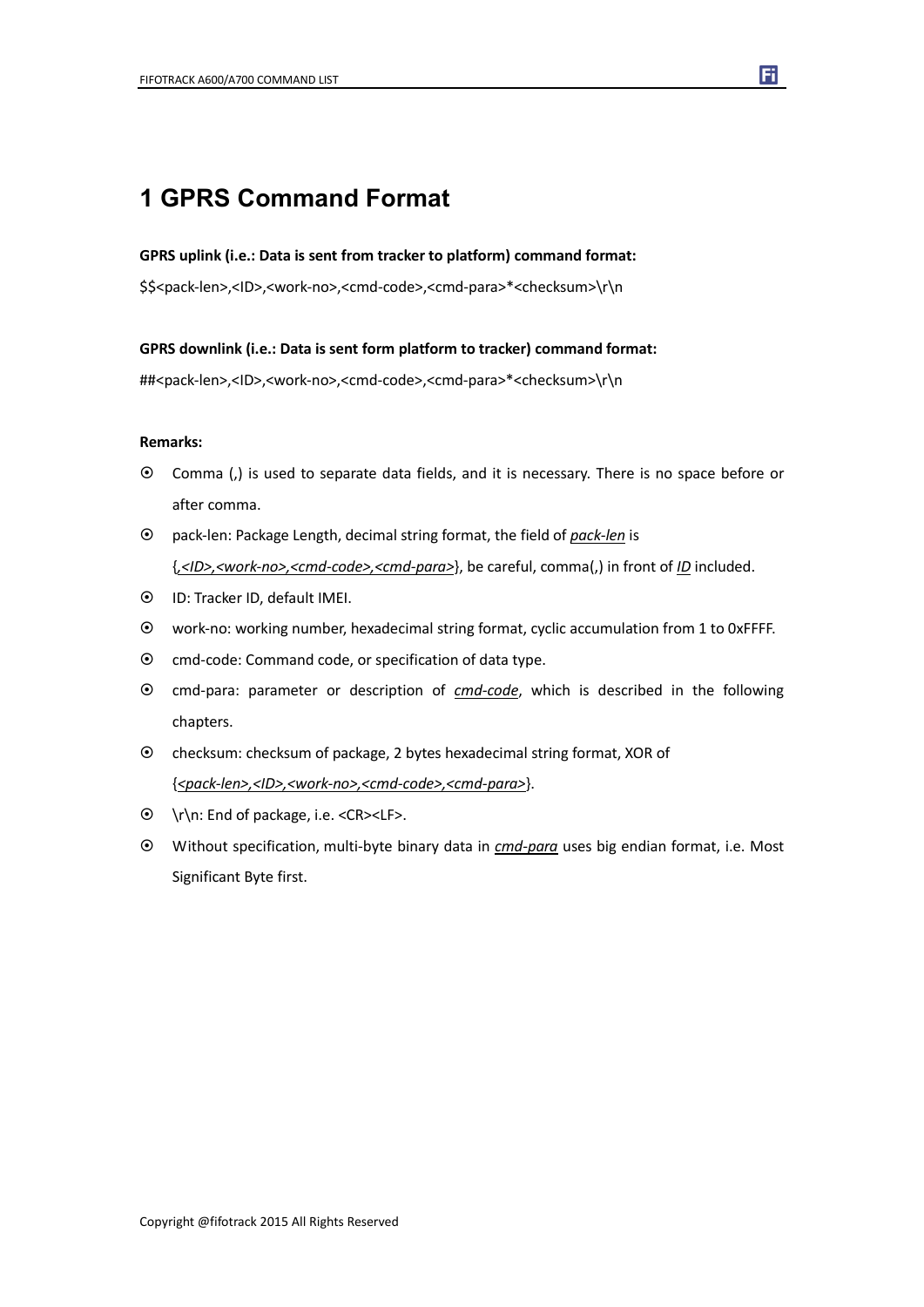## **2 SMS Command Format**

Sending SMS (from mobile to tracker) command format:

<password>,<cmd-code>,<cmd-para>

Reply SMS (from tracker to mobile) data format:

<cmd-code>,<proc-result>

01 password: SMS password, 6 digits, default "000000".

02 cmd-code: command code, the same as *cmd-code* field in GPRS command.

03 cmd-para: command parameter, the same as *cmd-para* field in GPRS command.

Fi

04 proc-result: command process result

OK – Succeed.

05 SMS command with invalid password, or with incorrect format, no reply will be sent.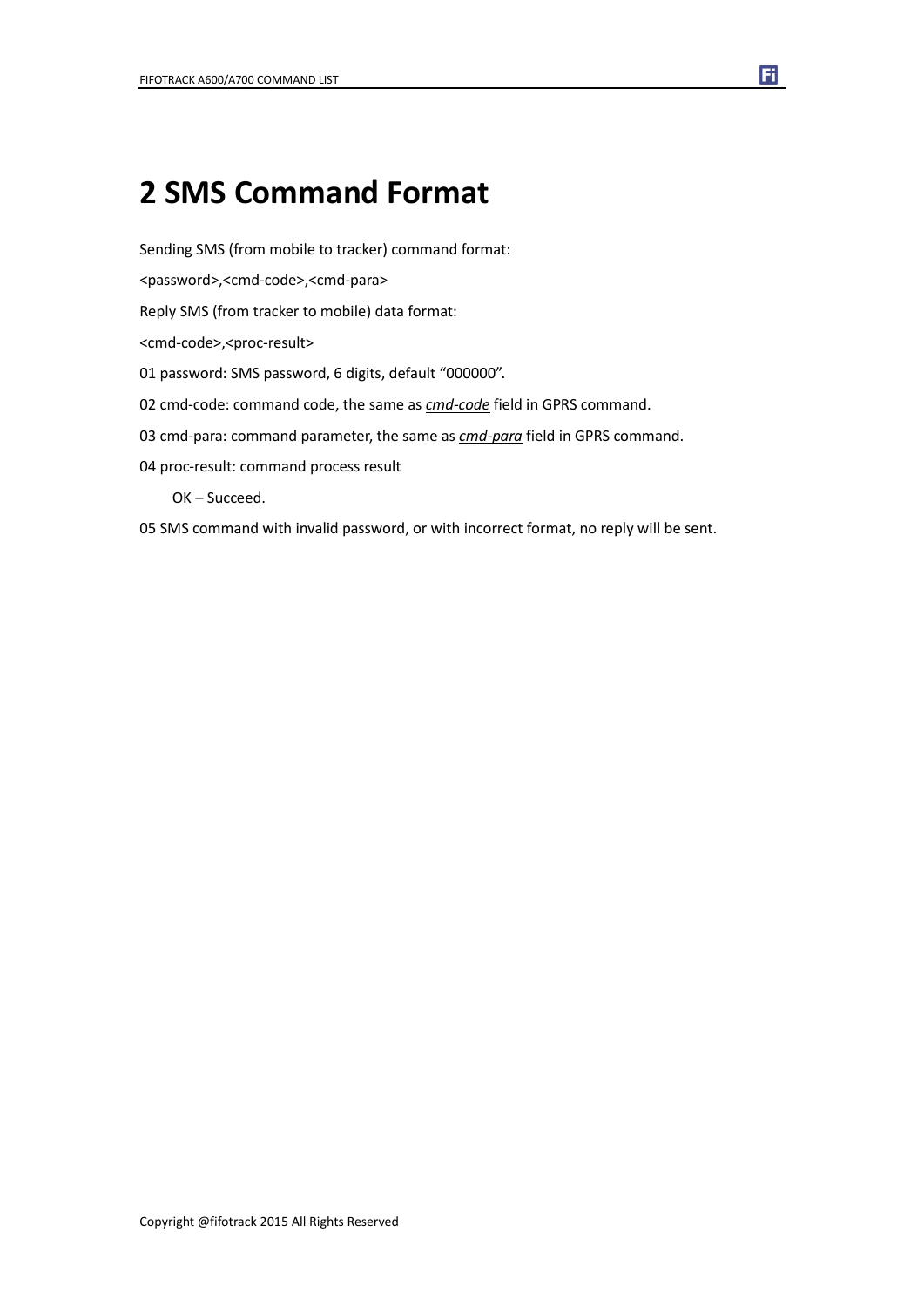## **3 Serial port (COM) Command Format**

Setting command format: #<cmd-code>,<cmd-para><CR><LF> Reply data format #<cmd-code>,<proc-result><CR><LF> cmd-code, cmd-para: the same as corresponding field of GPRS/SMS command. proc-result: COM command procession result OK – Succeed. UNSUPPORT – Command not supported. FAILED –Procession failed.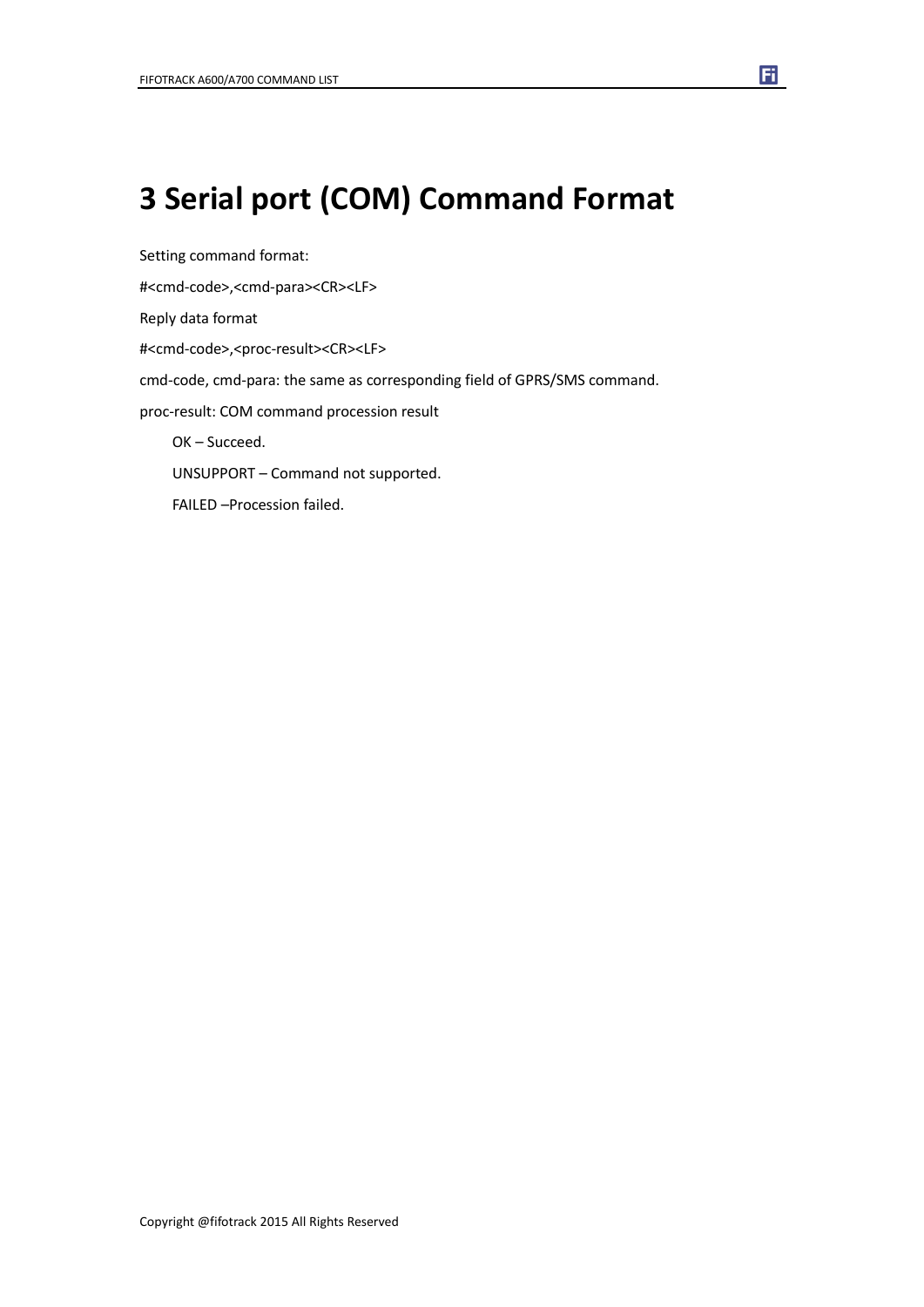## **4 Command Writing Specification**

- Comma (,) is used to separate multi-field, there is no space before and after comma.
- $\odot$  For command with multi parameters, field(s) can be empty, the corresponding parameter is set to default.
- The following chapters describe *cmd-code* and *cmd-para.*
- The "Retrieve" row in the following chapters describes the corresponding query command.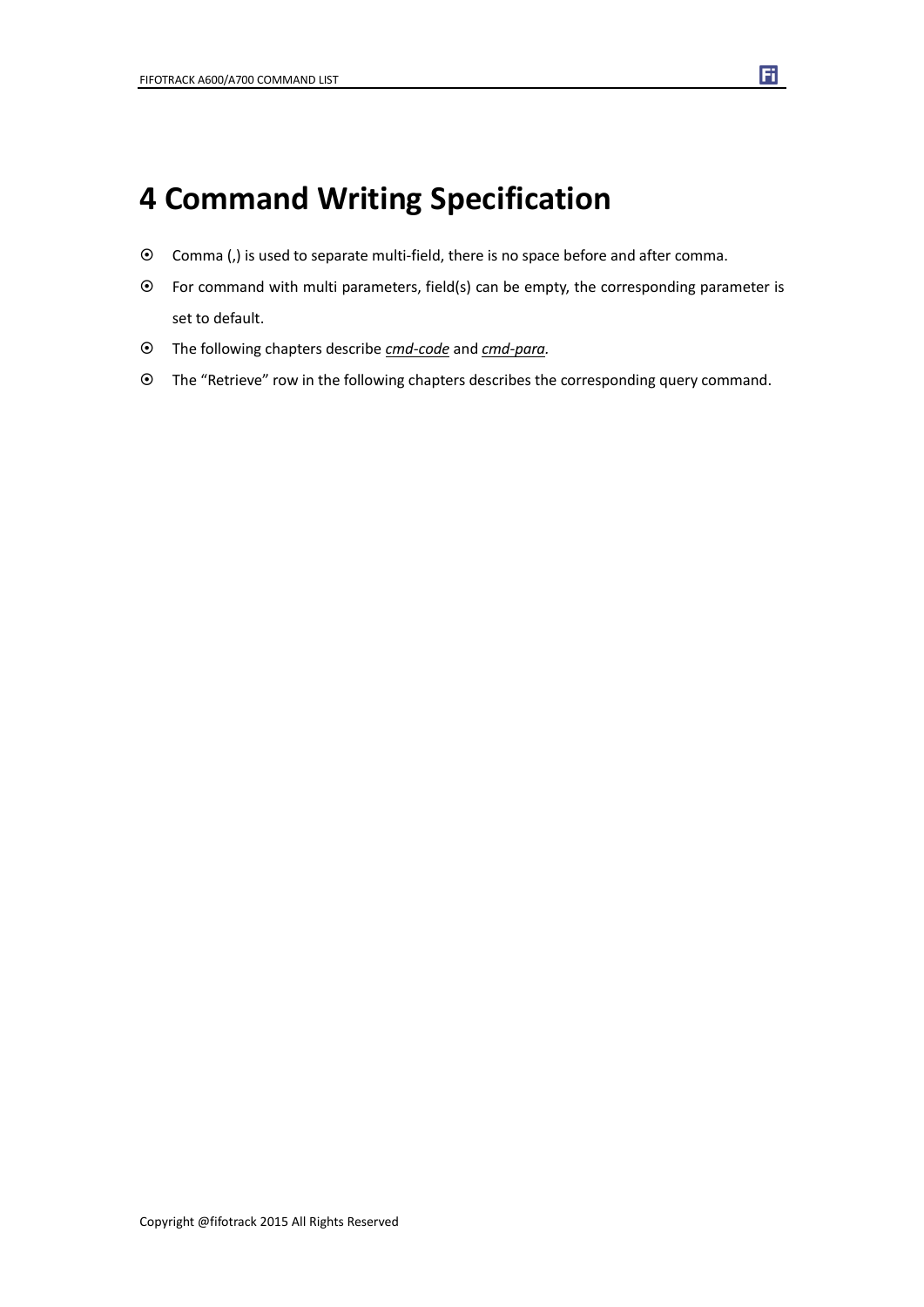## **5 Command List**

| <b>B00 – Setting GPRS Parameters</b> |                                                                                         |  |
|--------------------------------------|-----------------------------------------------------------------------------------------|--|
| Source                               | GPRS/COM/SMS                                                                            |  |
| Description                          | B00, <svr_type>,<net_addr>,<net_port></net_port></net_addr></svr_type>                  |  |
|                                      | 01 svr type: server selection, 1--main server, 2--backup server; When the connection to |  |
|                                      | main server cannot be reached, tracker will automatically connect to the backup         |  |
|                                      | server. This avoids data losses.                                                        |  |
|                                      | 02 net_addr: server IP or domain.                                                       |  |
|                                      | 03 net_port: server port.                                                               |  |
| Reply                                | B00, <err code=""></err>                                                                |  |
|                                      | 01 err_code: procession error code.                                                     |  |
|                                      | $OK - Succeed.$                                                                         |  |
|                                      | UNSUPPORT – Command not supported.                                                      |  |
|                                      | <b>FAILED - Procession failed.</b>                                                      |  |
| Example                              | B00,1, 47.88.35.165,10502                                                               |  |
|                                      | 01 Set main server: IP-47.88.35.165, port-10502.                                        |  |
| Retrieve                             | $CO4, B00,$ <svr type=""></svr>                                                         |  |
|                                      | 01 svr_type: server selection, the same as svr_type field in setting command.           |  |

| <b>B01 – Setting GPRS APN Parameters</b> |                                                                                   |  |
|------------------------------------------|-----------------------------------------------------------------------------------|--|
| Source                                   | GPRS/COM/SMS                                                                      |  |
| Description                              | B01, <app name="">, <app usr="">, <app pwd=""></app></app></app>                  |  |
|                                          | 01 apn name: APN name.                                                            |  |
|                                          | 02 apn_usr: APN user name.                                                        |  |
|                                          | 03 apn_pwd: APN password.                                                         |  |
|                                          | 04 Leave gpn usr, apn pwd field empty, if no APN username and APN password exist. |  |
|                                          | 05 Contact to local ISP for APN detail.                                           |  |
| Reply                                    | B01, <err code=""></err>                                                          |  |
|                                          | 01 err_code: procession error code.                                               |  |
|                                          | $OK - Succeed.$                                                                   |  |
|                                          | UNSUPPORT – Command not supported.                                                |  |
|                                          | FAILED - Procession failed.                                                       |  |
| Example                                  | B01, cmnet                                                                        |  |
|                                          | 01 Set APN name to "cmnet", APN login username and password empty.                |  |
| Retrieve                                 | C04, B01                                                                          |  |

圃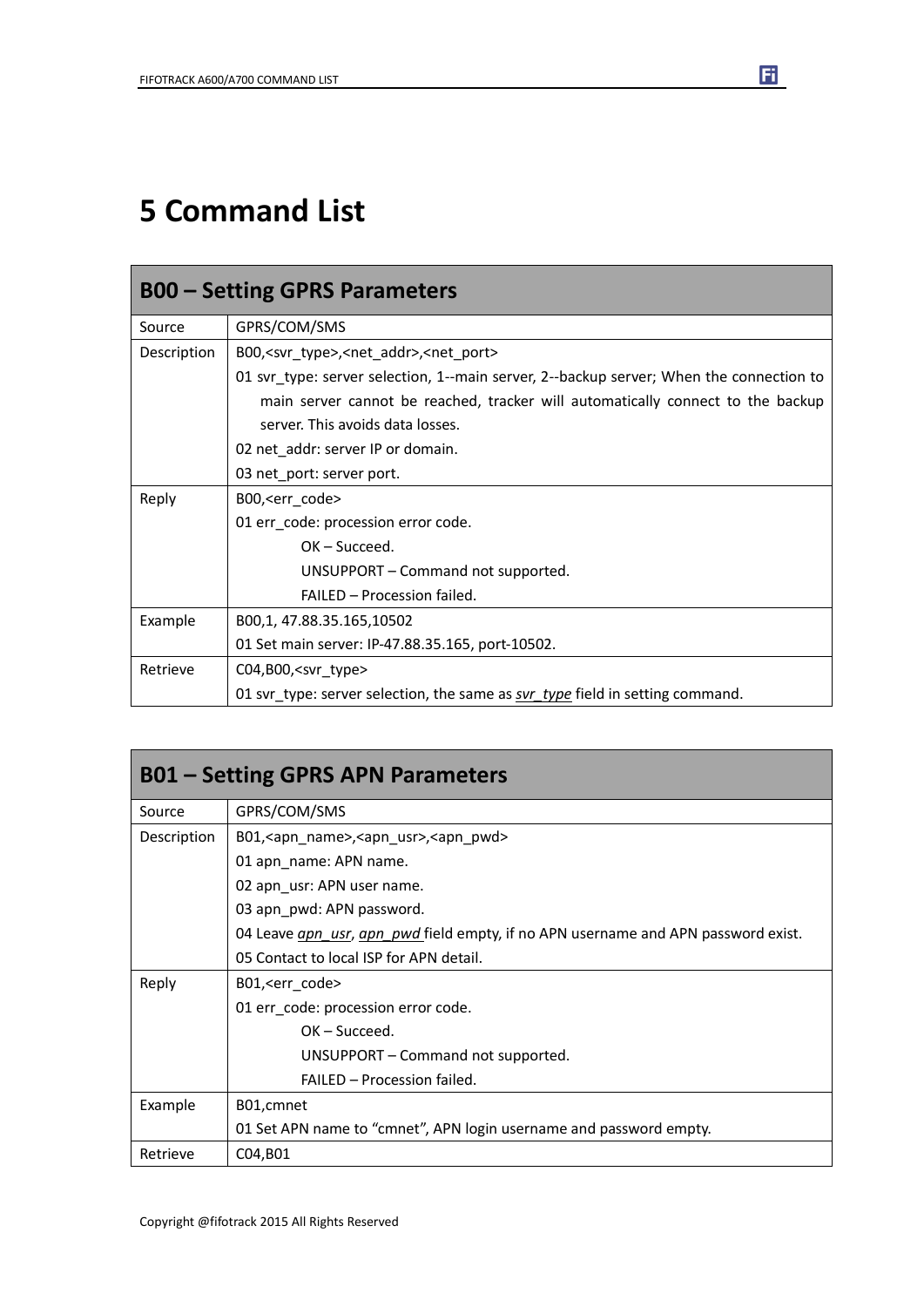| <b>B02 - Setting GPRS Link Protocol</b> |                                                    |  |
|-----------------------------------------|----------------------------------------------------|--|
| Source                                  | GPRS/COM/SMS                                       |  |
| Description                             | B02, <link type=""/>                               |  |
|                                         | 01 link type: Link protocol, value "TCP" or "UDP". |  |
|                                         | 02 default TCP protocol.                           |  |
| Reply                                   | B02, <err code=""></err>                           |  |
|                                         | 01 err_code: procession error code.                |  |
|                                         | $OK - Succeed.$                                    |  |
|                                         | UNSUPPORT - Command not supported.                 |  |
|                                         | FAILED - Procession failed.                        |  |
| Example                                 | B02,TCP                                            |  |
|                                         | 01 Set link protocol to TCP.                       |  |
| Retrieve                                | C04, B02                                           |  |

| <b>B03 – Setting Tracking Time Interval</b> |                                                                                                             |  |
|---------------------------------------------|-------------------------------------------------------------------------------------------------------------|--|
| Source                                      | GPRS/COM/SMS                                                                                                |  |
| Description                                 | B03, < basic tmr>, < accoff tmr>, < parking tmr>                                                            |  |
|                                             | 01 basic tme: normal time interval, unit s.                                                                 |  |
|                                             | 02 accoff tmr: time interval when ACC OFF, unit s, default 0s.                                              |  |
|                                             | 03 parking tmr: time interval when parking, unit s, default 0s.                                             |  |
|                                             | 04 When both <i>accoff tmr</i> and <i>parking tmr</i> are set, <i>parking tmr</i> will be ignored in actual |  |
|                                             | usage.                                                                                                      |  |
| Reply                                       | B03, <err code=""></err>                                                                                    |  |
|                                             | 01 err code: procession error code.                                                                         |  |
|                                             | $OK - Succeed.$                                                                                             |  |
|                                             | UNSUPPORT – Command not supported.                                                                          |  |
|                                             | FAILED - Procession failed.                                                                                 |  |
| Example                                     | B03,30                                                                                                      |  |
|                                             | 01 Set timing tracking interval to 30s, tracker uploads position data every 30s.                            |  |
| Retrieve                                    | C04, B03                                                                                                    |  |

| <b>B04 – Setting Roaming Tracking Time Interval</b> |                                                                                                                  |  |
|-----------------------------------------------------|------------------------------------------------------------------------------------------------------------------|--|
| Source                                              | GPRS/COM/SMS                                                                                                     |  |
| Description                                         | B04, <roam_basic_tmr>,<roam_accoff_tmr>,<roam_parking_tmr></roam_parking_tmr></roam_accoff_tmr></roam_basic_tmr> |  |
|                                                     | 01 roam_basic_tmr: roaming time interval, unit s, default 0s.                                                    |  |
|                                                     | 02 roam_accoff_tmr: time interval when ACC OFF under roaming, unit s, default 0s.                                |  |
|                                                     | 03 roam parking tmr: time interval when parking under roaming, unit s, default 0s.                               |  |
|                                                     | 04 When both roam_accoff_tmr and roam_parking_tmr are set, roam_parking_tmr will                                 |  |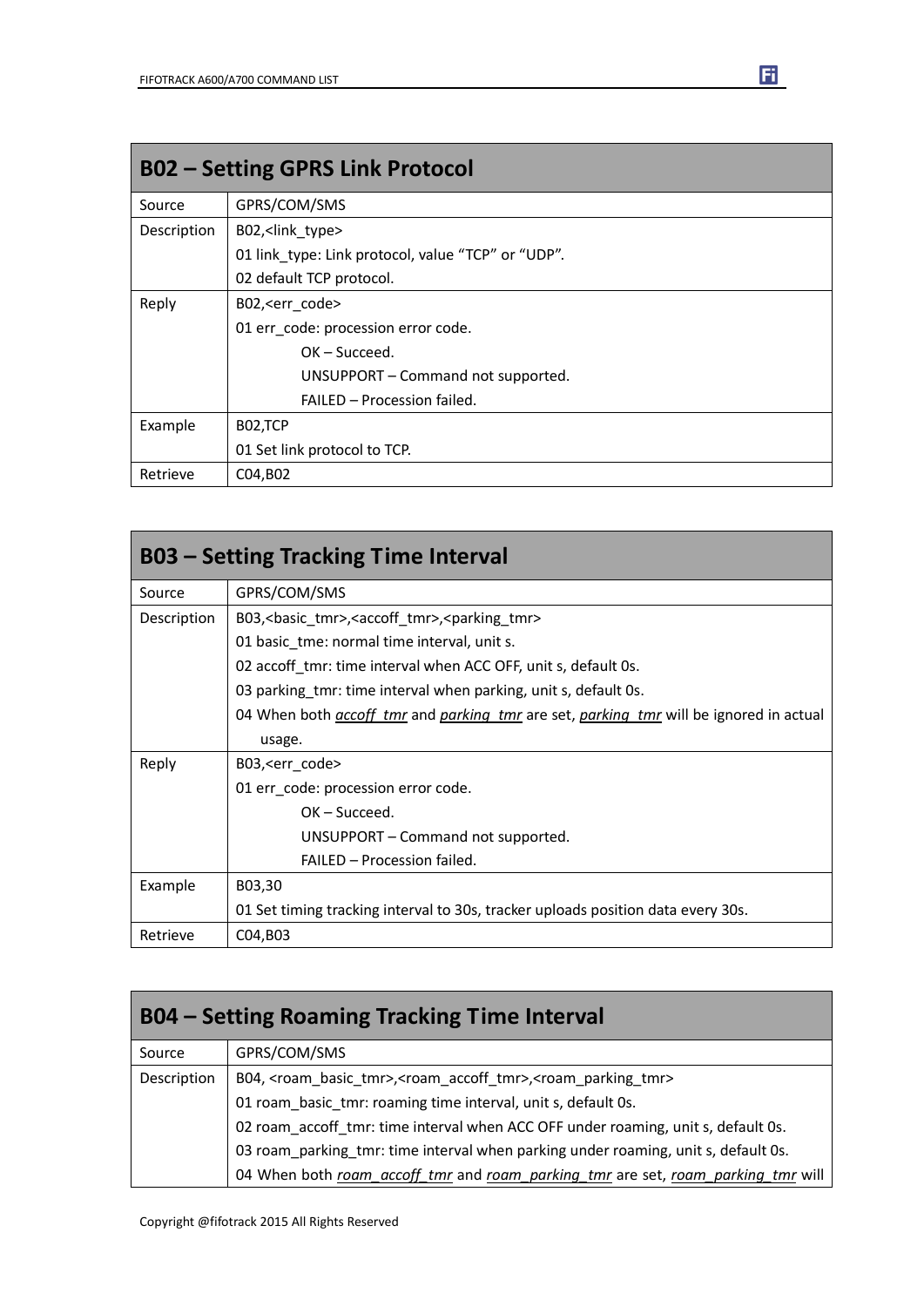|          | be ignored in actual usage.                                                                    |  |
|----------|------------------------------------------------------------------------------------------------|--|
|          | 02 When both B03 and B04 (roam_basic_tmr != 0) are set, tracker uses below logic for           |  |
|          | uploading:                                                                                     |  |
|          | $\odot$<br>When roaming detected, tracker uploads GPRS using <b>BO4</b> setting, according to  |  |
|          | ACC, moving/parking status                                                                     |  |
|          | $\odot$<br>For non-roaming condition, tracker uploads GPRS using <b>BO3</b> setting, according |  |
|          | to ACC, moving/parking status                                                                  |  |
| Reply    | B04, <err_code></err_code>                                                                     |  |
|          | 01 err_code: procession error code.                                                            |  |
|          | $OK - Succeed.$                                                                                |  |
|          | UNSUPPORT - Command not supported.                                                             |  |
|          | FAILED - Procession failed.                                                                    |  |
| Example  | B04,3600                                                                                       |  |
|          | 01 Set timing tracking interval to 3600s while roaming.                                        |  |
|          |                                                                                                |  |
|          | B04,3600,7200                                                                                  |  |
|          | 01 Setting timing tracking interval to 3600s when ACC ON, 7200s when ACC off, under            |  |
|          | roaming status                                                                                 |  |
| Retrieve | C04, B04                                                                                       |  |

| <b>B05 - Setting Distance Tracking Interval</b> |                                                           |  |
|-------------------------------------------------|-----------------------------------------------------------|--|
| Source                                          | GPRS/COM/SMS                                              |  |
| Description                                     | B05,<br>basic_dst>                                        |  |
|                                                 | 01 basic dst: Distance tracking interval, unit meter.     |  |
|                                                 | 02 Distance tracking is independent from timing tracking. |  |
| Reply                                           | B05, <err code=""></err>                                  |  |
|                                                 | 01 err code: procession error code.                       |  |
|                                                 | $OK - Succeed.$                                           |  |
|                                                 | UNSUPPORT – Command not supported.                        |  |
|                                                 | FAILED - Procession failed.                               |  |
| Example                                         | B05,100                                                   |  |
|                                                 | 01 Set distance tracking to 100m.                         |  |
| Retrieve                                        | C04, B05                                                  |  |

| B07 – Setting the Direction Change Upload |                                                                                   |  |
|-------------------------------------------|-----------------------------------------------------------------------------------|--|
| Source                                    | GPRS/COM/SMS                                                                      |  |
| Description                               | B07, <course></course>                                                            |  |
|                                           | 01 course: direction change angle, unit degree, range 0--359, default 20.         |  |
|                                           | 02 When course is set to 0, direction change upload is disabled.                  |  |
|                                           | 03 When driving direction change exceeds the setting value, tracker will upload a |  |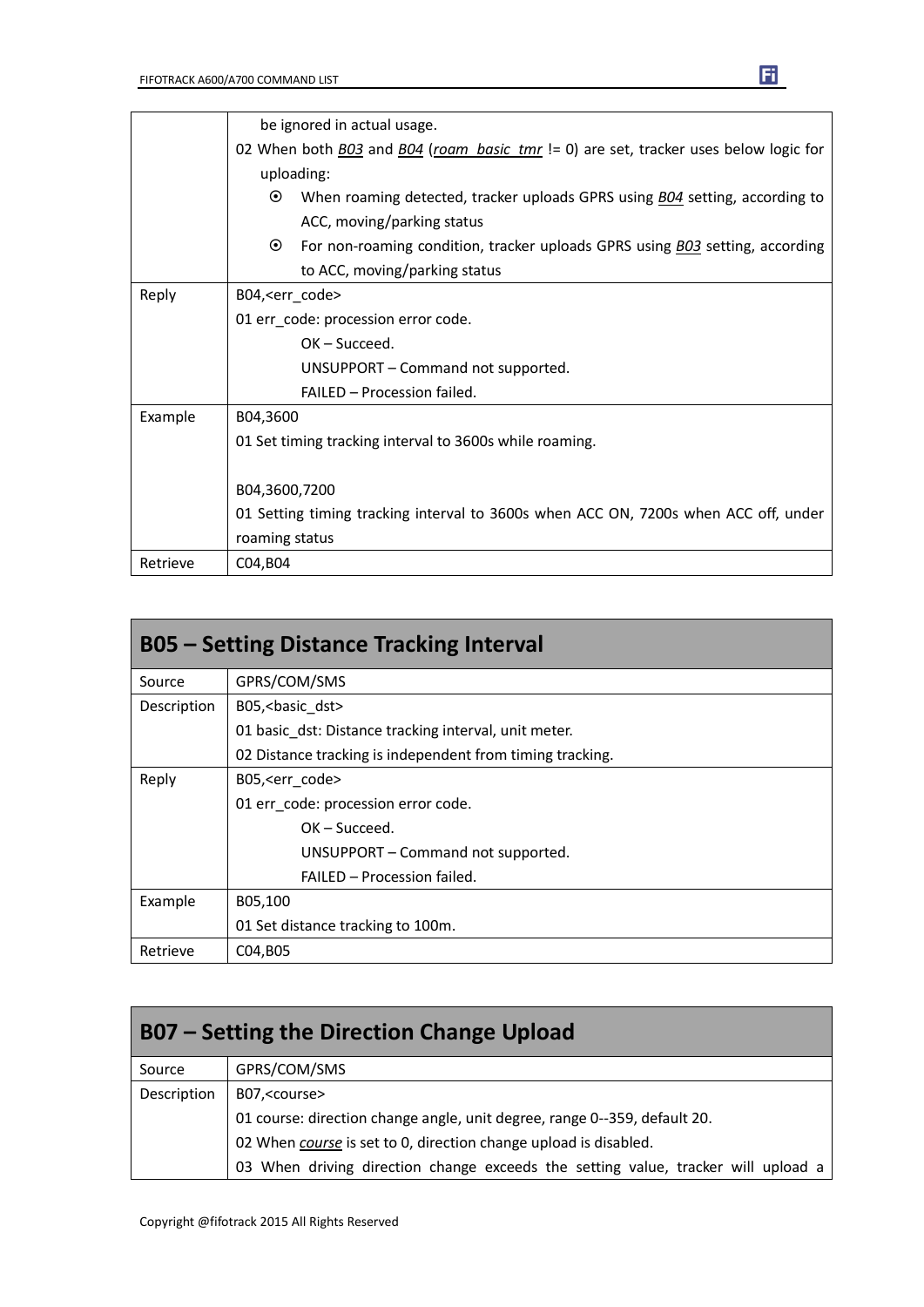|          | position data for supplement.         |
|----------|---------------------------------------|
| Reply    | B07, <err code=""></err>              |
|          | 01 err code: procession error code.   |
|          | $OK - Succeed.$                       |
|          | UNSUPPORT - Command not supported.    |
|          | FAILED - Procession failed.           |
| Example  | B07,30                                |
|          | 01 Set direction change angle to 30°. |
| Retrieve | C04, B07                              |

| <b>B08 – Setting Speeding Alarm</b> |                                                                                |
|-------------------------------------|--------------------------------------------------------------------------------|
| Source                              | GPRS/COM/SMS                                                                   |
| Description                         | B08, <speeding>,<br/>buz&gt;</speeding>                                        |
|                                     | 01 speeding: speed, unit km/h, range 0--300, default 0.                        |
|                                     | 02 When <i>speeding</i> is set to 0, speeding alarm is disabled.               |
|                                     | 03 buz: 1-Enable buzzer when speeding; 0-Disable(default)                      |
|                                     | 04 When buz==1, tracker controls buzzer via OUT2, till speed returns to normal |
| Reply                               | B08, <err_code></err_code>                                                     |
|                                     | 01 err_code: procession error code.                                            |
|                                     | $OK - Succeed.$                                                                |
|                                     | UNSUPPORT – Command not supported.                                             |
|                                     | FAILED - Procession failed.                                                    |
| Example                             | B08,90                                                                         |
|                                     | 01 Set speed limit to 90km/h; Disable buzzer                                   |
| Retrieve                            | C04, B08                                                                       |

| <b>B10 – Setting SMS Password</b> |                                                                         |
|-----------------------------------|-------------------------------------------------------------------------|
| Source                            | GPRS/COM/SMS                                                            |
| Description                       | B10, <sms pwd=""></sms>                                                 |
|                                   | 01 sms pwd: SMS password, 6 digits, default "000000".                   |
| Reply                             | B10, <err code=""></err>                                                |
|                                   | 01 err code: procession error code.                                     |
|                                   | $OK - Succeed.$                                                         |
|                                   | UNSUPPORT – Command not supported.                                      |
|                                   | FAILED - Procession failed.                                             |
| Example                           | B <sub>10</sub> ,472627                                                 |
|                                   | 01 Set SMS password to "472627".                                        |
|                                   |                                                                         |
|                                   | B10,47262A                                                              |
|                                   | 01 Invalid command, because SMS password needs to be a 6 digits string. |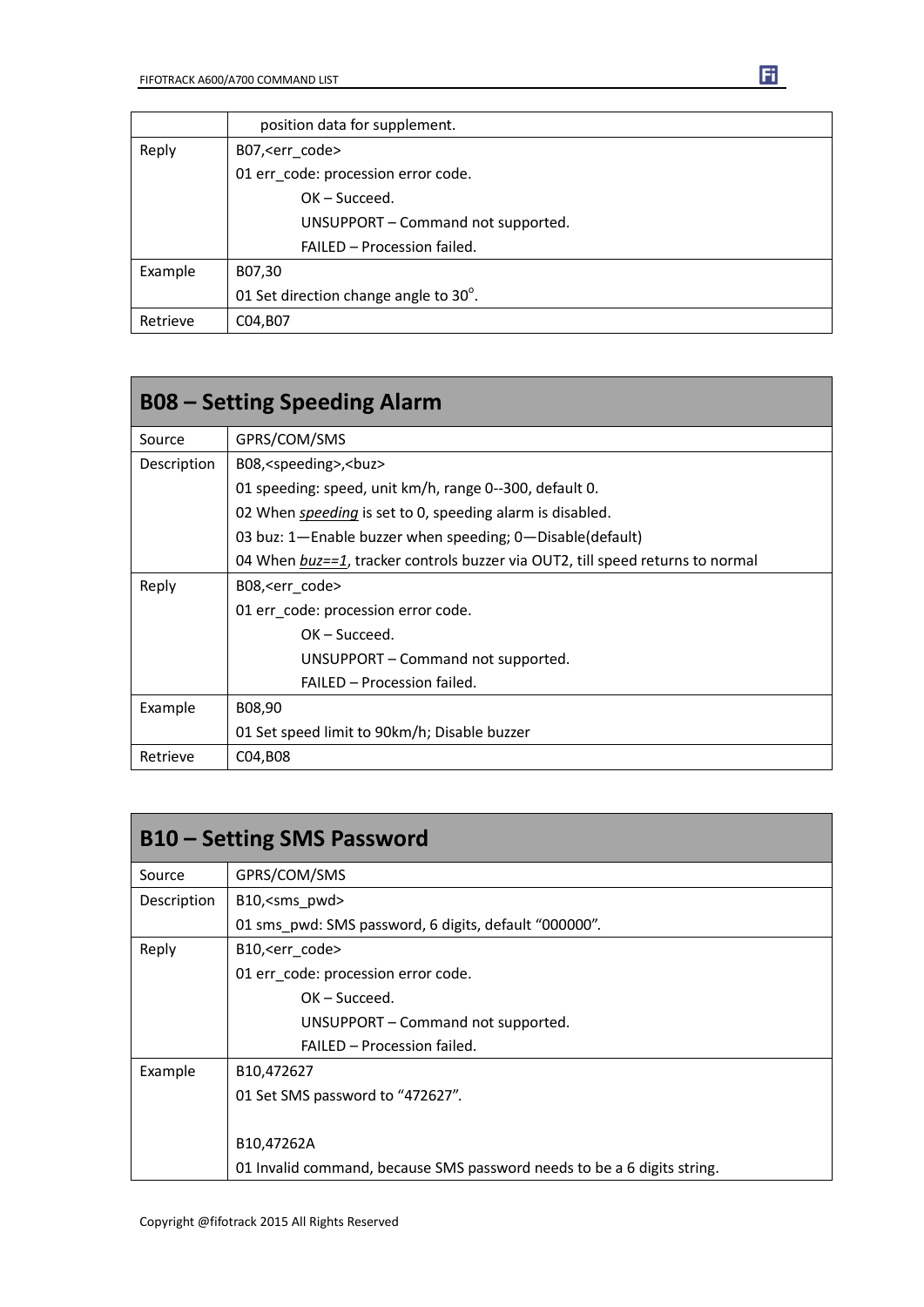Retrieve | C04,B10

| <b>B11 – Setting SOS Number</b> |                                                                             |
|---------------------------------|-----------------------------------------------------------------------------|
| Source                          | GPRS/COM/SMS                                                                |
| Description                     | B11, <sos num1="">,<sos num2="">,<sos num3=""></sos></sos></sos>            |
|                                 | 01 sos num1, 2, 3: SOS numbers to be set; 3 numbers can be set at most.     |
|                                 | 02 Refer to B23 for the function of SOS number(s).                          |
| Reply                           | B11, <err code=""></err>                                                    |
|                                 | 01 err code: procession error code.                                         |
|                                 | $OK - Succeed.$                                                             |
|                                 | UNSUPPORT - Command not supported.                                          |
|                                 | FAILED - Procession failed.                                                 |
| Example                         | B11,15698210011,,15698210200                                                |
|                                 | 01 Set sos num1 to 15698210011, sos num2 to empty, sos num3 to 15698210200. |
| Retrieve                        | C04, B11                                                                    |

| <b>B12 - Output Control</b> |                                                                                         |
|-----------------------------|-----------------------------------------------------------------------------------------|
| Source                      | GPRS/COM/SMS                                                                            |
| Description                 | B12, <index>,<action>,<safe speed=""></safe></action></index>                           |
|                             | 01 index: out port selection, value 1, 2, 3 etc                                         |
|                             | 02 action: Output control, $0^{\sim}$ output low level, 1 $^{\sim}$ output high level.  |
|                             | 03 safe_speed: speed limit, unit km/h, range 1~300; when this parameter is set to 0, or |
|                             | this field is empty, output control takes effect immediately; Other value, set the      |
|                             | speed limit for output control. When the driving speed is lower than the speed limit,   |
|                             | the output control takes effect.                                                        |
| Reply                       | B12, <err code=""></err>                                                                |
|                             | 01 err_code: error code.                                                                |
|                             | $OK - Succeed.$                                                                         |
|                             | UNSUPPORT - Command not supported.                                                      |
|                             | FAILED - Processing failed.                                                             |
| Example                     | B12,1,1,20                                                                              |
|                             | 01 Set out-1 to output high level when speed less than 20km/h.                          |
| Retrieve                    | <b>UNSUPPORT</b>                                                                        |

| <b>B13 - Pulse Output Control</b> |                                                                                    |
|-----------------------------------|------------------------------------------------------------------------------------|
| Source                            | GPRS/COM/SMS                                                                       |
| Description                       | B13, <index>,<on_time>,<off_time>,<pls_cnt></pls_cnt></off_time></on_time></index> |
|                                   | 01 index: out port specification, value 1, 2, 3 etc                                |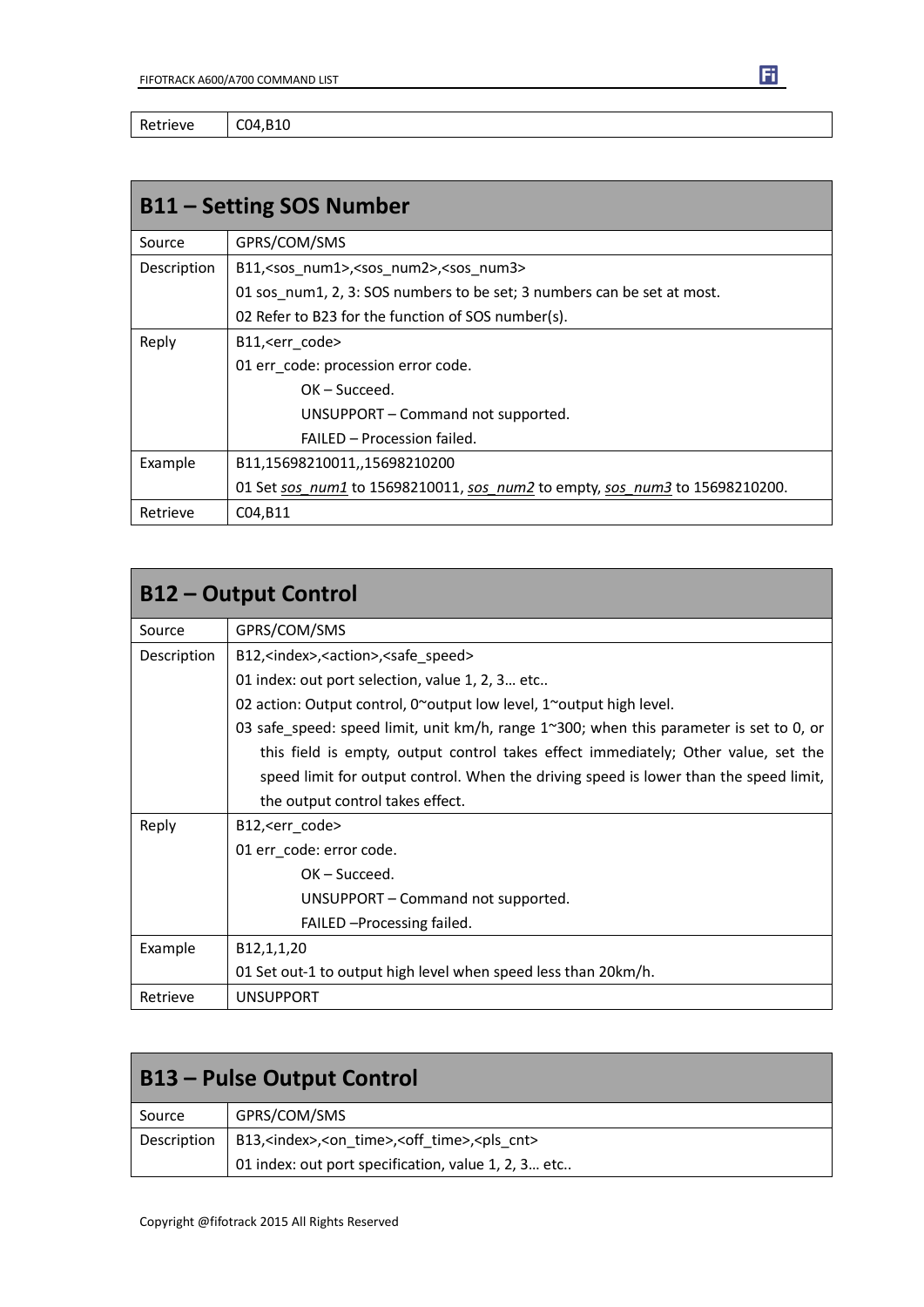|          | 02 on time: Duration of high level, unit ms.                                          |
|----------|---------------------------------------------------------------------------------------|
|          | 03 off time: Duration of low level, unit ms.                                          |
|          | 04 pls cnt: Pulse number.                                                             |
| Reply    | B13, <err code=""></err>                                                              |
|          | 01 err code: error code.                                                              |
|          | $OK - Succeed.$                                                                       |
|          | UNSUPPORT - Command not supported.                                                    |
|          | FAILED - Processing failed.                                                           |
| Example  | B <sub>13</sub> ,1,1000,1000,10                                                       |
|          | 01 Set out-1 to output 10 pulse, whose high level duration 1000ms, low level duration |
|          | 1000ms.                                                                               |
| Retrieve | <b>UNSUPPORT</b>                                                                      |

| B14 – Setting SMS Time Zone |                                                                                 |
|-----------------------------|---------------------------------------------------------------------------------|
| Source                      | GPRS/COM/SMS                                                                    |
| Description                 | B14, <tzone></tzone>                                                            |
|                             | 01 tzone: time zone, range [-12, 12].                                           |
|                             | 02 Default value of tzone is 0.                                                 |
|                             | 03 When SMS time zone is set, all tracking/alarm SMS use tzone for date & time. |
|                             | 04 GPRS data uploading uses UTC-0 time zone.                                    |
| Reply                       | B14, <err code=""></err>                                                        |
|                             | 01 err code: procession error code.                                             |
|                             | $OK - Succeed.$                                                                 |
|                             | UNSUPPORT - Command not supported.                                              |
|                             | FAILED - Procession failed.                                                     |
| Example                     | B14,-8                                                                          |
| Retrieve                    | C04, B14                                                                        |

| <b>B16 – Setting Initial Mileage</b> |                                                        |
|--------------------------------------|--------------------------------------------------------|
| Source                               | GPRS/COM/SMS                                           |
| Description                          | B16, <init mile=""></init>                             |
|                                      | 01 init mile: initial mileage, unit meter, default 0m. |
| Reply                                | B16, <err code=""></err>                               |
|                                      | 01 err code: error code.                               |
|                                      | $OK - Succeed.$                                        |
|                                      | UNSUPPORT - Command not supported.                     |
|                                      | FAILED - Processing failed.                            |
| Example                              | <b>B16</b>                                             |
|                                      | 01 Set both initial mileage to 0                       |
| Retrieve                             | C04, B16                                               |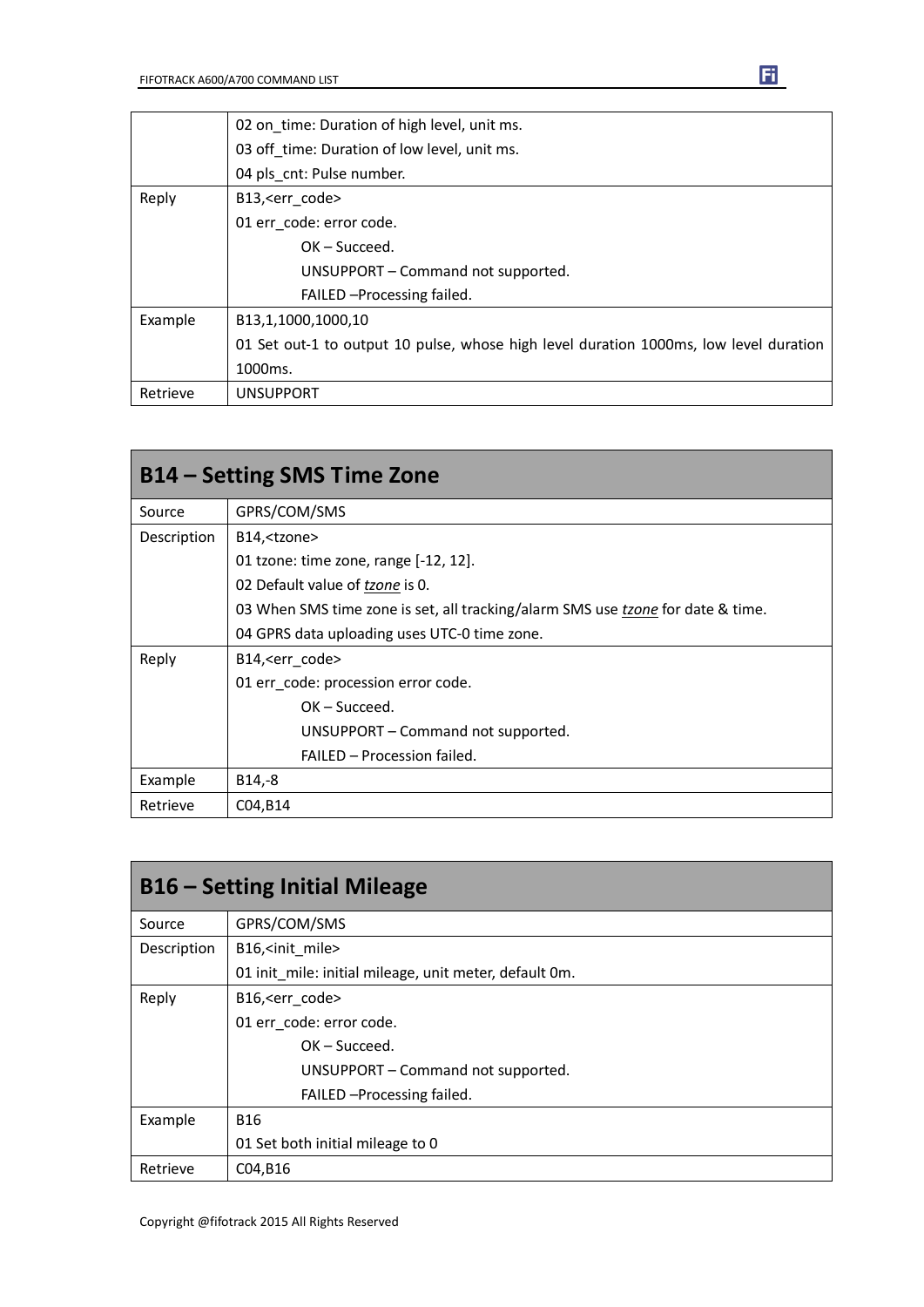01 The retrieved value is current mileage, not the setting ones.

| <b>B17 - Clear Blind Data</b> |                                        |
|-------------------------------|----------------------------------------|
| Source                        | GPRS/COM/SMS                           |
| Description                   | B17, < data_type>                      |
|                               | 01 data_type: blind data type.         |
|                               | $1 - GPRS$ Blind.                      |
|                               | $2 -$ SMS blind.                       |
|                               | 3 – Both GPRS and SMS blind.           |
| Reply                         | B17, < err_code>                       |
|                               | 01 err_code: procession error code.    |
|                               | $OK - Succeed.$                        |
|                               | UNSUPPORT - Command not supported.     |
|                               | FAILED - Procession failed.            |
| Example                       | B17,3                                  |
|                               | 01 Clear both GPRS and SMS blind data. |
| Retrieve                      | <b>UNSUPPORT</b>                       |

| <b>B18 – Setting in-port Working Mode</b> |                                                                                 |
|-------------------------------------------|---------------------------------------------------------------------------------|
| Source                                    | GPRS/COM/SMS                                                                    |
| Description                               | B18, <input/> , <valid mode=""></valid>                                         |
|                                           | 01 input: in-port selection, 1--input1, 2--input2, etc                          |
|                                           | 02 valid mode: valid trigger mode, 0--low level valid, 1--high level valid.     |
|                                           | 03 This command is supported for INPUT3 and INPUT4.                             |
| Reply                                     | B18, <err code=""></err>                                                        |
|                                           | 01 err code: error code.                                                        |
|                                           | $OK - Succeed.$                                                                 |
|                                           | UNSUPPORT – Command not supported.                                              |
|                                           | FAILED - Processing failed.                                                     |
| Example                                   | B18,3,1                                                                         |
|                                           | 01 Set IN3 to high level valid mode.                                            |
| Retrieve                                  | $CO4, B18,$ <input/>                                                            |
|                                           | 01 input: in-port selection, the same as <i>input</i> field in setting command. |

| <b>B19 – Setting Circle geo-fence</b> |                                                                              |
|---------------------------------------|------------------------------------------------------------------------------|
| Source                                | GPRS/COM/SMS                                                                 |
| Description                           | B19, <index>,<flag>,<radium>,<lat>,<lon></lon></lat></radium></flag></index> |
|                                       | 01 index: fence index, value 1~8, i.e.: 8 geo-fence can be set at most.      |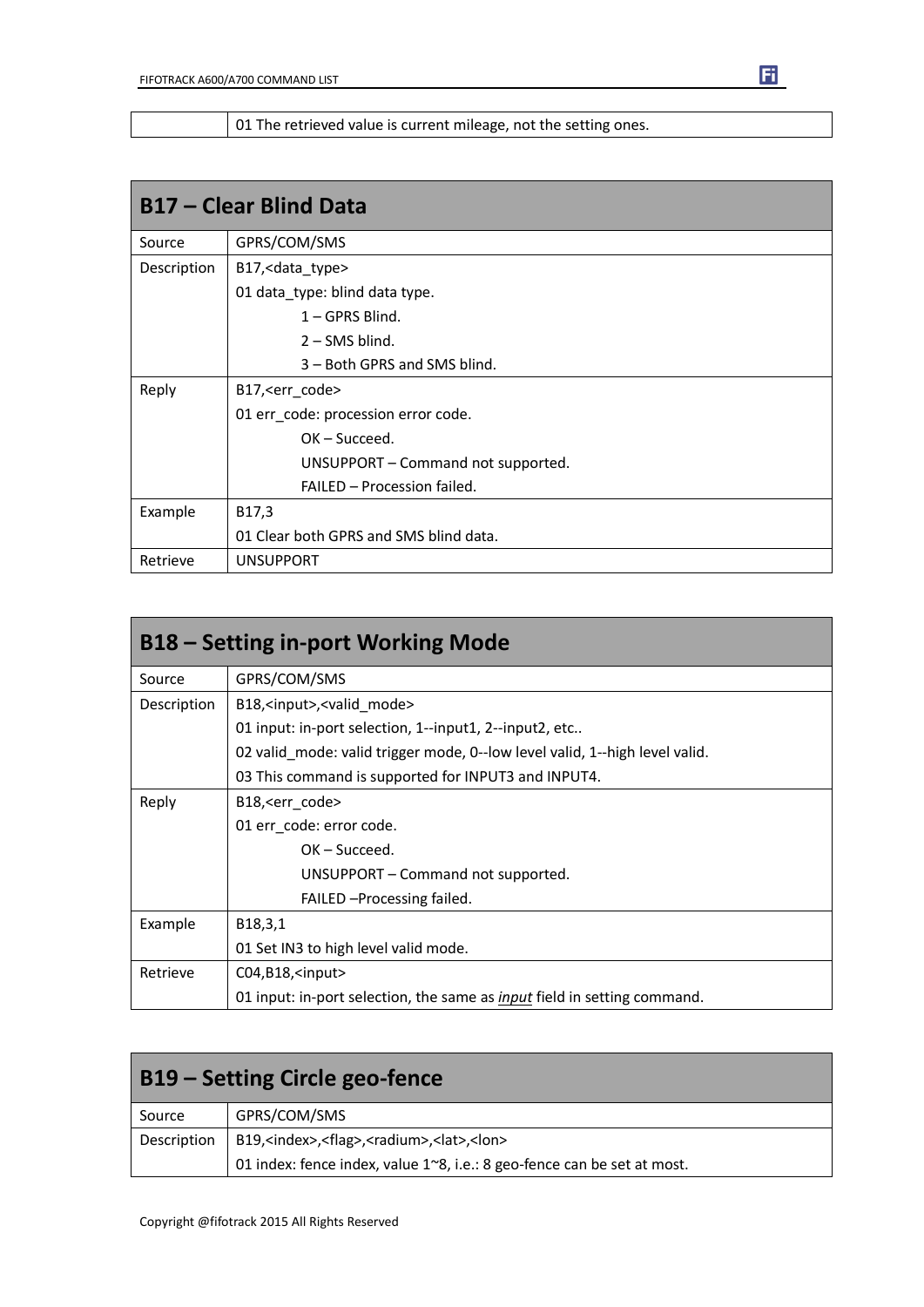|          | 02 flag: alarm flag                                                                                  |
|----------|------------------------------------------------------------------------------------------------------|
|          | flag=1: Trigger alarm when exit fence.                                                               |
|          | flag=2: Trigger alarm when enter fence.                                                              |
|          | flag=3: Trigger alarm both enter and exit fence.                                                     |
|          | 03 radium: radium of circle geo-fence, unit meter.                                                   |
|          | 04 lat: latitude of center point, decimal string format.                                             |
|          | 05 Ion: longitude of center point, decimal string format.                                            |
|          | 06 When <i>lat</i> and <i>lon</i> are empty, current latitude and longitude is used, while GPS valid |
|          | signal is needed.                                                                                    |
|          | 07 When <i>flag, radium, lat, lon</i> are empty, delete goe-fence specified by <i>index</i> ; When   |
|          | index=0 or empty, delete all.                                                                        |
| Reply    | B19, <err code=""></err>                                                                             |
|          | 01 err_code: procession error code.                                                                  |
|          | $OK - Succeed.$                                                                                      |
|          | UNSUPPORT - Command not supported.                                                                   |
|          | FAILED - Procession failed.                                                                          |
| Example  | B19,1,3,200                                                                                          |
|          | 01 Set the first circle geo-fence, centre point: current location, radium: 200m, output              |
|          | alarm when both enter and exit fence.                                                                |
|          |                                                                                                      |
|          | B19,1                                                                                                |
|          | 01 Delete 1# circle fence                                                                            |
| Retrieve | C04,B19, <index></index>                                                                             |
|          | 01 index: fence index, value $1^{\sim}8$ , the same as <i>index</i> field in setting command.        |

| <b>B21 – Setting Fatigue Driving</b> |                                                                                       |
|--------------------------------------|---------------------------------------------------------------------------------------|
| Source                               | GPRS/COM/SMS                                                                          |
| Description                          | B21, <drowsy_time>,<rest_time></rest_time></drowsy_time>                              |
|                                      | 01 drowsy_time: Fatigue driving time, unit s, default 14400s.                         |
|                                      | 02 rest_time: Minimum rest time after fatigue driving, unit s, default 1200s.         |
|                                      | 03 When <i>drowsy time</i> is set to 0, fatigue driving alarm is disabled.            |
|                                      | 04 The field rest_time can be empty, while the default value is used.                 |
|                                      | 05 When <i>drowsy time</i> and rest time are empty, both values are set to default.   |
| Reply                                | B21, <err code=""></err>                                                              |
|                                      | 01 err code: procession error code.                                                   |
|                                      | $OK - Succeed.$                                                                       |
|                                      | UNSUPPORT – Command not supported.                                                    |
|                                      | <b>FAILED - Procession failed.</b>                                                    |
| Example                              | <b>B21</b>                                                                            |
|                                      | 01 Set fatigue driving time to the default value 14400s, and minimum rest time to the |
|                                      | default value 1200s.                                                                  |
| Retrieve                             | C04, B21                                                                              |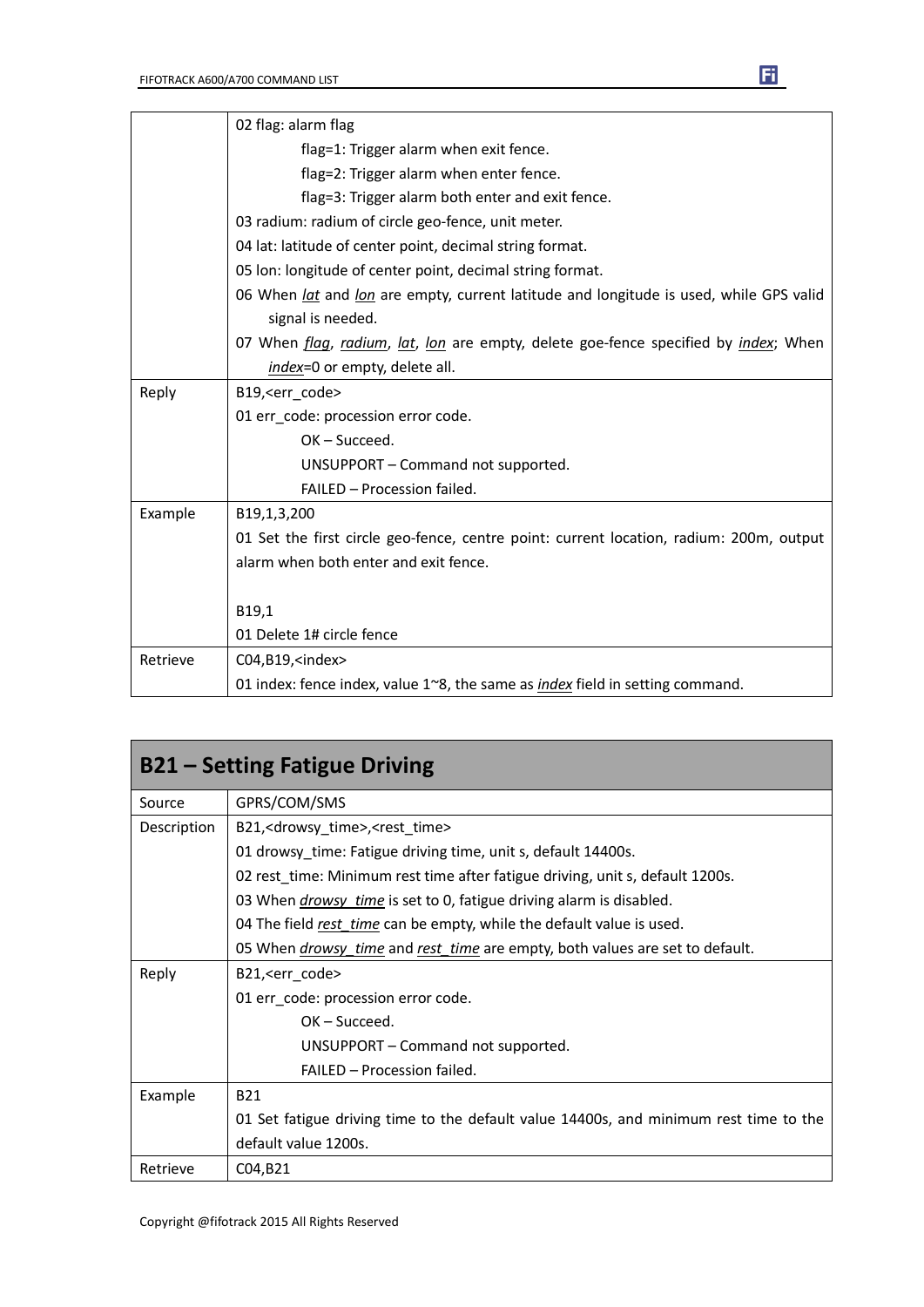| <b>B22 – Setting Maximum Parking Time</b> |                                                                                   |
|-------------------------------------------|-----------------------------------------------------------------------------------|
| Source                                    | GPRS/COM/SMS                                                                      |
| Description                               | B22, <time></time>                                                                |
|                                           | 01 time: Maximum parking time, unit s, default 0s, i.e. parking overtime alarm is |
|                                           | disabled.                                                                         |
|                                           | 02 When parking time exceeds preset value, a parking overtime alarm triggered.    |
|                                           | 03 When auto speed is 0, it is regards as parking.                                |
| Reply                                     | B22, <err code=""></err>                                                          |
|                                           | 01 err code: error code.                                                          |
|                                           | $OK - Succeed.$                                                                   |
|                                           | UNSUPPORT – Command not supported.                                                |
|                                           | FAILED - Processing failed.                                                       |
| Example                                   | B22,1200                                                                          |
|                                           | 01 Set maximum parking time to 1200s.                                             |
| Retrieve                                  | C04, B22                                                                          |

|             | <b>B23 – Setting Alarm Action</b>                                                                                                             |
|-------------|-----------------------------------------------------------------------------------------------------------------------------------------------|
| Source      | GPRS/COM/SMS                                                                                                                                  |
| Description | B23, <alm-code>,<gprs><sms><two-way-call><monitor-call><photo><an-idx></an-idx></photo></monitor-call></two-way-call></sms></gprs></alm-code> |
|             | 01 alm-code: Alarm type, refer to Appendix -A.                                                                                                |
|             | 02 GPRS: Disable/enable GPRS uploading.                                                                                                       |
|             | 03 SMS: Disable/enable SMS to SOS number.                                                                                                     |
|             | 04 two-way-call: Disable/enable SOS number dialing under two-way conversation.                                                                |
|             | 05 monitor-call: Disable/enable SOS number dialing under monitor mode.                                                                        |
|             | 06 photo: Disable/enable photographing, with resolution setting by <i>D07</i> command.                                                        |
|             | 07 AN-idx: Complicated action, value 1~6, which corresponds to AN-idx field in B24                                                            |
|             | command; AN is composed of a serial command sets, performing user define                                                                      |
|             | operations; Refer to <b>B24</b> command for detail.                                                                                           |
|             | 08 When both <i>two-way-call</i> and <i>monitor-call</i> are set, <i>monitor-call</i> is valid, while                                         |
|             | two-way-call ignored.                                                                                                                         |
|             | 09 two-way-call or monitor-call is valid when SOS number set, refer to <b>B11</b> command for                                                 |
|             | SOS number(s) setting.                                                                                                                        |
| Reply       | B23, <err_code></err_code>                                                                                                                    |
|             | 01 err code: procession error code.                                                                                                           |
|             | $OK - Succeed.$                                                                                                                               |
|             | UNSUPPORT - Command not supported.                                                                                                            |
|             | FAILED - Procession failed.                                                                                                                   |
| Example     | B23,2,110102                                                                                                                                  |
|             | 01 Set action when SOS triggered:                                                                                                             |
|             | a Sending GPRS alarm data to platform.                                                                                                        |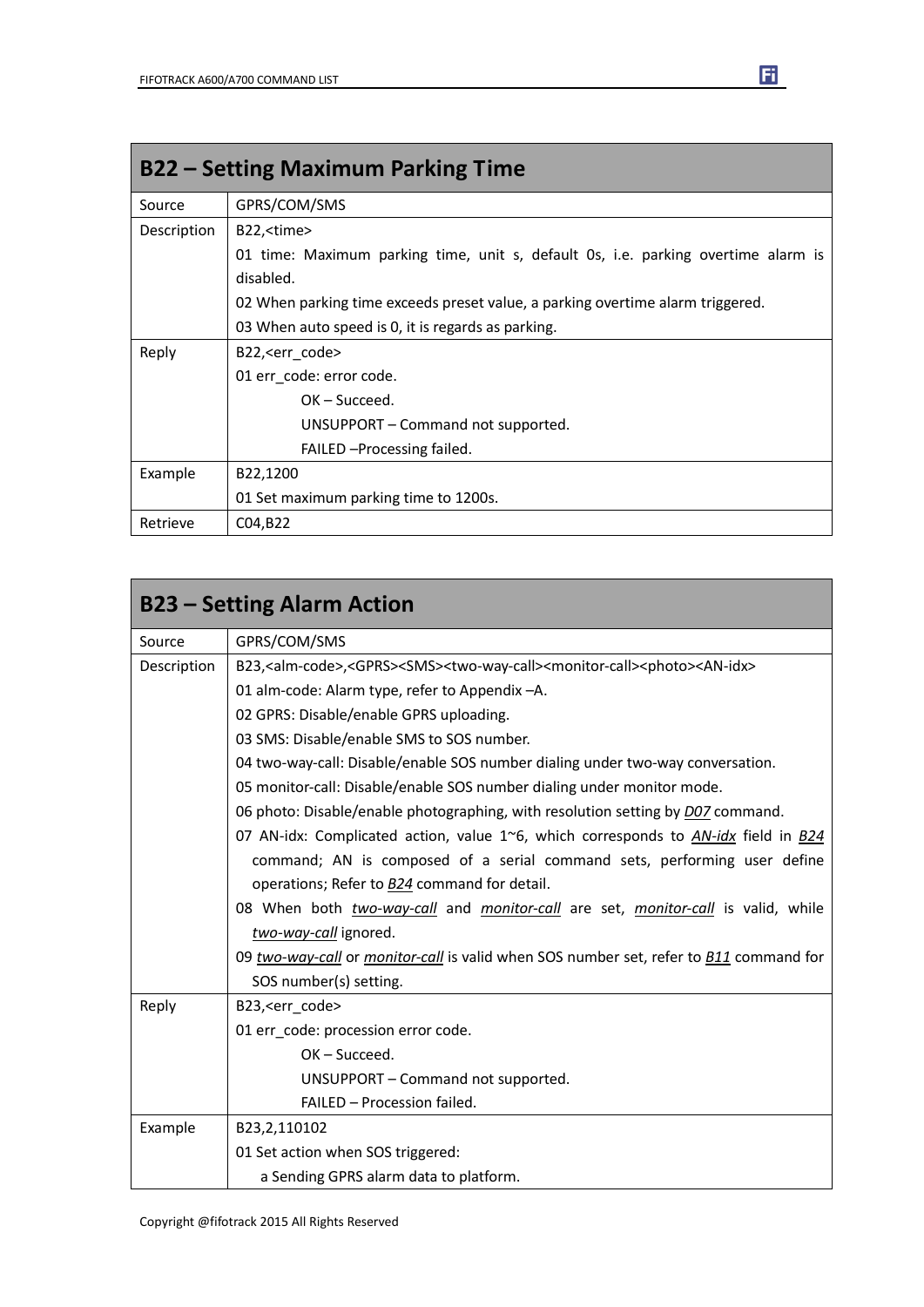|          | b Sending alarm SMS with CO1 format to SOS number.                                  |
|----------|-------------------------------------------------------------------------------------|
|          | c Dial SOS numbers under monitor mode.                                              |
|          | d Perform operations which is defined by B24                                        |
| Retrieve | C04,B23, <alm-code></alm-code>                                                      |
|          | 01 alm-code: Alarm type, refer to Appendix-A. The same as alm-code field in setting |
|          | command.                                                                            |

| <b>B24 – Setting Complicated Alarm Action</b> |                                                                                                                            |
|-----------------------------------------------|----------------------------------------------------------------------------------------------------------------------------|
| Source                                        | GPRS/COM/SMS                                                                                                               |
| Description                                   | B24, <an-idx>,'#oper-1',<delay_t>,'#oper-2',</delay_t></an-idx>                                                            |
|                                               | 01 The command defines complicated alarm action, "AN" for short; AN is used associated                                     |
|                                               | with B23 setting. When both AN-idx field in B23 command, and AN detail in B24 are<br>set, operation can be performed then. |
|                                               | 02 AN-idx: AN index, value 1~6, corresponds to 1~6 operation sets; It can be selected by                                   |
|                                               | AN-idx field in B23 command.                                                                                               |
|                                               | 03 #oper-[1,2]: Operation instruction, composed of a serial command(s). Maximum                                            |
|                                               | length of 64 bytes.                                                                                                        |
|                                               | 04 delay_t: Delay time between adjoining operation, unit second. It means, tracker                                         |
|                                               | performs operations defined by <i>opera-1</i> , delay <i>delay</i> t seconds, then perform <i>opera-2</i>                  |
|                                               | 05 The writing rule of B24:                                                                                                |
|                                               | a Single quotes in front of and behind oper-x are needed, which is used to define<br>operation start                       |
|                                               | b oper-x is composed of commands sets, it is written in "Serial port (COM) Command                                         |
|                                               | Format". For example, '#B12,1,1'                                                                                           |
|                                               | c delay_t is written in digital directly, there is no single quote in front or behind                                      |
|                                               | 06 The operation flow of AN action                                                                                         |
|                                               | a Tracker detects alarm occurring.                                                                                         |
|                                               | b Tracker checks whether AN-idx is selected in B23, and whether AN detail is set in                                        |
|                                               | B24.                                                                                                                       |
|                                               | c When both B23 and B24 are set, tracker performs operation defined by B24.                                                |
| Reply                                         | B24, <err_code></err_code>                                                                                                 |
|                                               | 01 err_code: procession error code.                                                                                        |
|                                               | OK-Succeed.                                                                                                                |
|                                               | UNSUPPORT - Command not supported.                                                                                         |
|                                               | FAILED - Procession failed.                                                                                                |
| Example                                       | B23,2,100003                                                                                                               |
|                                               | B24,3,'#B12,1,1',3,'#B12,1,0'                                                                                              |
|                                               | 01 Tracker will upload GPRS package, and perform AN3 when SOS detected.                                                    |
|                                               | 02 When SOS detected, tracker uploads GPRS alarm package, set OUTPUT1 high level,                                          |
|                                               | delay 3s, and then set OUTPUT1 low level.                                                                                  |
| Retrieve                                      | C04, B24, <an-idx></an-idx>                                                                                                |
|                                               | 01 AN-idx: AN index, the same as <b>AN-idx</b> field in setting command                                                    |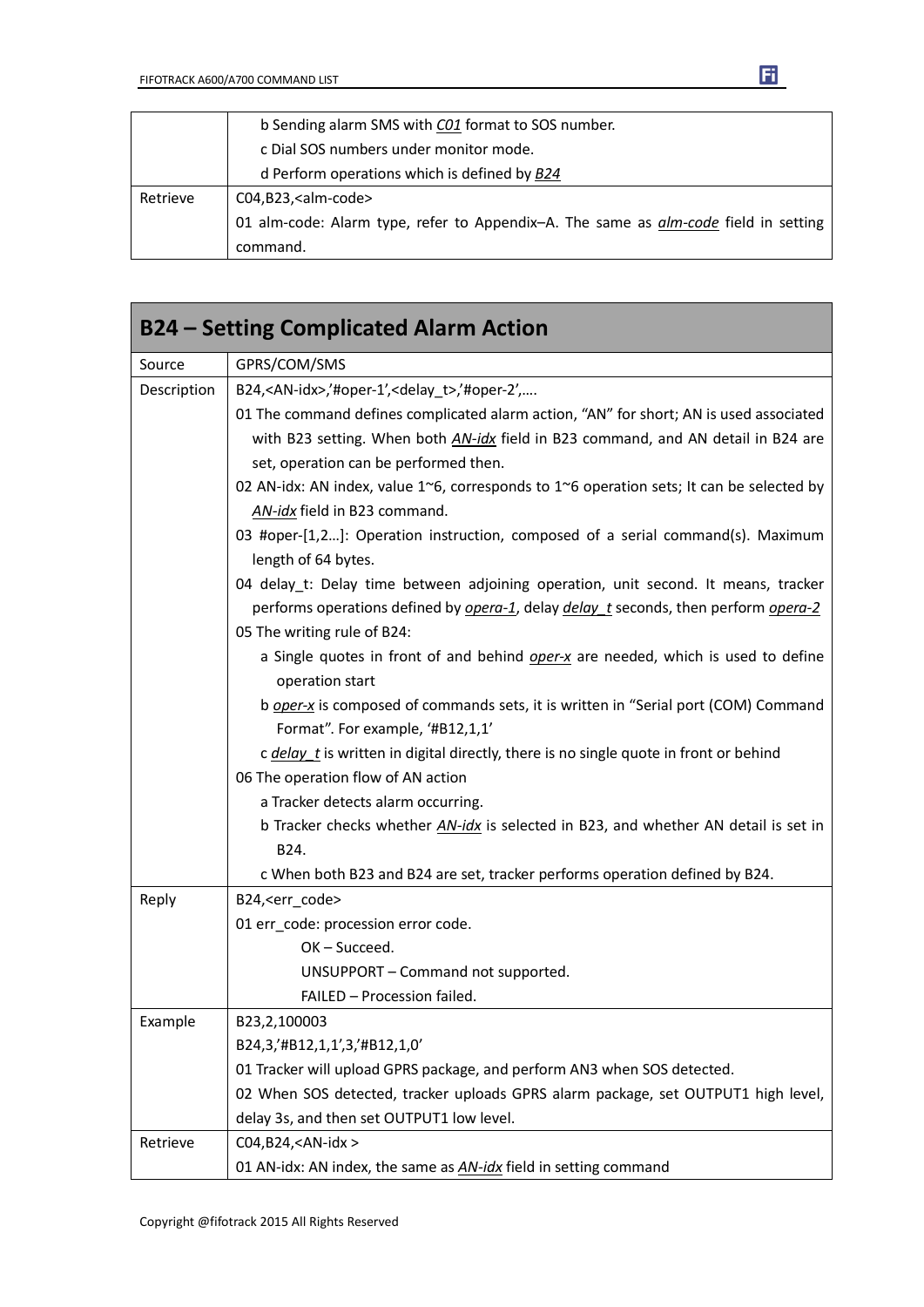| <b>B26 – Setting Alarm SMS Head String</b> |                                                                                                |
|--------------------------------------------|------------------------------------------------------------------------------------------------|
| Source                                     | GPRS/COM/SMS                                                                                   |
| Description                                | B26, <alm-code>,<sms_string></sms_string></alm-code>                                           |
|                                            | 01 alm-code: Alarm type, refer to Appendix -A.                                                 |
|                                            | 02 sms string: SMS head string, 16 bytes length at most.                                       |
|                                            | 03 Refer to Appendix-A for default string.                                                     |
| Reply                                      | B26, < err code >                                                                              |
|                                            | 01 err code: error code.                                                                       |
|                                            | $OK - Succed.$                                                                                 |
|                                            | UNSUPPORT – Command not supported.                                                             |
|                                            | FAILED - Processing failed.                                                                    |
| Example                                    | B26,2,HELP                                                                                     |
|                                            | 01 Set SMS head string of SOS to "HELP".                                                       |
| Retrieve                                   | C04,B26, <alm-code></alm-code>                                                                 |
|                                            | 01 alm-code: Alarm type, refer to Appendix $-A$ . The same as <i>alm-code</i> field in setting |
|                                            | command.                                                                                       |

| B27 – Setting Parameters of Harsh Acceleration Alarm |                                                                        |
|------------------------------------------------------|------------------------------------------------------------------------|
| Source                                               | GPRS/COM/SMS                                                           |
| Description                                          | B27, <speed var="">, <time lmt=""></time></speed>                      |
|                                                      | 01 speed var: maximum acceleration speed, unit km/h, default 0.        |
|                                                      | 02 time Imt: hard acceleration detection time, unit s, default 0.      |
|                                                      | 03 Refer to Appendix - A for <i>alm-code</i> of harsh accelerate       |
| Reply                                                | B27, <err_code></err_code>                                             |
|                                                      | 01 err code: procession error code.                                    |
|                                                      | $OK - Succeed.$                                                        |
|                                                      | UNSUPPORT – Command not supported.                                     |
|                                                      | FAILED - Procession failed.                                            |
| Example                                              | B27,40,2                                                               |
|                                                      | 01 Set hard acceleration parameters: 40km/h speed variation within 2s. |
| Retrieve                                             | C04, B27                                                               |

| B28 – Setting Parameters of Harsh Braking Alarm |                                                                                       |
|-------------------------------------------------|---------------------------------------------------------------------------------------|
| Source                                          | GPRS/COM/SMS                                                                          |
| Description                                     | B28, <speed_var>,<time_lmt></time_lmt></speed_var>                                    |
|                                                 | 01 speed_var: maximum decrease speed, unit km/h, default 0.                           |
|                                                 | 02 time_lmt: hard braking detection time, unit s, default 0.                          |
|                                                 | 03 When driving speed decrease beyond speed_var, tracker triggers hard braking alarm. |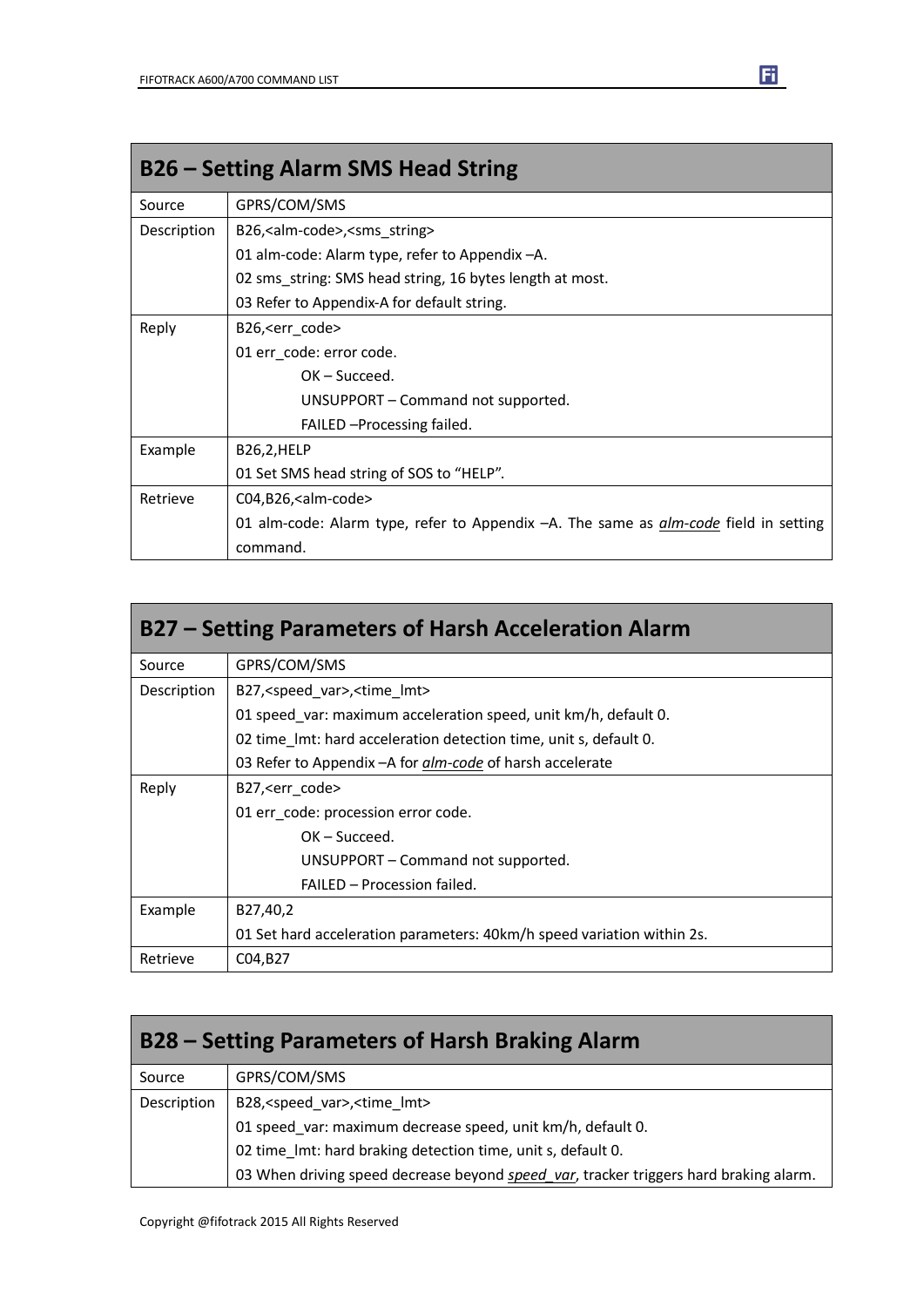|          | 04 Refer to Appendix - A for alm-code of harsh brake |
|----------|------------------------------------------------------|
| Reply    | B28, <err code=""></err>                             |
|          | 01 err code: procession error code.                  |
|          | $OK - Succeed.$                                      |
|          | UNSUPPORT - Command not supported.                   |
|          | FAILED - Procession failed.                          |
| Example  | Refer to example in B27                              |
| Retrieve | C04, B28                                             |

| B29 – Setting Sensitivity of Motion Sensor |                                                                                      |
|--------------------------------------------|--------------------------------------------------------------------------------------|
| Source                                     | GPRS/COM/SMS                                                                         |
| Description                                | B29, <level></level>                                                                 |
|                                            | 01 level: sensitivity of motion sensor, value [0, 10]; the smaller value, the higher |
|                                            | sensitivity                                                                          |
| Reply                                      | B29, <err code=""></err>                                                             |
|                                            | 01 err code: procession error code.                                                  |
|                                            | $OK - Succeed.$                                                                      |
|                                            | UNSUPPORT – Command not supported.                                                   |
|                                            | FAILED - Procession failed.                                                          |
| Example                                    | B29,5                                                                                |
| Retrieve                                   | C04,B29                                                                              |

| <b>B31 - Setting SOS Number Attribute</b> |                                                                                                |
|-------------------------------------------|------------------------------------------------------------------------------------------------|
| Source                                    | GPRS/COM/SMS                                                                                   |
| Description                               | B31, <sos-num>,<two-way-call>,<monitor>,<pos-sms></pos-sms></monitor></two-way-call></sos-num> |
|                                           | 01 Set SOS number attribute, refer to B11 command for SOS number setting.                      |
|                                           | 02 sos-num: SOS index, value 1, 2, 3, which corresponds to SOS number set by B11<br>command.   |
|                                           | 03 two-way-call: attribute of two-way conversation.                                            |
|                                           | 04 monitor: attribute of monitor-mode conversation.                                            |
|                                           | 05 pos-sms: attribute of position SMS.                                                         |
|                                           | 06 Description of attribute:                                                                   |
|                                           | two-way-call: tracker picks up incoming phone-call in two-way conversation                     |
|                                           | mode.                                                                                          |
|                                           | monitor: tracker picks up incoming phone-call in monitor mode.                                 |
|                                           | pos-sms: Tracker sends position SMS after incoming phone-call ends. Refer to                   |
|                                           | C01 command for SMS format.                                                                    |
|                                           | 07 When both two-way-call and monitor are set, monitor is valid, i.e.: tracker picks up        |
|                                           | phone-call in monitor mode.                                                                    |
|                                           | 08 When the command string has only sos-num field, default attribute is set to                 |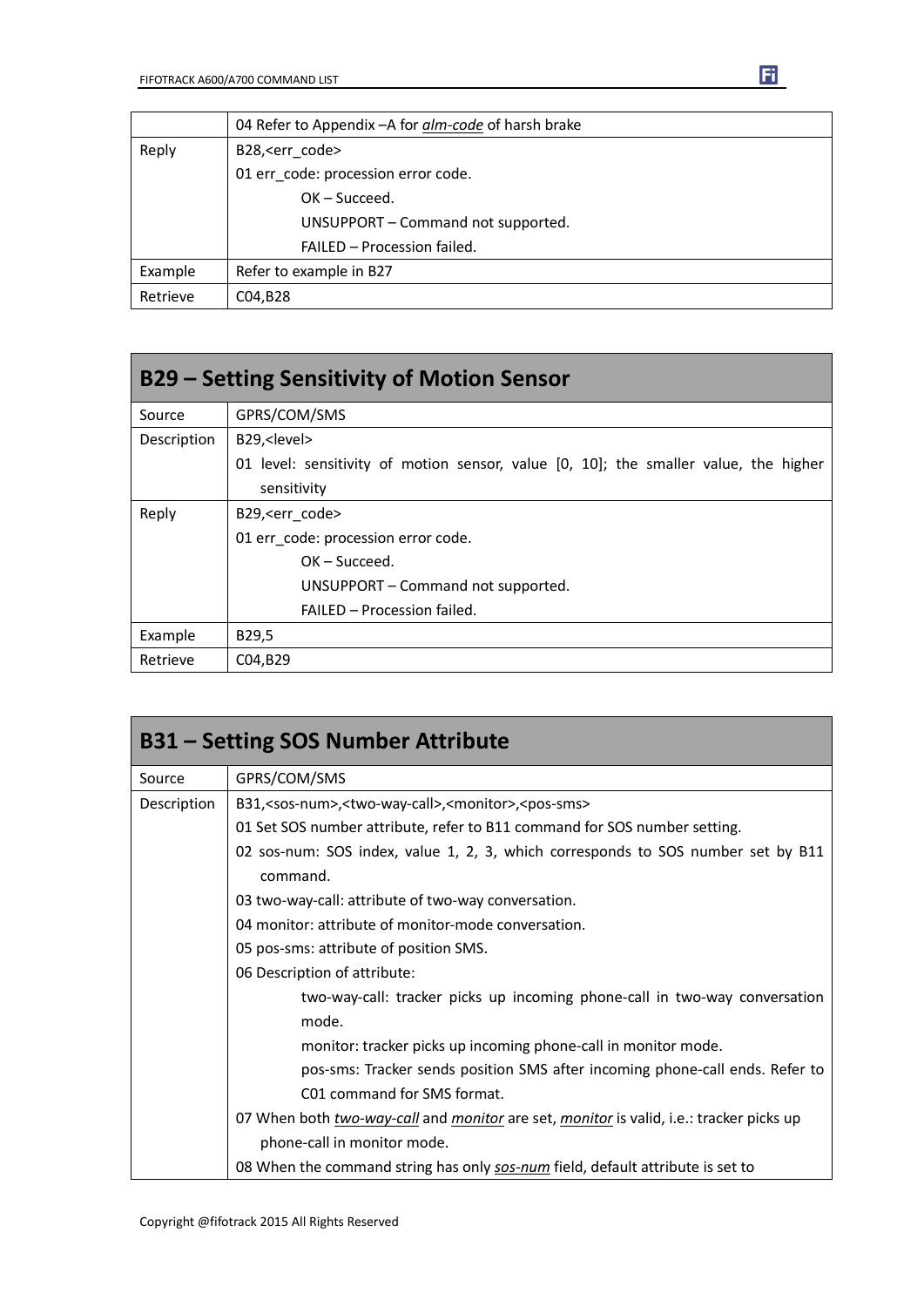|          | corresponding SOS number.                                                           |  |  |
|----------|-------------------------------------------------------------------------------------|--|--|
|          | 09 Default attribute of SOS number: two-way-call and pos-sms.                       |  |  |
| Reply    | B31, <err code=""></err>                                                            |  |  |
|          | 01 err code: procession error code.                                                 |  |  |
|          | $OK - Succeed.$                                                                     |  |  |
|          | UNSUPPORT – Command not supported.                                                  |  |  |
|          | FAILED - Procession failed.                                                         |  |  |
| Example  | B31,1,1,1,1                                                                         |  |  |
|          | 01 Set attribute of the first SOS number: tracker automatically picks up incoming   |  |  |
|          | phone-call under monitor mode, reply a position SMS.                                |  |  |
| Retrieve | C04,B31, <sos-num></sos-num>                                                        |  |  |
|          | 01 sos-num: SOS index, value 1, 2, 3. The same as sos-num field in setting command. |  |  |

|             | <b>B33 – Setting Maximum Idle Time</b>                                                         |
|-------------|------------------------------------------------------------------------------------------------|
| Source      | GPRS/COM/SMS                                                                                   |
| Description | B33, sidle time                                                                                |
|             | 01 idle time: maximum idle time, unit: s, default 0s. This parameter should be greater         |
|             | than 300s.                                                                                     |
|             | 02 idle definition: ACC ON, but no speed, which means engine running under idle mode.          |
|             | 03 When idle mode detected, tracker starts idle time counter, and triggers <i>Idling Alarm</i> |
|             | (alm code=35), if counter exceeds idle time.                                                   |
| Reply       | B33, <err code=""></err>                                                                       |
|             | 01 err code: procession error code.                                                            |
|             | $OK - Succeed.$                                                                                |
|             | UNSUPPORT – Command not supported.                                                             |
|             | FAILED - Procession failed.                                                                    |
| Example     | B33,600                                                                                        |
|             | 01 Set maximum idle time to 600s                                                               |
| Retrieve    | C04,B33                                                                                        |

| B34 – Setting Voltage Range for AD Port |                                                                                                  |  |  |
|-----------------------------------------|--------------------------------------------------------------------------------------------------|--|--|
| Source                                  | GPRS/COM/SMS                                                                                     |  |  |
| Description                             | B34, <index>,<min_volt>,<max_volt>,<filter-option></filter-option></max_volt></min_volt></index> |  |  |
|                                         | 01 index: AD port index                                                                          |  |  |
|                                         | index== $1/2$ , AD1 or AD2                                                                       |  |  |
|                                         | <i>index==3</i> , ultrasonic fuel sensor                                                         |  |  |
|                                         | 02 min volt:                                                                                     |  |  |
|                                         | $index = 1/2$ : AD port voltage when external input is 0%, unit V                                |  |  |
|                                         | index==3: minimum measuring range for ultrasonic sensor, unit mm                                 |  |  |
|                                         | 03 max volt:                                                                                     |  |  |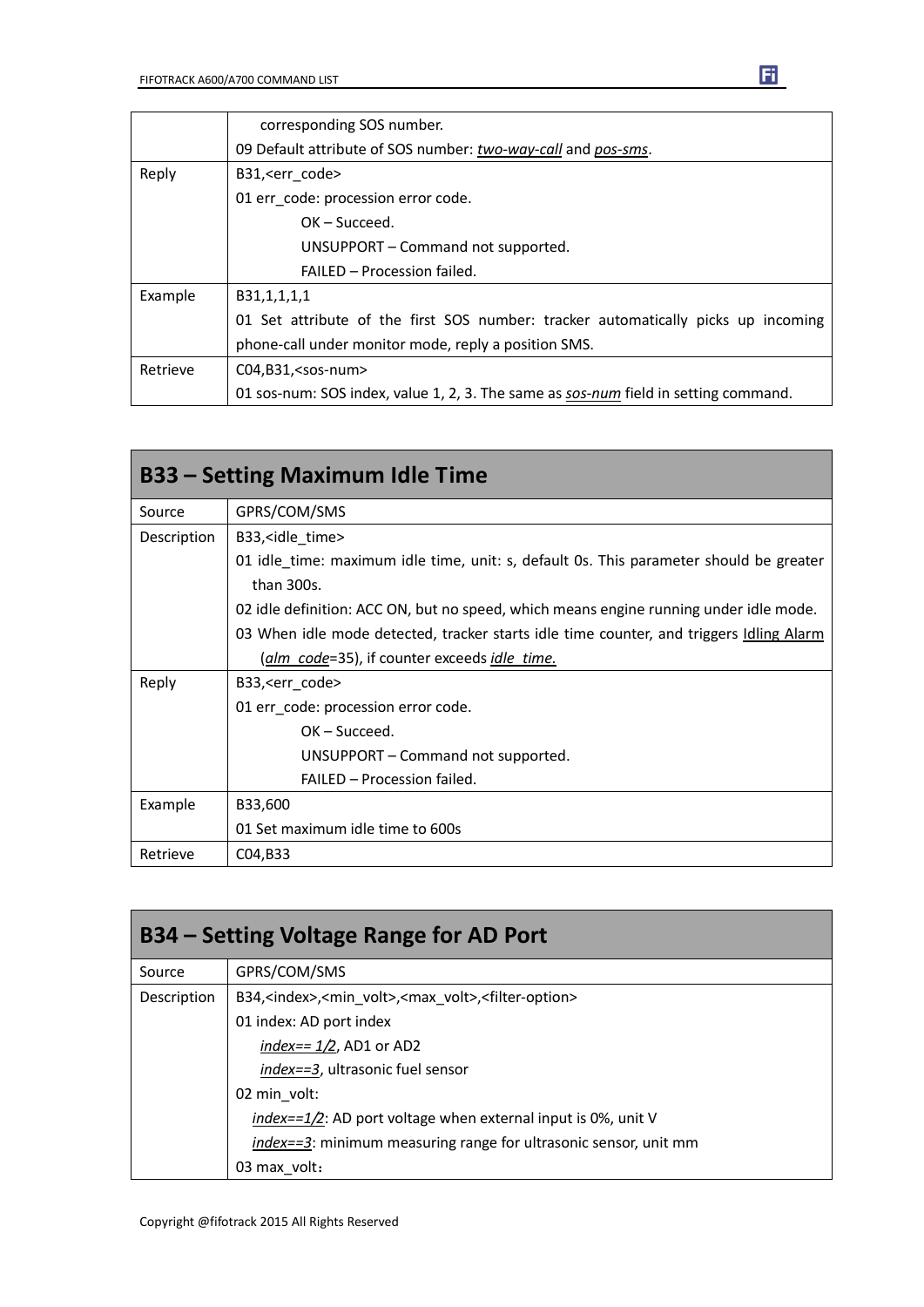|          |                          | index==1/2: AD port voltage when external input is 100%, unit V                    |                                                                  |               |                    |                                                                                    |  |
|----------|--------------------------|------------------------------------------------------------------------------------|------------------------------------------------------------------|---------------|--------------------|------------------------------------------------------------------------------------|--|
|          |                          |                                                                                    | index==3: maximum measuring range for ultrasonic sensor, unit mm |               |                    |                                                                                    |  |
|          |                          |                                                                                    |                                                                  |               |                    | 04 filter-option: filter option for AD sample data; NOTE: For ultrasonic sensor,   |  |
|          |                          |                                                                                    | filter-option field ignored in actual usage                      |               |                    |                                                                                    |  |
|          |                          |                                                                                    |                                                                  |               |                    | filter-option==0 (default): When external power exists, sample AD data and upload  |  |
|          |                          |                                                                                    |                                                                  |               |                    | real-time; When external power disconnected, keeping the last sample value, and    |  |
|          |                          | upload to server                                                                   |                                                                  |               |                    |                                                                                    |  |
|          |                          |                                                                                    |                                                                  |               |                    | filter-option==1: When ACC ON, sample AD data and upload real-time; When ACC       |  |
|          |                          |                                                                                    |                                                                  |               |                    | OFF (maybe external power exists), keeping the last sample value, and upload to    |  |
|          | server                   |                                                                                    |                                                                  |               |                    |                                                                                    |  |
|          |                          | filter-option==2: upload AD sample data real-time, ignoring ACC and external power |                                                                  |               |                    |                                                                                    |  |
|          | status                   |                                                                                    |                                                                  |               |                    |                                                                                    |  |
|          |                          | 05 Default value for AD input                                                      |                                                                  |               |                    |                                                                                    |  |
|          | port                     | min_volt/V                                                                         | max_volt/V                                                       | filter-option | <b>Description</b> |                                                                                    |  |
|          | AD1                      | 0                                                                                  | 5                                                                | 0             |                    | Get sample data according to                                                       |  |
|          |                          |                                                                                    |                                                                  |               |                    | external power status                                                              |  |
|          | AD <sub>2</sub>          | $\mathbf 0$                                                                        | $\mathbf 0$                                                      | $\mathbf 0$   |                    | Real-time get sample data and                                                      |  |
|          |                          |                                                                                    |                                                                  |               | upload             |                                                                                    |  |
| Reply    |                          | B34, <err code=""></err>                                                           |                                                                  |               |                    |                                                                                    |  |
|          |                          | 01 err_code: procession error code.                                                |                                                                  |               |                    |                                                                                    |  |
|          |                          | $OK - Succeed.$                                                                    |                                                                  |               |                    |                                                                                    |  |
|          |                          |                                                                                    | UNSUPPORT - Command not supported.                               |               |                    |                                                                                    |  |
|          |                          |                                                                                    | FAILED - Procession failed.                                      |               |                    |                                                                                    |  |
| Example  | B34,1,0,5.0              |                                                                                    |                                                                  |               |                    |                                                                                    |  |
|          |                          |                                                                                    |                                                                  |               |                    | 01 Setting voltage range of AD1 to [0,5]V, getting sample data when external power |  |
|          |                          |                                                                                    | exist, keeping sample data when external power disconnected      |               |                    |                                                                                    |  |
|          |                          |                                                                                    |                                                                  |               |                    |                                                                                    |  |
|          | B34,3,0,1000             |                                                                                    |                                                                  |               |                    |                                                                                    |  |
|          |                          |                                                                                    | 01 Setting ultrasonic fuel sensor measuring range 0-1000mm       |               |                    |                                                                                    |  |
| Retrieve | C04,B34, <index></index> |                                                                                    |                                                                  |               |                    |                                                                                    |  |

| B37 – Setting Digital Temperature Number |                                                                                                                                                                                                                                                                                              |  |  |
|------------------------------------------|----------------------------------------------------------------------------------------------------------------------------------------------------------------------------------------------------------------------------------------------------------------------------------------------|--|--|
| Source                                   | GPRS/COM/SMS                                                                                                                                                                                                                                                                                 |  |  |
| Description                              | <b>B37</b>                                                                                                                                                                                                                                                                                   |  |  |
|                                          | 01 Tracker supports multiple digital temperature sensors; When more than one sensors<br>are installed, it is suggested to set sensor's number.                                                                                                                                               |  |  |
|                                          | 02 When only one sensor is installed, tracker uses default #1 as sensor's number<br>03 Method to set sensor's number:                                                                                                                                                                        |  |  |
|                                          | a Connect one sensor to tracker, send B37 command, tracker set sensor's number<br>automatically, and reply setting result in command's reply<br>b Disconnect the sensor, whose number has been set; Connect another sensor to<br>tracker, use B37 command to set newly added sensor's number |  |  |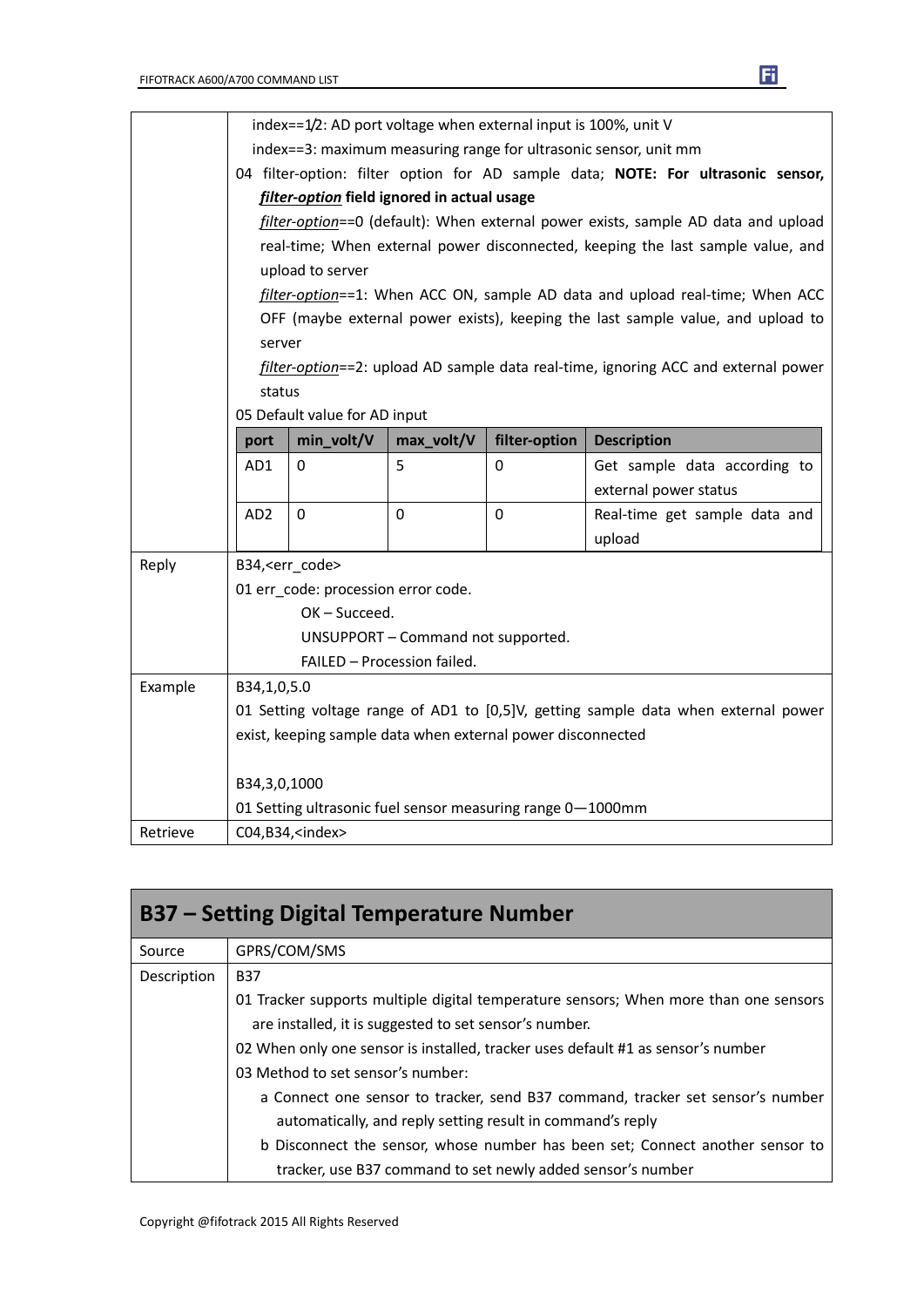|                                                                                        | c Repeat the operation above, if there are more sensor                         |  |  |
|----------------------------------------------------------------------------------------|--------------------------------------------------------------------------------|--|--|
|                                                                                        | d NOTE: When setting sensor's number, only one sensor is allowed to connect to |  |  |
|                                                                                        | tracker                                                                        |  |  |
| 04 When sensors' numbers are set, tracker will arrange temperature data in the setting |                                                                                |  |  |
|                                                                                        | sequence                                                                       |  |  |
|                                                                                        | 05 It is suggested to reset number, when some sensors are removed.             |  |  |
| Reply                                                                                  | B37, <t sensor="" sn=""></t>                                                   |  |  |
|                                                                                        | 01 t sensor sn: Sensor's number which is set automatically                     |  |  |
|                                                                                        | $[1,8]$ – Setting succeed, the value is the sensor's number                    |  |  |
|                                                                                        | [FULL] – The number of sensors exceed                                          |  |  |
|                                                                                        | FAILED – Setting failed, error connection, or more than one sensor are         |  |  |
|                                                                                        | connected                                                                      |  |  |
| Example                                                                                |                                                                                |  |  |
| Retrieve                                                                               | <b>UNSUPPORT</b>                                                               |  |  |

|             | <b>B38 - Setting High/Low Temperature Alarm</b>                                                                            |
|-------------|----------------------------------------------------------------------------------------------------------------------------|
| Source      | GPRS/COM/SMS                                                                                                               |
| Description | B38, <t sensor="" sn="">,<high temp="">,<low temp=""></low></high></t>                                                     |
|             | 01 t_sensor_sn: sensor's number, refer to B37 command; When one sensor is installed,<br>t_sensor_sn==1                     |
|             | 02 high_temp: High temperature threshold, unit $\degree$ C; If this field is empty, high<br>temperature alarm is disabled. |
|             | 03 low_temp: Low temperature threshold, unit $\degree$ C; If this field is empty, Low<br>temperature alarm is disabled.    |
|             | 04 When <i>t sensor sn, high temp, low temp</i> fields are empty, all sensors' high/low<br>temperature alarm are disabled. |
|             | 05 Refer to Appendix-A for <i>alm-code</i> and <i>alm-para</i> of high/low temperature alarm                               |
| Reply       | B38, <err_code></err_code>                                                                                                 |
|             | 01 err code: procession error code.                                                                                        |
|             | OK-Succeed.                                                                                                                |
|             | UNSUPPORT - Command not supported.                                                                                         |
|             | FAILED - Procession failed.                                                                                                |
| Example     | B38,1,-10,-20                                                                                                              |
|             | 01 Setting #1 sensor's parameters, high temperature threshold: -10 $\degree$ C, low temperature                            |
|             | threshold: -20°C                                                                                                           |
|             | B38,1,-10                                                                                                                  |
|             | 01 Setting #1 sensor's parameters, high temperature threshold: -10 $\degree$ C, low temperature                            |
|             | threshold: disable                                                                                                         |
|             | B38,1,,-20                                                                                                                 |
|             | 01 Setting #1 sensor's parameters, high temperature threshold: disable, low temperature                                    |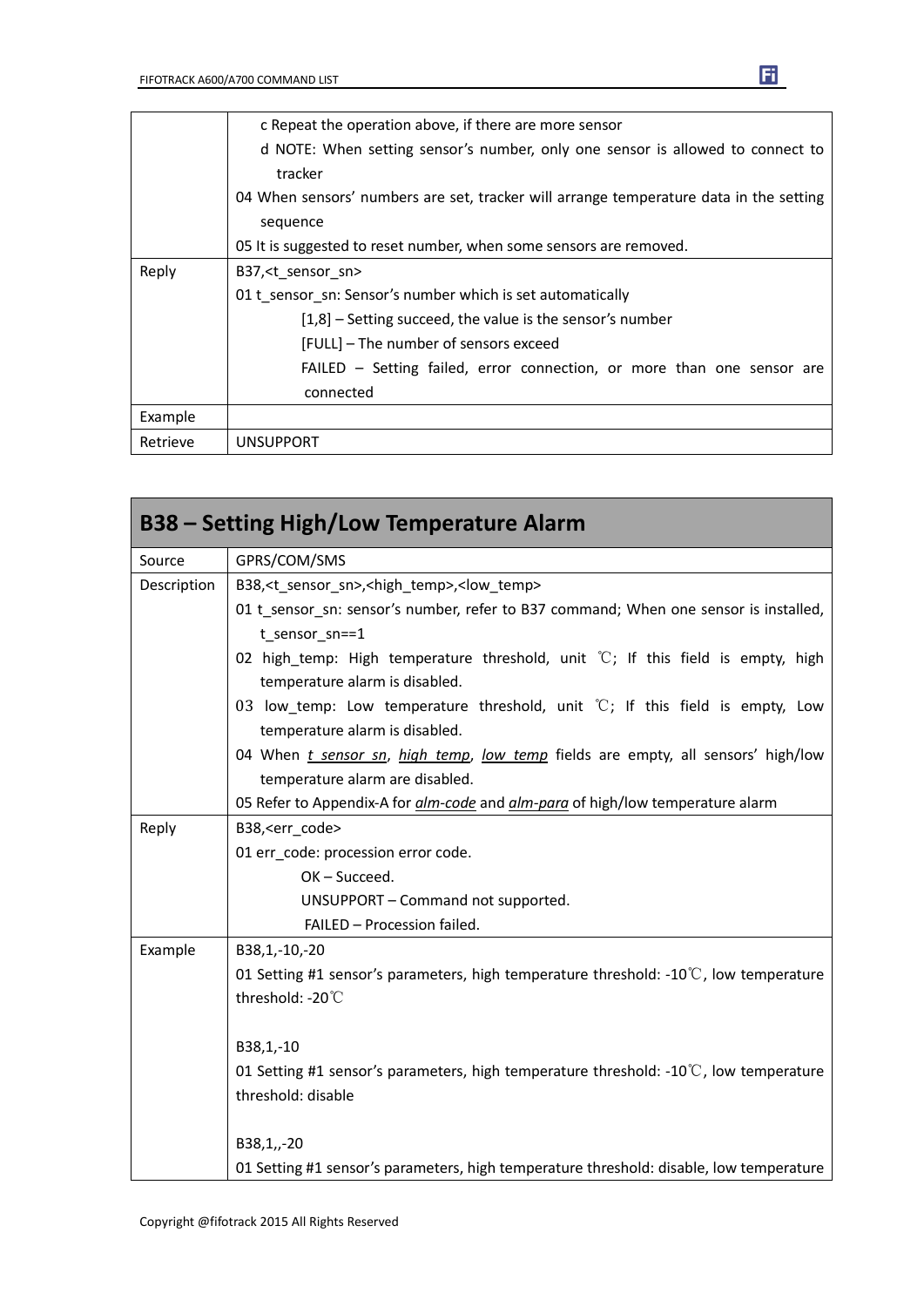|          | threshold: -20°C                                      |
|----------|-------------------------------------------------------|
|          |                                                       |
|          | B38,1                                                 |
|          | 01 Disable #1 sensor's high and low temperature alarm |
| Retrieve | C04,B38, <t_sensor_sn></t_sensor_sn>                  |

| B39 – Delete Digital Temperature Sensor |                                                                                      |  |  |
|-----------------------------------------|--------------------------------------------------------------------------------------|--|--|
| Source                                  | GPRS/COM/SMS                                                                         |  |  |
| Description                             | B39, <t sensor="" sn=""></t>                                                         |  |  |
|                                         | 01 When multiple sensors are installed, and some ones need to be removed, this       |  |  |
|                                         | command can be used. In actual usage, remove sensor first, then send B39 command     |  |  |
|                                         | 02 t_sensor_sn: sensor's number, refer to B37 command; When one sensor is installed, |  |  |
|                                         | t_sensor_sn==1; When t_sensor_sn field is empty, remove all sensors                  |  |  |
| Reply                                   | B39, <err code=""></err>                                                             |  |  |
|                                         | 01 err code: procession error code.                                                  |  |  |
|                                         | $OK - Succeed.$                                                                      |  |  |
|                                         | UNSUPPORT – Command not supported.                                                   |  |  |
|                                         | FAILED - Procession failed.                                                          |  |  |
| Example                                 |                                                                                      |  |  |
| Retrieve                                | <b>UNSUPPORT</b>                                                                     |  |  |

|             | <b>B40 – Retrieve Temperature Sensor Data</b>                                                     |  |  |  |
|-------------|---------------------------------------------------------------------------------------------------|--|--|--|
| Source      | GPRS/COM/SMS                                                                                      |  |  |  |
| Description | <b>B40</b>                                                                                        |  |  |  |
|             | 01 The command is used for testing after installation. Tracker replies all sensors' data.         |  |  |  |
| Reply       | B40, <tsensor1 temp=""> <tsensor2 temp=""> <tsensorn temp=""></tsensorn></tsensor2></tsensor1>    |  |  |  |
|             | 01 The reply indicates the number of sensor, and sensors' data                                    |  |  |  |
|             | 02 N: The number of digital temperature sensor                                                    |  |  |  |
|             | 03 tsensor[1,N] temp: Temperature data, unit $\mathbb{C}$ ; Data is arranged by the number set by |  |  |  |
|             | B37; ' ' is used to separate neighboring data                                                     |  |  |  |
| Example     |                                                                                                   |  |  |  |
| Retrieve    | <b>UNSUPPORT</b>                                                                                  |  |  |  |

| B42 – Authorizing RFID/iButton Tag(s) |                                                                                    |  |  |
|---------------------------------------|------------------------------------------------------------------------------------|--|--|
| Source                                | GPRS/COM/SMS                                                                       |  |  |
| Description                           | B42, <rfid_num1>,<rfid_num2><rfid_numn></rfid_numn></rfid_num2></rfid_num1>        |  |  |
|                                       | 01 rfid_num[1,N]: RFID/iButton tag number to be authorized. For iButton tag, whose |  |  |
|                                       | number is hexadecimal, use '#' in front                                            |  |  |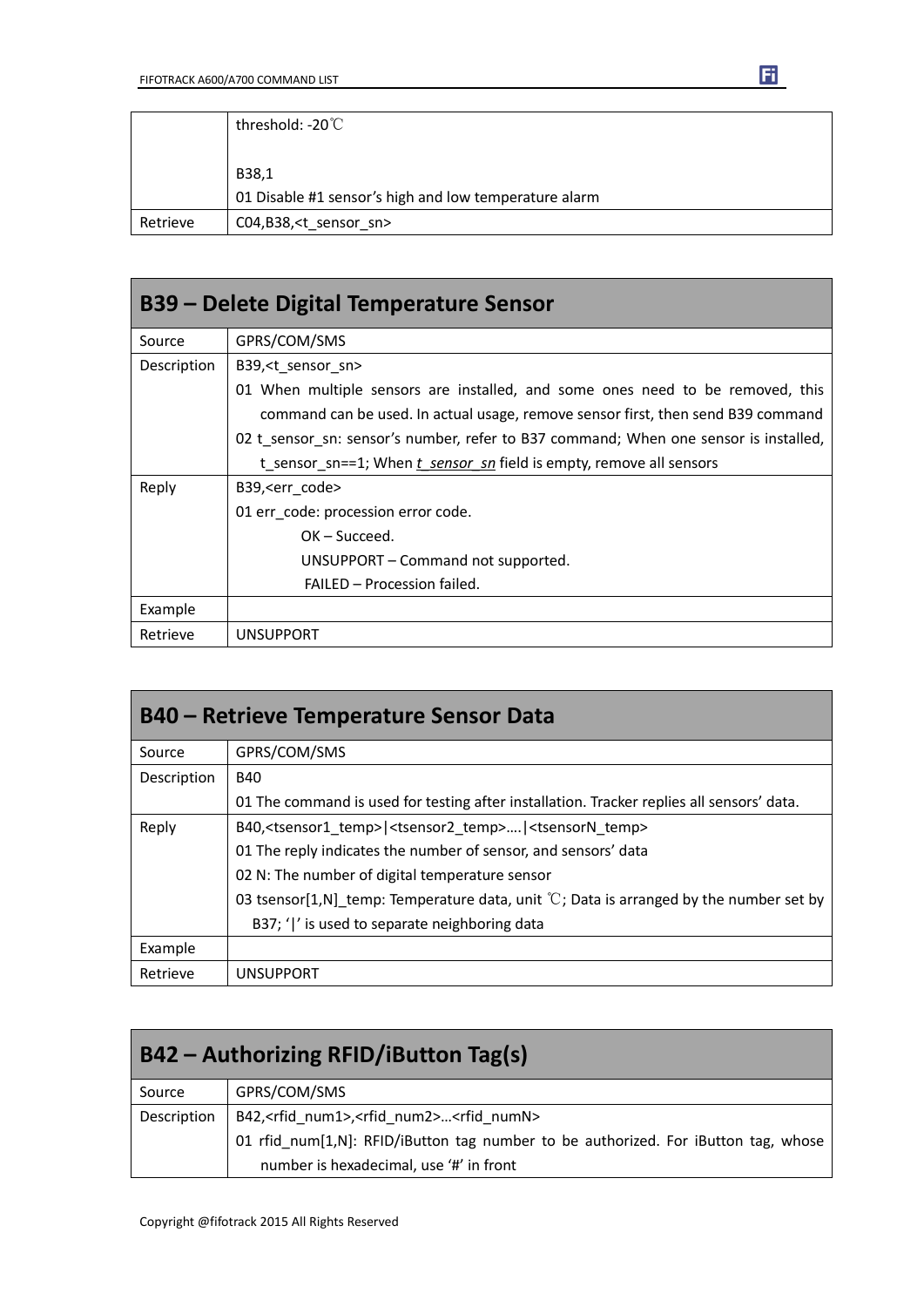|          | 02 To authorize RFID/iButton tags in batches, send B42 only, with rdid num1,                |  |  |  |  |
|----------|---------------------------------------------------------------------------------------------|--|--|--|--|
|          | rfid_num2  rfid_numN empty. After parsed the command, tracker will regard all               |  |  |  |  |
|          | read RFID tags as authorized ones in 3 minutes. During this 3 minutes, tracker will not     |  |  |  |  |
|          | generate "Login", "Log Out" or "Illegal Login" alarm when tag(s) read.                      |  |  |  |  |
|          | 03 Refer to Appendix A for alm-code of "Login", "Log Out" and "Illegal Login".              |  |  |  |  |
|          | 04 After authorized tag(s) set, tracker will generate "Login", "Log Out" or "Illegal Login" |  |  |  |  |
|          | alarm when tag read; Refer to user guide for detail.                                        |  |  |  |  |
|          | 05 If no tag(s) authorized, tracker will not generate "Illegal Login".                      |  |  |  |  |
| Reply    | B42, <err_code></err_code>                                                                  |  |  |  |  |
|          | 01 err code: procession error code.                                                         |  |  |  |  |
|          | OK-Succeed.                                                                                 |  |  |  |  |
|          | UNSUPPORT - Command not supported.                                                          |  |  |  |  |
|          | FAILED - Procession failed.                                                                 |  |  |  |  |
| Example  | B42,1234567,1234568,1234569                                                                 |  |  |  |  |
|          | 01 Authorize 3 RFID/iButton tags, whose number 1234567,1234568,1234569                      |  |  |  |  |
|          | B42,1234567,1234568,#1234569                                                                |  |  |  |  |
|          | 01 Authorize 3 RFID/iButton tags, whose number 1234567,1234568,0x1234569                    |  |  |  |  |
|          | <b>B42</b>                                                                                  |  |  |  |  |
|          | 01 Start batch tags authorizing, tracker regards tags, which are read in the following 3    |  |  |  |  |
|          | minutes, as authorized ones.                                                                |  |  |  |  |
|          |                                                                                             |  |  |  |  |
| Retrieve | <b>UNSUPPORT</b>                                                                            |  |  |  |  |

| B43 - Delete Authorized RFID/iButton Tag(s) |                                                                                                                            |
|---------------------------------------------|----------------------------------------------------------------------------------------------------------------------------|
| Source                                      | GPRS/COM/SMS                                                                                                               |
| Description                                 | B43, <all>/<rfid num1="">,<rfid num2=""><rfid numn=""></rfid></rfid></rfid></all>                                          |
|                                             | 01 rfid_num[1,N]: RFID/iButton tag number to be deleted. For iButton tag, whose<br>number is hexadecimal, use '#' in front |
|                                             | 02 B43, ALL: Delete all authorized tag(s).                                                                                 |
|                                             | 03 To delete tags in batches, send B43 only, with rfid num1, rfid num2rfid numN                                            |
|                                             | empty, tracker will delete tags, which are read in 3 minutes. During this 3 minutes,                                       |
|                                             | tracker will not generate "Login", "Log Out" or "Illegal Login" alarm when tag(s) read.                                    |
| Reply                                       | B43, <err code=""></err>                                                                                                   |
|                                             | 01 err code: procession error code.                                                                                        |
|                                             | $OK - Succeed.$                                                                                                            |
|                                             | UNSUPPORT – Command not supported.                                                                                         |
|                                             | FAILED - Procession failed.                                                                                                |
| Example                                     | B43,1234567,1234568,1234569                                                                                                |
|                                             | 01 Delete 3 authorized RFID tags, whose number 1234567,1234568,1234569.                                                    |
|                                             | B43,1234567,1234568,#1234569                                                                                               |

Copyright @fifotrack 2015 All Rights Reserved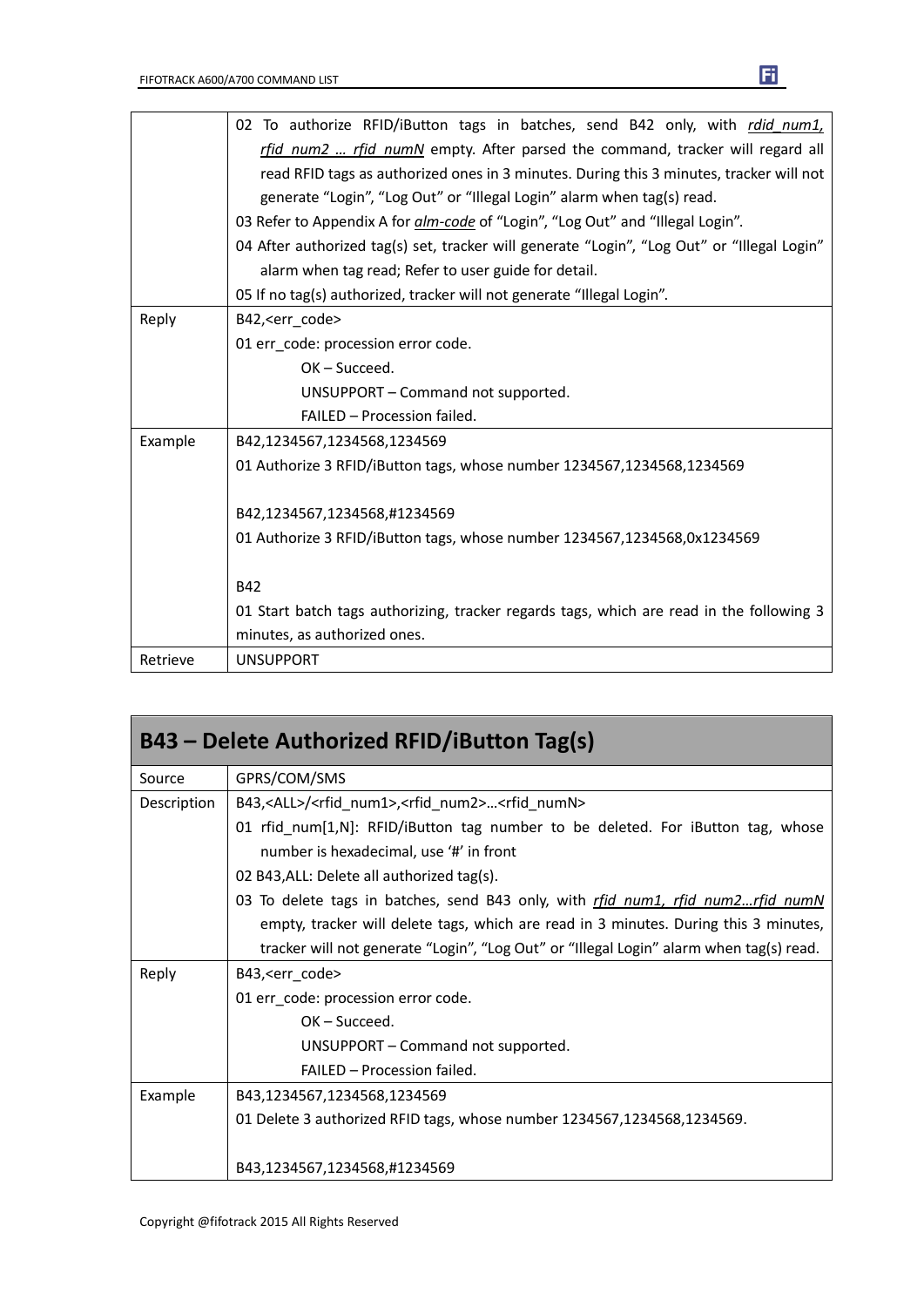|          | 01 Delete 3 authorized RFID tags, whose number 1234567,1234568,0x1234569.                 |
|----------|-------------------------------------------------------------------------------------------|
|          | <b>B43</b>                                                                                |
|          | 01 Start batch operation, tracker delete tags, which are read in the following 3 minutes. |
| Retrieve | <b>UNSUPPORT</b>                                                                          |

| B44 - Retrieve RFID/iButton Tag(s) Authorization |                                                                                                                  |
|--------------------------------------------------|------------------------------------------------------------------------------------------------------------------|
| Source                                           | GPRS/COM/SMS                                                                                                     |
| Description                                      | B44, <rfid_num1>,<rfid_num2><rfid_numn></rfid_numn></rfid_num2></rfid_num1>                                      |
|                                                  | 01 rfid num[1,N]: RFID/iButton tag number to be retrieved. For iButton tag, whose                                |
|                                                  | number is hexadecimal, use '#' in front                                                                          |
|                                                  | 02 Maximally, five tags are support in the retrieving operation                                                  |
| Reply                                            | B44, <rfid num1="">:<aut1>,<rfid num2="">:<aut2>,<rfid numn="">:<autn></autn></rfid></aut2></rfid></aut1></rfid> |
|                                                  | 01 rfid num[1,N]: RFID/iButton tag number to be retrieved.                                                       |
|                                                  | 02 aut[1,N]: Authorization status, 0~unauthorized, 1~ authorized                                                 |
| Example                                          |                                                                                                                  |
| Retrieve                                         | UNSUPPORT                                                                                                        |

|             | <b>B45 - RFID/iButton/Fingerprint Optional Function</b>                                              |
|-------------|------------------------------------------------------------------------------------------------------|
| Source      | GPRS/COM/SMS                                                                                         |
| Description | B45, <acc-off-logout>, <br/>&gt;buz-tip&gt;, <acc-on-no-logout></acc-on-no-logout></acc-off-logout>  |
|             | 01 acc-off-logout: 1(default) - Force logout When ACC OFF; 0-Keeping login status                    |
|             | when ACC OFF. After setting $\frac{acc-off\text{-}logout==1}{}$ , tracker will set current status to |
|             | logout, and trigger "Log out" alarm when ACC OFF                                                     |
|             | 02 buz-tip: Enable/Disable buzzer function for reminder function; 1-Enable, 0-Disable.               |
|             | Tracker will beep for reminder under below condition:                                                |
|             | a Under logout status, when ACC ON, buzzer beeps to remind swiping card to                           |
|             | log in                                                                                               |
|             | b Log in, buzzer beeps once                                                                          |
|             | c Log out, buzzer beeps twice                                                                        |
|             | 05 acc-on-no-logout: 1 (default) - Tracker keeps login status during ACC ON period;                  |
|             | 0-Tracker will generate logout alarm even under ACC ON condition.                                    |
|             | $\alpha$ cc-on-no-logout==1: Tracker does noting when swiping the same card, while                   |
|             | generates "Log in" alarm when swiping different card, with new card ID in GPRS                       |
|             | package                                                                                              |
|             | acc-on-no-logout==0: Tracker generates "Log out" alarm when swiping the same                         |
|             | card, while generates "Log out" alarm with old card ID, "Log in" alarm with new ID                   |
| Reply       | B45, <err code=""></err>                                                                             |
|             | 01 err code: procession error code.                                                                  |
|             | $OK - Succeed.$                                                                                      |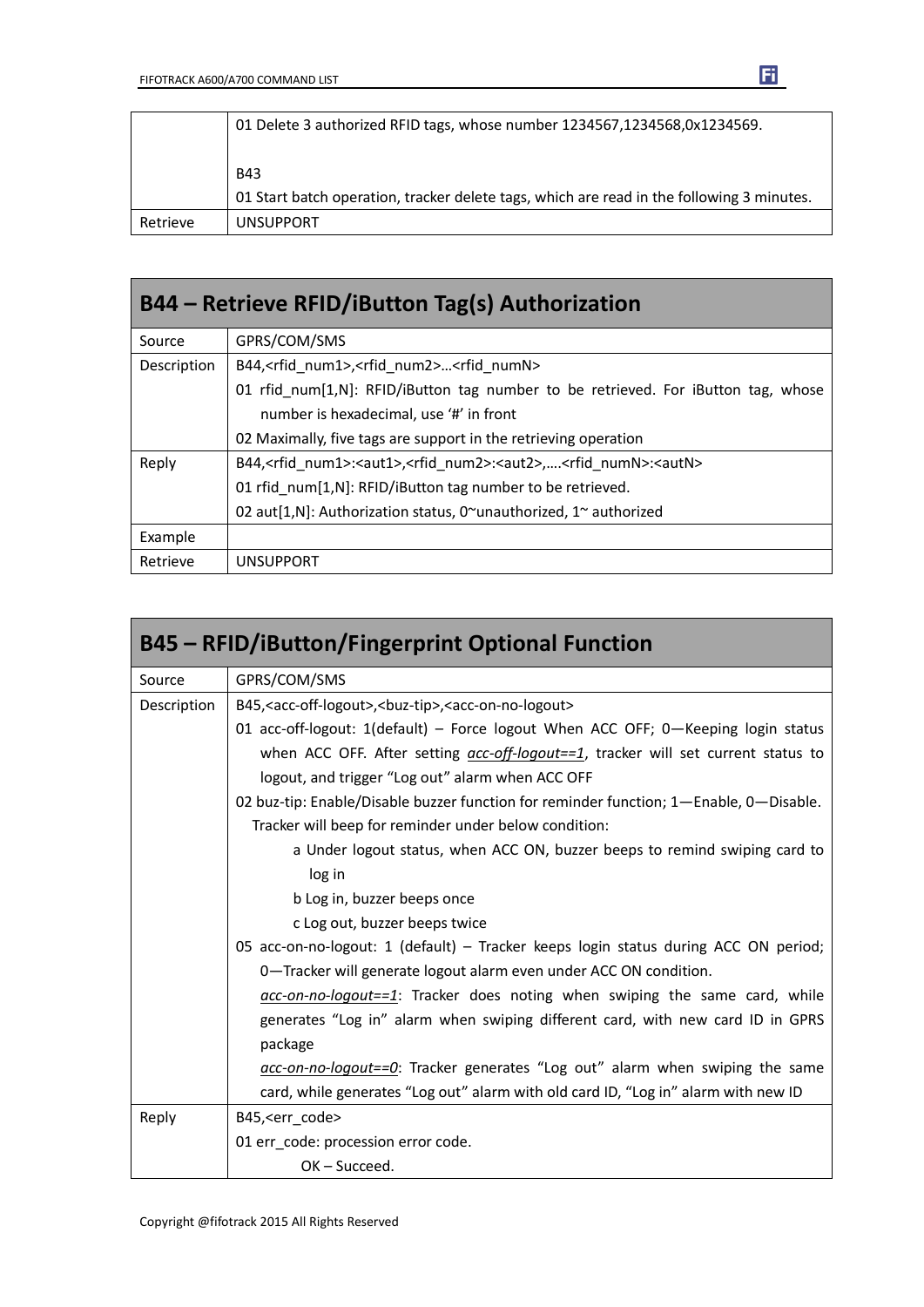|          | UNSUPPORT - Command not supported. |
|----------|------------------------------------|
|          | FAILED - Procession failed.        |
| Example  |                                    |
| Retrieve | C04,B45                            |

|             | B46 - Setting Passenger Mode for RFID/iButton/Fingerprint                                              |
|-------------|--------------------------------------------------------------------------------------------------------|
| Source      | GPRS/COM/SMS                                                                                           |
| Description | B46, <enable>,<filter-tmr>,<keeping-tmr></keeping-tmr></filter-tmr></enable>                           |
|             | 01 Tracker supports two working mode, driver management and passenger mode, when                       |
|             | using RFID/iButton/finger. B46 command is use to set passenger mode.                                   |
|             | 02 enable: 0~Disable(default); 1~Enable                                                                |
|             | 03 filter-tmr: filtering time for repeating swiping, unit s, default 0s. During this period,           |
|             | tag ID will be uploaded once till <i>filter-tmr</i> timeout. When <i>filter-tmr==0</i> , no filtration |
|             | to repeating tag ID                                                                                    |
|             | 04 keeping-tmr: tag ID keeping time, unit s; During this period, tag ID will be uploaded               |
|             | within each GPRS package; when keeping-tmr==0, tag ID will be uploaded once                            |
|             | 05 Working process of passenger mode                                                                   |
|             | a After tag swiped, tracker sends normal GPRS position data with tag ID during                         |
|             | keeping-tmr period. And tag ID will be empty after keeping-tmr seconds                                 |
|             | b When the same tag swiped repeatedly, tracker distinguishes as one during                             |
|             | filter-tmr second, and keeps sending GPRS package with tag ID during keeping-tmr                       |
|             | seconds                                                                                                |
|             | 06 When setting passenger mode, GPRS data package is normal position one after tag                     |
|             | swiped.                                                                                                |
| Reply       | B46, <err_code></err_code>                                                                             |
|             | 01 err code: procession error code.                                                                    |
|             | OK-Succeed.                                                                                            |
|             | UNSUPPORT - Command not supported.                                                                     |
|             | FAILED - Procession failed.                                                                            |
| Example     |                                                                                                        |
| Retrieve    | C04,B46                                                                                                |

| <b>B80 – Setting Fuel Theft/Filling Alarm</b> |                                                                                                                               |
|-----------------------------------------------|-------------------------------------------------------------------------------------------------------------------------------|
| Source                                        | GPRS/COM/SMS                                                                                                                  |
| Description                                   | B80, <ad-idx>,<theft-percentage>,<filling-percentage>,<use-acc></use-acc></filling-percentage></theft-percentage></ad-idx>    |
|                                               | 01 The command is used for AD fuel sensor or ultrasonic fuel sensor; Besides, it is valid<br>on regular tank only at present. |
|                                               | $02$ ad-idx:                                                                                                                  |
|                                               | $ad$ -idx==0, disable fuel theft/filling function                                                                             |
|                                               | $\frac{ad - idx}{=} 1/2$ : AD channel which connects to AD fuel sensor                                                        |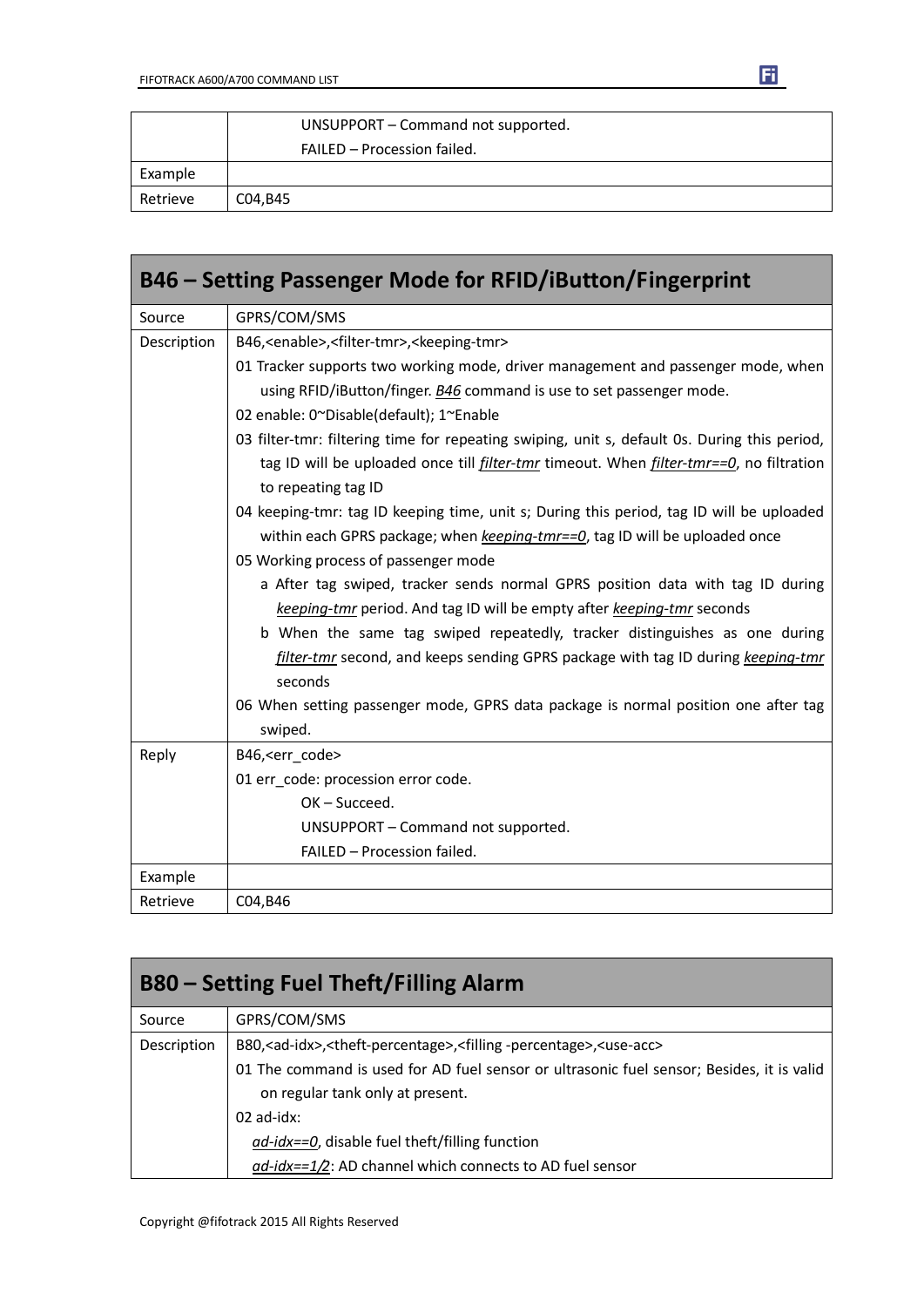|          | ad-idx==3: ultrasonic fuel sensor                                                               |
|----------|-------------------------------------------------------------------------------------------------|
|          | 03 theft-percentage: Fuel theft percentage, unit %, tracker will send alarm when the fuel       |
|          | level decrement exceeds the setting value. If theft-percentage==0 or field empty,               |
|          | disable fuel theft alarm.                                                                       |
|          | 04 filling-percentage: Fuel filling percentage, unit %, tracker will send alarm when the        |
|          | fuel level increment exceeds the setting value. If <i>filling-percentage==0</i> or filed empty, |
|          | disable fuel filling alarm.                                                                     |
|          | 05 use-acc: Whether tracker connects to ACC or not. To get better calculation result, it is     |
|          | suggested to connect IN2 to ACC. If use-acc field empty, by default, it is regarded that        |
|          | ACC connected.                                                                                  |
| Reply    | B80, <err code=""></err>                                                                        |
|          | 01 err code: procession error code.                                                             |
|          | $OK - Succeed.$                                                                                 |
|          | UNSUPPORT - Command not supported.                                                              |
|          | FAILED - Procession failed.                                                                     |
| Example  | B80,1,5                                                                                         |
|          | 01 Enable fuel theft alarm calculated based on AD1; When fuel level decrement exceed            |
|          | 5%, tracker sends theft alarm                                                                   |
|          | 02 Disable fuel filling alarm                                                                   |
|          | 03 IN2 connects to ACC                                                                          |
|          |                                                                                                 |
|          | B80,3,10,25,1                                                                                   |
|          | 01 Setting 10% theft alarm, 25% filling alarm for ultrasonic fuel sensor                        |
| Retrieve | C04,B80                                                                                         |

| <b>B81 – Setting Fuel Level Alarm</b> |                                                                                                 |
|---------------------------------------|-------------------------------------------------------------------------------------------------|
| Source                                | GPRS/COM/SMS                                                                                    |
| Description                           | B81, <ad-idx>,<low-percentage>,<high-percentage></high-percentage></low-percentage></ad-idx>    |
|                                       | 01 The command is used for AD fuel sensor or ultrasonic fuel sensor; Besides, it is valid       |
|                                       | on regular tank only at present.                                                                |
|                                       | $02$ ad-idx:                                                                                    |
|                                       | ad-idx==0, disable fuel level detecting function                                                |
|                                       | $\frac{ad - idx}{=}$ 1/2: AD channel which connects to AD fuel sensor                           |
|                                       | <i>ad-idx==3</i> : ultrasonic fuel sensor                                                       |
|                                       | 03 low-percentage: Percentage of low fuel level, unit %, tracker will send alarm when the       |
|                                       | fuel level is lower than the setting value. If <u>low-percentage==0</u> or field empty, disable |
|                                       | low fuel level detection.                                                                       |
|                                       | 04 high-percentage: Percentage of high fuel level, unit %, tracker will send alarm when         |
|                                       | the fuel level is higher than the setting value. If $high-percentage==0$ or filed empty,        |
|                                       | disable high fuel level detection.                                                              |
| Reply                                 | B81, <err_code></err_code>                                                                      |
|                                       | 01 err code: procession error code.                                                             |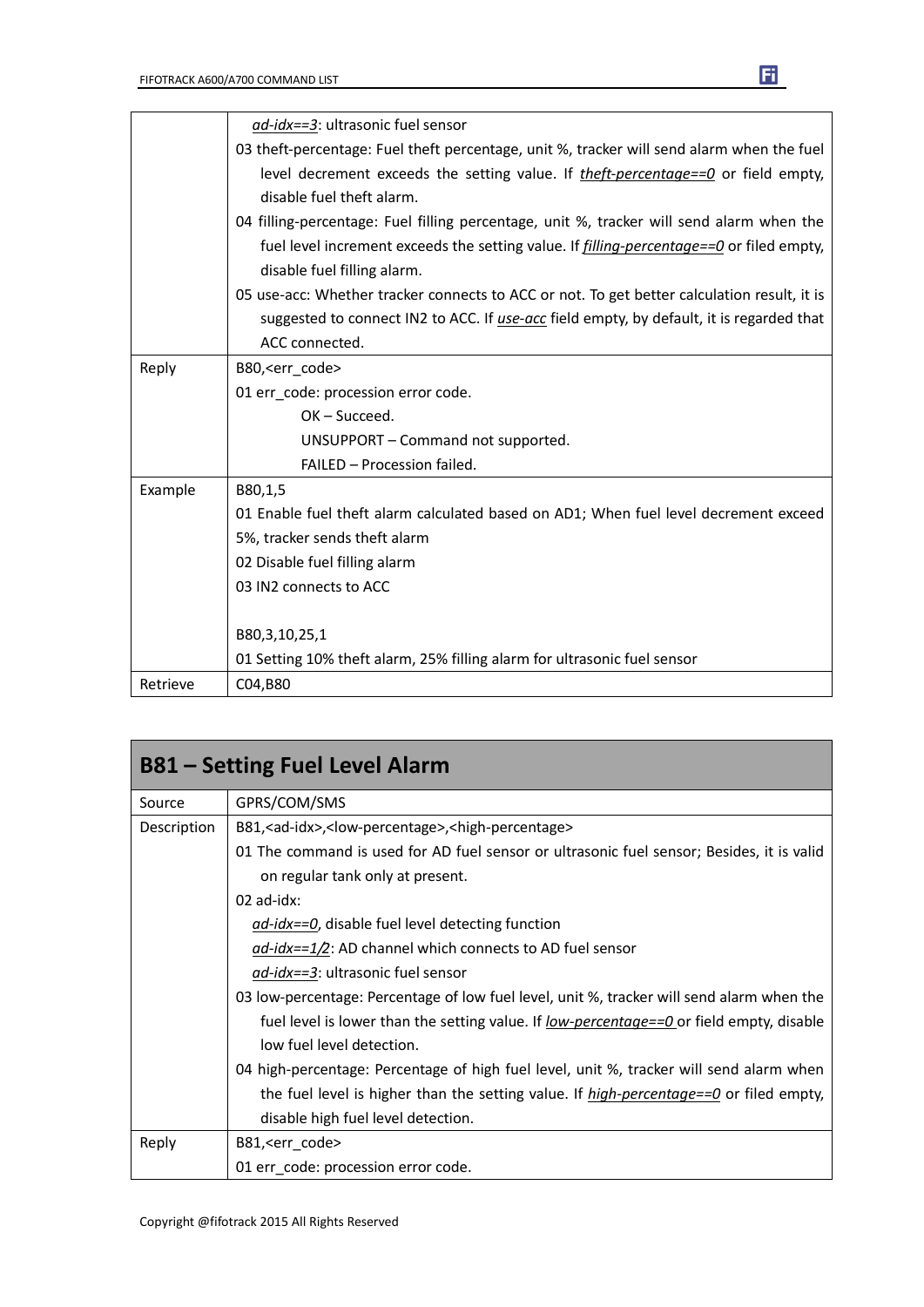|          | $OK - Succeed.$                                                                 |
|----------|---------------------------------------------------------------------------------|
|          | UNSUPPORT – Command not supported.                                              |
|          | FAILED - Procession failed.                                                     |
| Example  | B81,1,15,80                                                                     |
|          | 01 Enable low and high fuel level detection calculated based on AD1             |
|          | 02 When fuel level is lower than 15%, tracker sends alarm                       |
|          | 03 When fuel level is higher than 80%, tracker sends alarm                      |
|          | B81,3,10,85                                                                     |
|          | 01 Setting 10% low level alarm, 85% high level alarm for ultrasonic fuel sensor |
| Retrieve | C04,B81                                                                         |

|             | <b>B82 – Enable/Disable Fuel Consumption Statistics</b>                                      |
|-------------|----------------------------------------------------------------------------------------------|
| Source      | GPRS/COM/SMS                                                                                 |
| Description | B82, <ad-idx>, <use-acc>, <add-theft>, <clear></clear></add-theft></use-acc></ad-idx>        |
|             | 01 The command is used for AD fuel sensor or ultrasonic fuel sensor; Besides, it is valid    |
|             | on regular tank only at present.                                                             |
|             | 02 ad-idx:                                                                                   |
|             | ad-idx==0, disable fuel consumption statistics                                               |
|             | $ad$ -idx==1/2: AD channel which connects to AD fuel sensor                                  |
|             | ad-idx==3: ultrasonic fuel sensor                                                            |
|             | 03 use-acc: Whether tracker connects to ACC or not. To get better calculation result, it is  |
|             | suggested to connect IN2 to ACC. If use-acc field empty, by default, it is regarded that     |
|             | ACC connected.                                                                               |
|             | 04 add-theft: 1-- The amount of oil reduced by theft is added to total fuel consumption      |
|             | (default); 0-- The amount of oil reduced by theft is excluded from total fuel                |
|             | consumption.                                                                                 |
|             | 05 clear: 0-Keep current fuel consumption data unchanged; 1-Clear current                    |
|             | consumption data, and calculated from 0                                                      |
|             | 06 After fuel consumption statistics enabled, fuel consumption data is packed in             |
|             | fuel consume field in GPRS protocol.                                                         |
| Reply       | B82, <err_code></err_code>                                                                   |
|             | 01 err_code: procession error code.                                                          |
|             | OK-Succeed.                                                                                  |
|             | UNSUPPORT - Command not supported.                                                           |
|             | FAILED - Procession failed.                                                                  |
| Example     | B82,1,1,1,1                                                                                  |
|             | 01 Enable fuel consumption statistics calculated based on AD1; tracker connects to ACC       |
|             | via IN2; All amount, including fuel theft amount, will be statistics into total consumption; |
|             | After commands sent, tracker clear current consumption data, and re-calculates from 0.       |
|             | B82,3,1,1,1                                                                                  |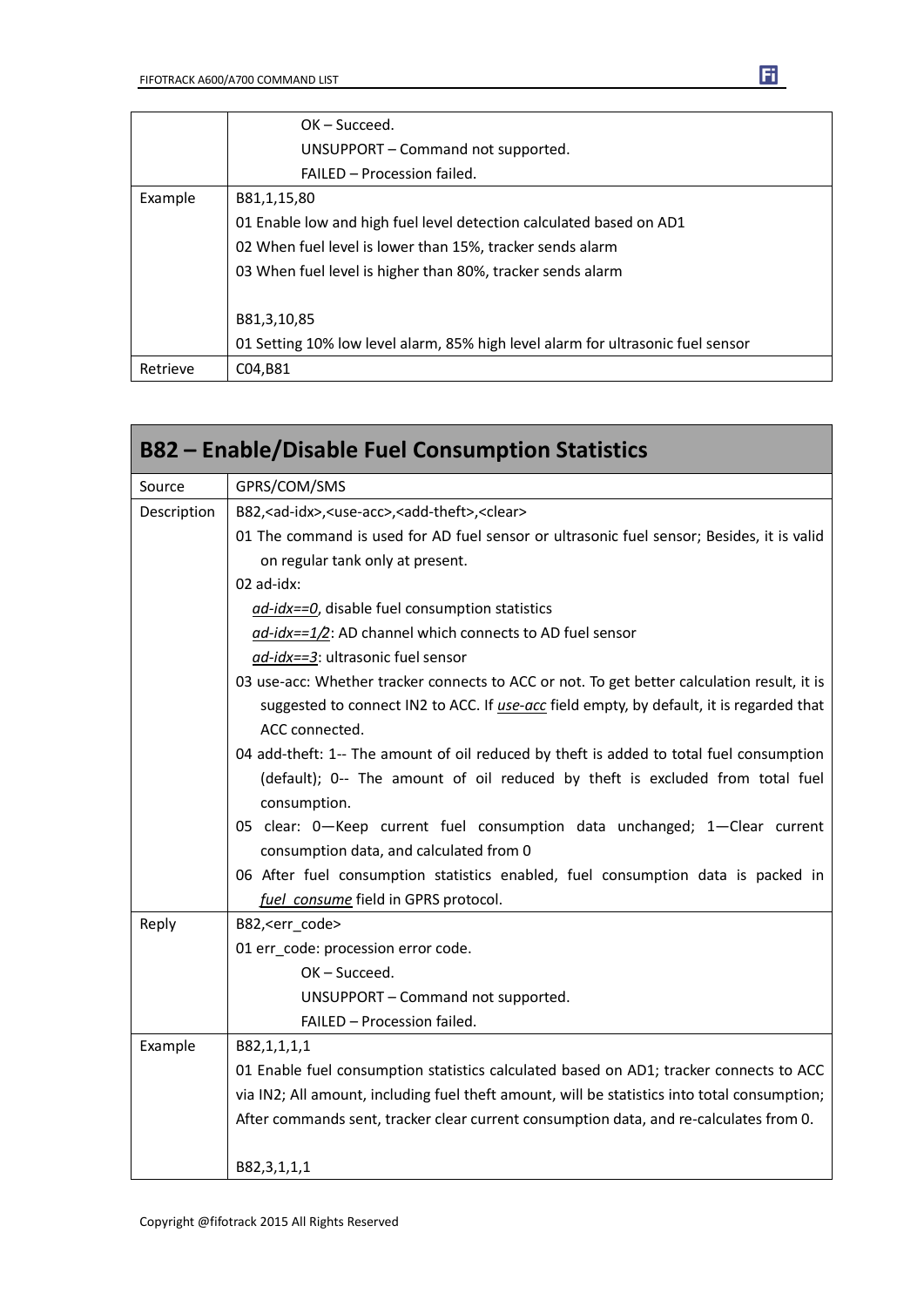|          | 01 Enable fuel consumption statistics for ultrasonic fuel sensor            |
|----------|-----------------------------------------------------------------------------|
| Retrieve | C04.B82                                                                     |
|          | Reply: B82, <ad-idx>, <use-acc>, <add-theft></add-theft></use-acc></ad-idx> |

| <b>B90 - Reset Tracker or Module</b> |                                     |  |
|--------------------------------------|-------------------------------------|--|
| Source                               | GPRS/COM/SMS                        |  |
| Description                          | B90,< select >                      |  |
|                                      | 01 select: option                   |  |
|                                      | $=1$ : Reset tracker.               |  |
|                                      | =2: Reset GPS module.               |  |
|                                      | =3: Reset GSM module.               |  |
|                                      | $=4$ : Reset F18                    |  |
| Reply                                | B90, <err_code></err_code>          |  |
|                                      | 01 err_code: procession error code. |  |
|                                      | $OK - Succeed.$                     |  |
|                                      | UNSUPPORT - Command not supported.  |  |
|                                      | FAILED - Procession failed.         |  |
| Example                              | B90,1                               |  |
|                                      | 01 Reset tracker.                   |  |
| Retrieve                             | <b>UNSUPPORT</b>                    |  |

| <b>B91 – Setting Parameters to Default</b> |                                                                                 |  |  |
|--------------------------------------------|---------------------------------------------------------------------------------|--|--|
| Source                                     | GPRS/COM/SMS                                                                    |  |  |
| Description                                | B91                                                                             |  |  |
|                                            | 01 After command is set, all system parameters (except SMS password) are set to |  |  |
|                                            | default.                                                                        |  |  |
| Reply                                      | B91, <err code=""></err>                                                        |  |  |
|                                            | 01 err code: procession error code.                                             |  |  |
|                                            | $OK - Succeed.$                                                                 |  |  |
|                                            | UNSUPPORT - Command not supported.                                              |  |  |
|                                            | FAILED - Procession failed.                                                     |  |  |
| Example                                    | B91                                                                             |  |  |
| Retrieve                                   | <b>UNSUPPORT</b>                                                                |  |  |

| B94 – Turn on/off LED Display |                                                      |  |
|-------------------------------|------------------------------------------------------|--|
| Source                        | GPRS/COM/SMS                                         |  |
| Description                   | B94, <led-on></led-on>                               |  |
|                               | 01 led-on: 1--turn on LED(default); 0--turn off LED. |  |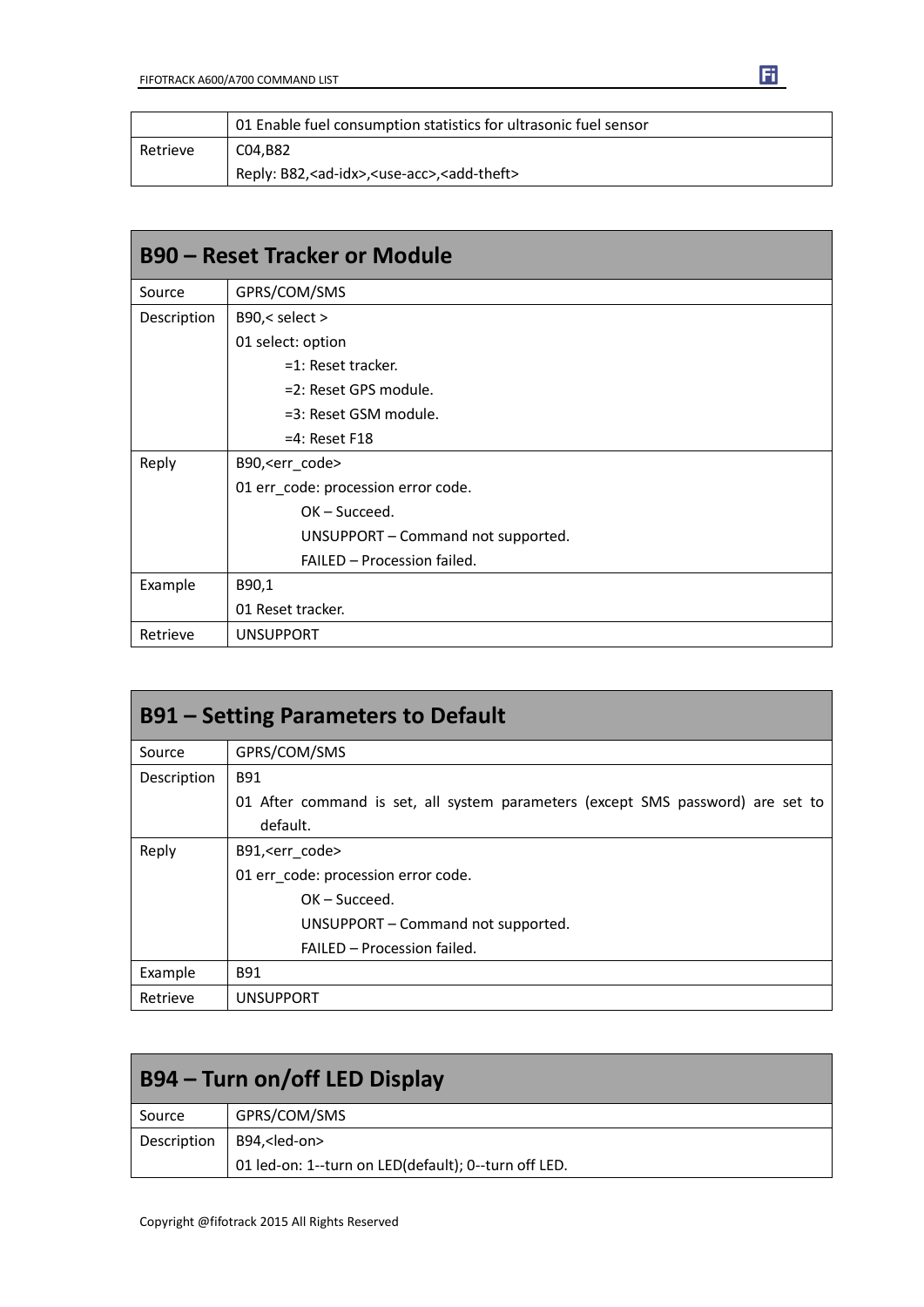|          | 02 Default, led-on=1.               |  |  |
|----------|-------------------------------------|--|--|
| Reply    | B94, <err code=""></err>            |  |  |
|          | 01 err code: procession error code. |  |  |
|          | $OK - Succeed.$                     |  |  |
|          | UNSUPPORT - Command not supported.  |  |  |
|          | FAILED - Procession failed.         |  |  |
| Example  | <b>B94</b>                          |  |  |
|          | 01 Set LED to default: turn on.     |  |  |
| Retrieve | C04,B94                             |  |  |

| <b>B96 - Enable/Disable Vibration Alarm</b> |                                                                         |  |  |
|---------------------------------------------|-------------------------------------------------------------------------|--|--|
| Source                                      | GPRS/COM/SMS                                                            |  |  |
| Description                                 | B96, <enable>, <option></option></enable>                               |  |  |
|                                             | 01 enable: 0~Disable vibration alarm(default); 1~enable vibration alarm |  |  |
|                                             | 02 option: Detection option for vibration alarm                         |  |  |
|                                             | option==0: Trigger alarm when vibration detected and ACC OFF(default)   |  |  |
|                                             | option==1: Trigger alarm when vibration detected                        |  |  |
|                                             | 03 Using B29 command to set sensitivity of motion sensor                |  |  |
| Reply                                       | B96, < err_code>                                                        |  |  |
|                                             | 01 err code: procession error code.                                     |  |  |
|                                             | $OK - Succeed.$                                                         |  |  |
|                                             | UNSUPPORT - Command not supported.                                      |  |  |
|                                             | FAILED - Procession failed.                                             |  |  |
| Example                                     | B96,1                                                                   |  |  |
|                                             | 01 Enable vibration alarm                                               |  |  |
| Retrieve                                    | C04,B96                                                                 |  |  |

|        | <b>B98 – Setting Lower Power Parameters</b> |  |  |
|--------|---------------------------------------------|--|--|
| Source | GPRS/COM/SMS                                |  |  |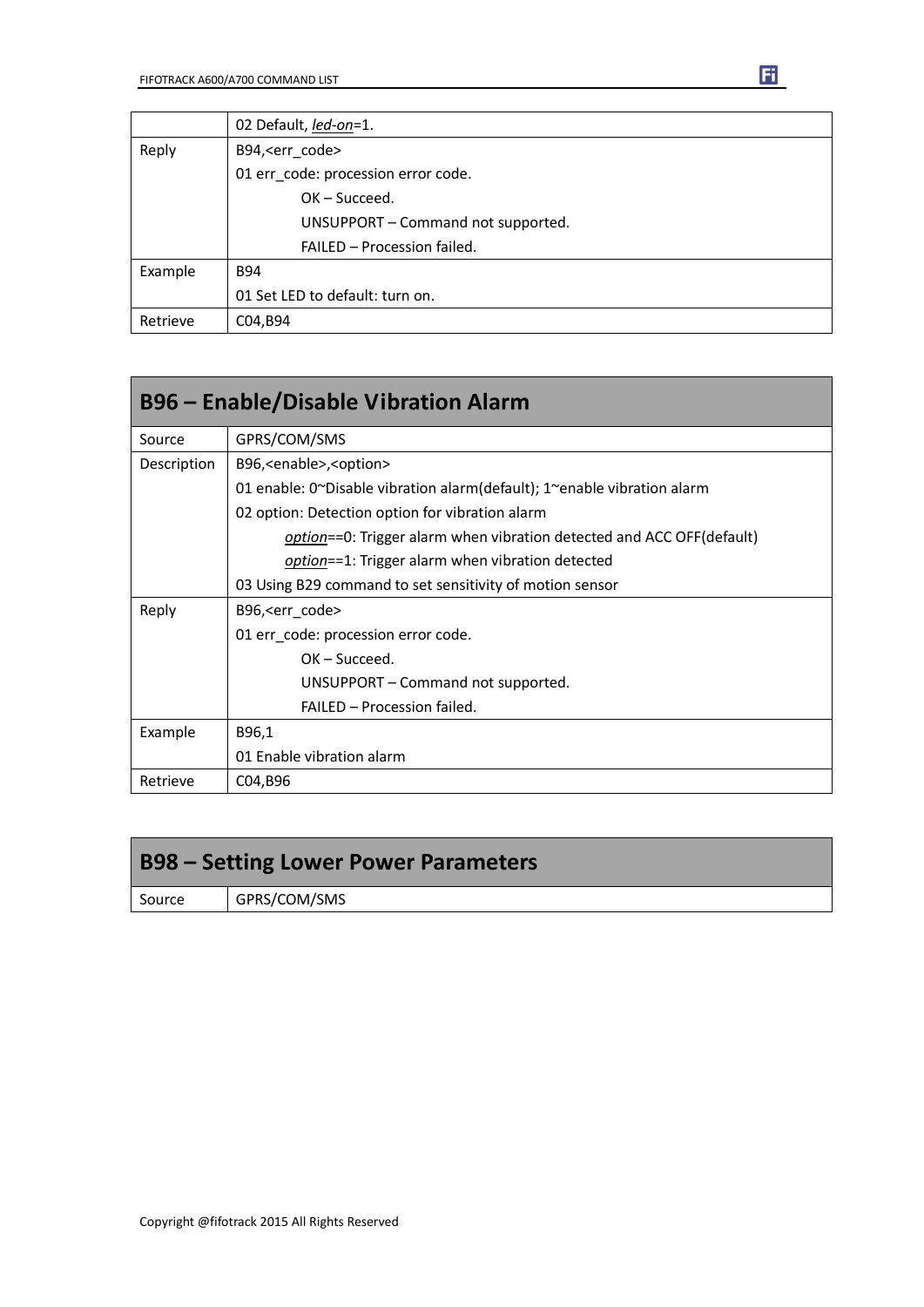| Description | B98, <low_pwr_v>,<low_recovery_v>,<control></control></low_recovery_v></low_pwr_v>      |                                                                                       |           |                |  |  |
|-------------|-----------------------------------------------------------------------------------------|---------------------------------------------------------------------------------------|-----------|----------------|--|--|
|             |                                                                                         | 01 The command is used to set the parameters of low external power alarm              |           |                |  |  |
|             |                                                                                         | 02 low_pwr_v: Low power alarm voltage, unit V; When external power input is lower     |           |                |  |  |
|             |                                                                                         | than low pwr v, tracker sends "Low Ext-Power" alarm, and cuts off power supply if     |           |                |  |  |
|             |                                                                                         | control==1, in order to protect auto battery.                                         |           |                |  |  |
|             |                                                                                         | 03 low_recovery_v: External power recovery voltage, unit V; When external power input |           |                |  |  |
|             |                                                                                         | is higher than low recovery v, it is regards that external power is normal; tracker   |           |                |  |  |
|             |                                                                                         | clears "Low Ext-Power" flag, and restore external power supply if control==1.         |           |                |  |  |
|             |                                                                                         | 04 control: 1-cut off external power supply when external input is lower than         |           |                |  |  |
|             |                                                                                         | low pwr v, and restore supply when external input higher than low recovery v, it is   |           |                |  |  |
|             |                                                                                         | used to protect auto battery; 0(default)-Disable auto battery protection.             |           |                |  |  |
|             |                                                                                         | 05 It is suggested to set parameters which (low recovery $v - low$ pwr v) >= 0.5V     |           |                |  |  |
|             |                                                                                         | 06 Default settings for 12V or 24V auto battery, as below table:                      |           |                |  |  |
|             |                                                                                         |                                                                                       | low_pwr_v | low_recovery_v |  |  |
|             |                                                                                         | 12V Auto Battery                                                                      | 11.5V     | 12.5V          |  |  |
|             |                                                                                         | 24V Auto Battery                                                                      | 23.5V     | 24.5V          |  |  |
|             |                                                                                         | 07 The command is suitable for A700 only, while A600 doesn't support                  |           |                |  |  |
| Reply       |                                                                                         | B98, <err_code></err_code>                                                            |           |                |  |  |
|             |                                                                                         | 01 err_code: procession error code.                                                   |           |                |  |  |
|             | OK-Succeed.                                                                             |                                                                                       |           |                |  |  |
|             |                                                                                         | UNSUPPORT - Command not supported.                                                    |           |                |  |  |
|             |                                                                                         | FAILED - Procession failed.                                                           |           |                |  |  |
| Example     | B98,11.5,12.5                                                                           |                                                                                       |           |                |  |  |
|             | 01 Setting low external threshold to 11.5V, and recovery voltage to 12.5V, auto battery |                                                                                       |           |                |  |  |
|             | protection is disabled, tracker is always powered from external supply.                 |                                                                                       |           |                |  |  |
|             |                                                                                         |                                                                                       |           |                |  |  |
|             | B98,0,0,1                                                                               |                                                                                       |           |                |  |  |
|             | 01 Setting adaptive low external parameters, tracker judges voltage automatically, and  |                                                                                       |           |                |  |  |
|             |                                                                                         | cuts off when low external input.                                                     |           |                |  |  |
| Retrieve    | C04,B98                                                                                 |                                                                                       |           |                |  |  |

| <b>B99 – OTA using FTP Server</b> |                                                                                                                                                            |                                                                          |  |
|-----------------------------------|------------------------------------------------------------------------------------------------------------------------------------------------------------|--------------------------------------------------------------------------|--|
| Source                            | GPRS/COM/SMS                                                                                                                                               |                                                                          |  |
| Description                       | B99, <file name="">,<option>,<ftp address="">,<ftp port="">,<ftp loginid="">,<ftp loginpwd="">,<apn< td=""></apn<></ftp></ftp></ftp></ftp></option></file> |                                                                          |  |
|                                   | >, <apn_name>,<apn_pwd></apn_pwd></apn_name>                                                                                                               |                                                                          |  |
|                                   | 01 file name: file name for OTA, should be "xxx.bin" format                                                                                                |                                                                          |  |
|                                   | 02 option: option for OTA, when the field empty, using default setting                                                                                     |                                                                          |  |
|                                   | option                                                                                                                                                     | <b>Description</b>                                                       |  |
|                                   | 0(default)                                                                                                                                                 | Normal OTA, tracker check whether <i>file name</i> match current version |  |
|                                   |                                                                                                                                                            | or not                                                                   |  |
|                                   |                                                                                                                                                            | Mandatory OTA, tracker doesn't check file name                           |  |
|                                   | 03 ftp address: FTP server address, default 47.88.17.17                                                                                                    |                                                                          |  |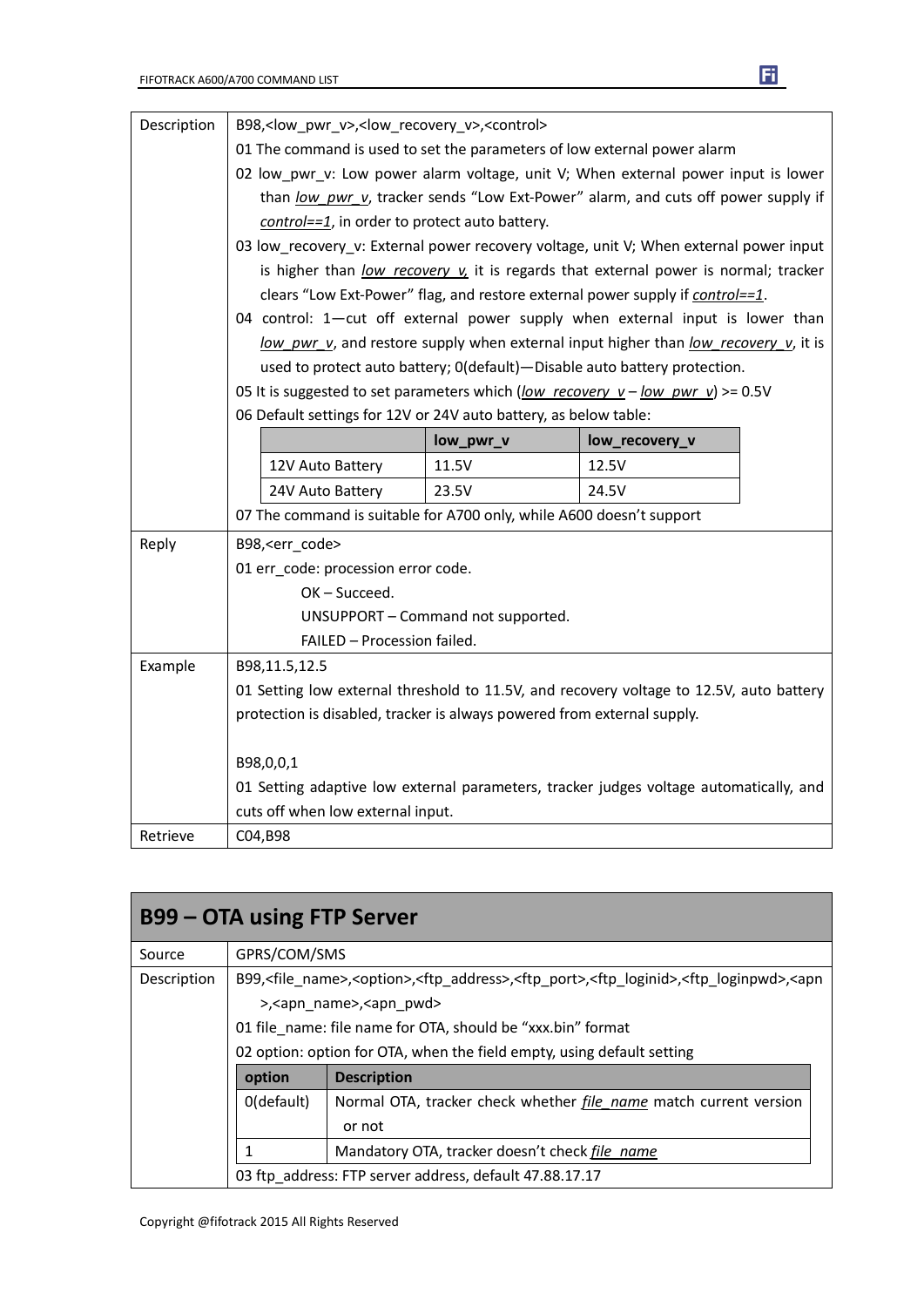

|          | 04 ftp port: FTP server port, default 21                                                            |
|----------|-----------------------------------------------------------------------------------------------------|
|          | 05 ftp_loginid, ftp_loginpwd: FTP login user-name and password, when fields empty,                  |
|          | using default account on 47.88.17.17                                                                |
|          | 06 apn, apn_name, apn_pwd: APN setting for FTP connection, default, tracker using the               |
|          | same setting as <b>BO1</b> command                                                                  |
|          | 07 After <b>B99</b> command received, tracker matches <i>file name</i> to current firmware version, |
|          | and starts OTA according to result                                                                  |
|          | 08 During OTA operation, tracker will disconnect from tracking server, stop timing                  |
|          | uploading/photographing.                                                                            |
|          | 09 The timeout for FTP OTA is 15mins, when exceed, tracker will restart automatically,              |
|          | and connect to tracking server                                                                      |
|          | 10 External power connection is needed during OTA operation, it is used for tracking                |
|          | reboot after OTA finished                                                                           |
| Reply    | B99, < err str>                                                                                     |
|          | 01 err_str: Error code, string format                                                               |
|          | "Invalid BIN file" - <i>file name</i> doesn't match current firmware version                        |
|          | "No ext-pwr, Please Connect in 15mins" - External power disconnect                                  |
|          | "The Same Version" - file_name has the same version to current firmware                             |
|          | version                                                                                             |
|          | "OK" - OTA start                                                                                    |
| Example  | B99,600-V1.07.bin                                                                                   |
|          | 01 Start OTA, tracker will connect to 47.88.17.17:21, using default FTP account for file            |
|          | download                                                                                            |
|          |                                                                                                     |
|          | B99, 600-V1.07.bin,1, 120.24.95.123,9208,klone,klone@@2017                                          |
|          | 01 Start OTA, tracker will connect to 120.24.95.123:9208, and upgrade to                            |
|          | "600-V1.07.bin"                                                                                     |
|          | 02 The login name and password of FTP server is "klone" and "klone@@2017"                           |
| Retrieve |                                                                                                     |

| <b>CO1 - Retrieve Position Information</b> |                                                                                                                            |  |
|--------------------------------------------|----------------------------------------------------------------------------------------------------------------------------|--|
| Source                                     | COM/SMS/GPRS                                                                                                               |  |
| Description<br>CO <sub>1</sub>             |                                                                                                                            |  |
|                                            | 01 After command is set, tracker sends a position message.                                                                 |  |
|                                            | 02 When alarm detected, tracker sends alarm SMS with C01 format automatically, to all                                      |  |
|                                            | SOS number(s).                                                                                                             |  |
|                                            | 03 When command is sent via GPRS, tracker replies normal position data.                                                    |  |
| Reply                                      | When command is sent via GPRS, the replied data is normal position package.                                                |  |
|                                            | When command is sent via SMS/COM                                                                                           |  |
|                                            | <string head="">, yyyy-MM-dd hh:mm:ss, <spd>KM/h, <gprs st="">, <gps fix="">, EXPW:<pst></pst></gps></gprs></spd></string> |  |
|                                            | http://maps.google.com/maps?f=q&hl=en&q=loc: <latitude>,<longitude></longitude></latitude>                                 |  |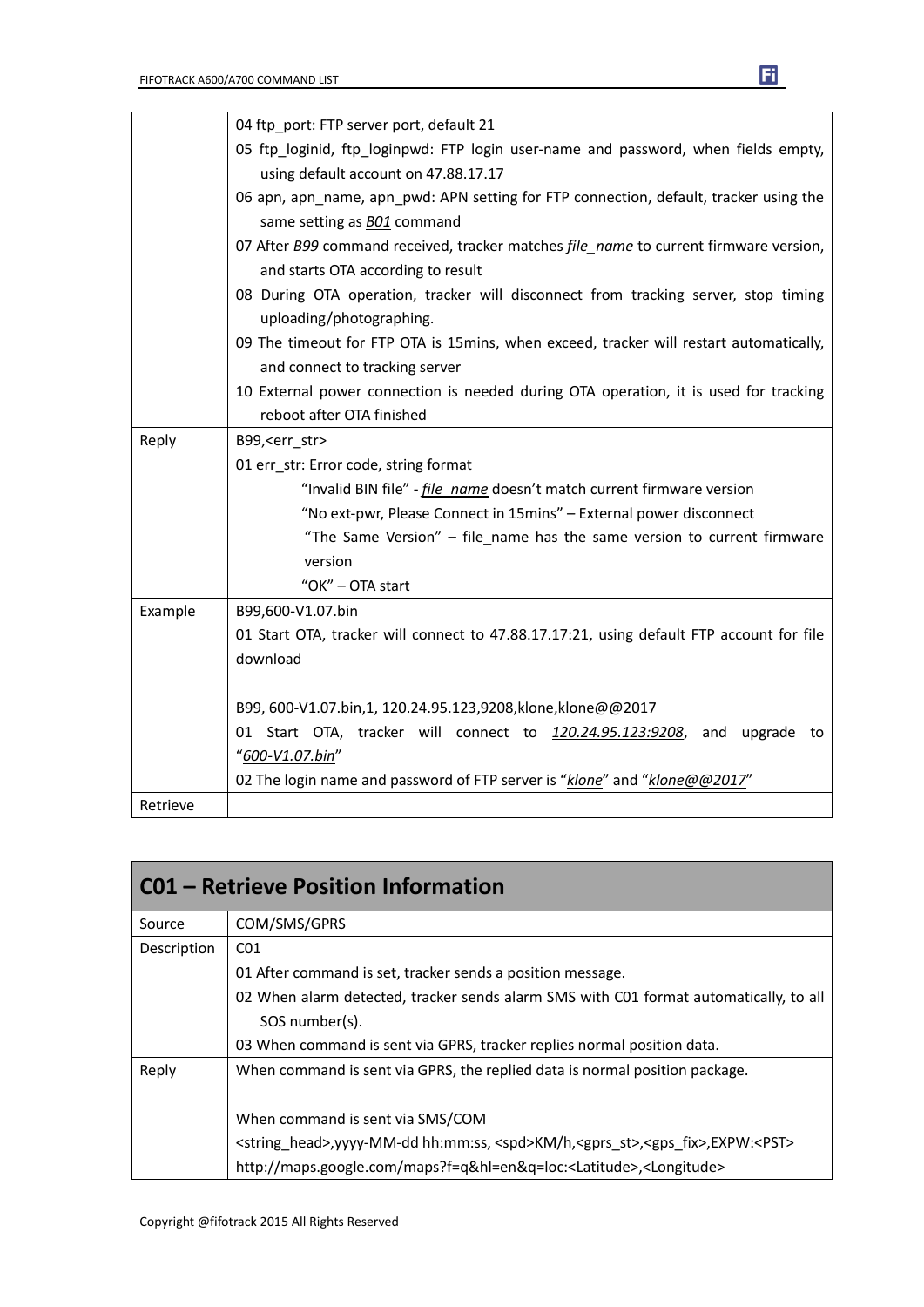|          | a string head: SMS head string, for normal position data, string head is empty, for  |
|----------|--------------------------------------------------------------------------------------|
|          | alarm data, refer to Appendix-A for default string.                                  |
|          | b yyyy-MM-dd hh:mm:ss: current date & time, which is effected by B14 command         |
|          | setting.                                                                             |
|          | c spd: current speed, unit km/h.                                                     |
|          | d gprs st: GPRS link status, value: "Connected" or "Disconnected".                   |
|          | e gps fix: GPS signal status, 'A'-fixed, 'V'-not fixed.                              |
|          | f PST: Status of ext-power input, "ON" -- ext-power is connected, "OFF" -- ext-power |
|          | is disconnected.                                                                     |
|          | g Latitude, Longitude: Latitude and longitude of last position point.                |
| Example  | CO <sub>1</sub>                                                                      |
| Retrieve | <b>UNSUPPORT</b>                                                                     |

| CO2 - Retrieve Firmware/Hardware Version, SN, IMEI |                                                                  |  |  |
|----------------------------------------------------|------------------------------------------------------------------|--|--|
| Source                                             | GPRS/COM/SMS                                                     |  |  |
| Description                                        | CO <sub>2</sub>                                                  |  |  |
| Reply                                              | Uploading data format:                                           |  |  |
|                                                    | C02, <imei>,<sn>,<fw_ver>,<hw_ver></hw_ver></fw_ver></sn></imei> |  |  |
|                                                    | 01 IMEI: IMEI of tracker.                                        |  |  |
|                                                    | 02 SN: Serial number of tracker.                                 |  |  |
|                                                    | 03 fw ver: Firmware version.                                     |  |  |
|                                                    | 04 hw ver: Hardware version.                                     |  |  |
| Example                                            | CO <sub>2</sub>                                                  |  |  |
| Retrieve                                           | <b>UNSUPPORT</b>                                                 |  |  |

| <b>C03 - Retrieve Supply Power Status</b> |                                                                  |  |  |  |
|-------------------------------------------|------------------------------------------------------------------|--|--|--|
| Source                                    | GPRS/COM/SMS                                                     |  |  |  |
| Description                               | CO <sub>3</sub>                                                  |  |  |  |
| Reply                                     | Uploading data format:                                           |  |  |  |
|                                           | C03, <extp v="">, <br/>bat v&gt;, <br/>bat percentage&gt;</extp> |  |  |  |
|                                           | 01 extp v: Voltage of ext-power, unit V.                         |  |  |  |
|                                           | 02 bat v: Voltage of internal battery.                           |  |  |  |
|                                           | 03 bat percentage: Percentage of internal battery capacity.      |  |  |  |
| Example                                   | C <sub>03</sub>                                                  |  |  |  |
| Retrieve                                  | <b>UNSUPPORT</b>                                                 |  |  |  |

| C04 – Retrieve Parameter Setting |  |  |  |
|----------------------------------|--|--|--|
| GPRS/COM/SMS<br>Source           |  |  |  |
|                                  |  |  |  |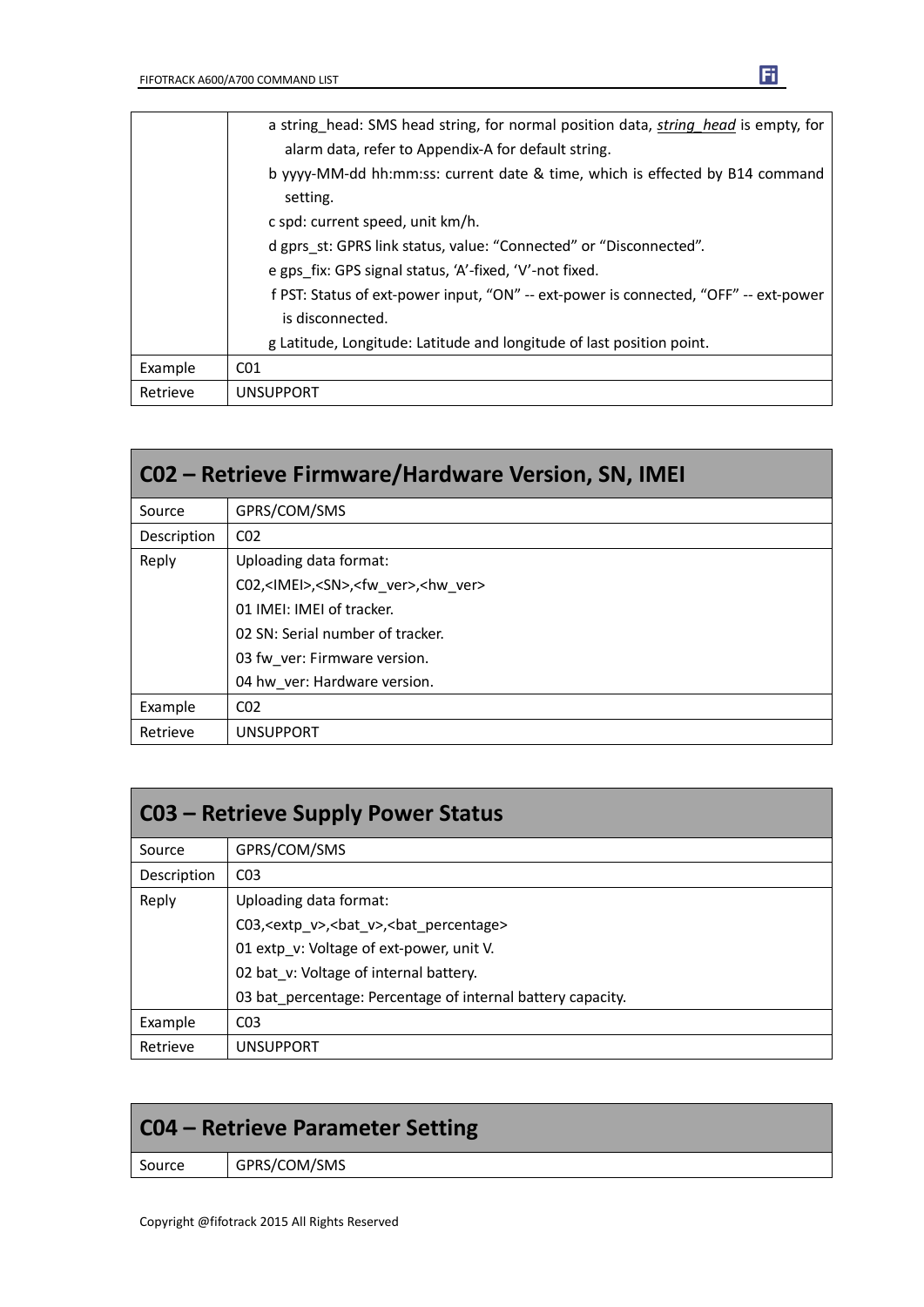| Description | C04, <cmd-code>,<query_para></query_para></cmd-code>                        |  |  |
|-------------|-----------------------------------------------------------------------------|--|--|
|             | 01 cmd-code: Command code to be retrieved.                                  |  |  |
|             | 02 query para: Query parameter; refer to chapters above for detail.         |  |  |
| Reply       | C04, <cmd>,<cmd-para></cmd-para></cmd>                                      |  |  |
|             | 01 cmd-code: The same as sending command.                                   |  |  |
|             | 02 cmd-para: Retrieved parameter string, the same format as setting command |  |  |
|             | described in the above chapters.                                            |  |  |
| Example     | Refer to chapters above.                                                    |  |  |
| Retrieve    | <b>UNSUPPORT</b>                                                            |  |  |

|                                                                                            | C05 – Retrieve Installation Status of Ultrasonic Fuel Sensor                     |  |  |
|--------------------------------------------------------------------------------------------|----------------------------------------------------------------------------------|--|--|
| Source                                                                                     | GPRS/COM/SMS                                                                     |  |  |
| Description                                                                                | C <sub>05</sub>                                                                  |  |  |
| 01 The command is used to retrieve the status of ultrasonic fuel sensor after installation |                                                                                  |  |  |
| Reply                                                                                      | C05, <rt level="">,<install-status></install-status></rt>                        |  |  |
|                                                                                            | 01 rt level: Current fuel level read from fuel sensor, unit mm                   |  |  |
|                                                                                            | 02 install-status: Installation status, string,                                  |  |  |
|                                                                                            | $OK -$ Installation OK                                                           |  |  |
|                                                                                            | ERROR – No probe installed, or tracker cannot read sensor message                |  |  |
|                                                                                            | Probe Disconnect $-$ The connection of probe lost                                |  |  |
|                                                                                            | Probe Unstable - Probe unstable                                                  |  |  |
|                                                                                            | Low Power - Low power supply for fuel sensor                                     |  |  |
|                                                                                            | Detection Signal Blind $\sim$ Signal blind, fuel level is too low to be detected |  |  |
| Example                                                                                    | Refer to chapters above.                                                         |  |  |
| Retrieve                                                                                   | <b>UNSUPPORT</b>                                                                 |  |  |

| C06 – Retrieve Basic Information of Tracker |                                                                                                                                               |  |
|---------------------------------------------|-----------------------------------------------------------------------------------------------------------------------------------------------|--|
| Source                                      | GPRS/COM/SMS                                                                                                                                  |  |
| Description                                 | C <sub>06</sub>                                                                                                                               |  |
|                                             | 01 Retrieve basic information of tracker in batch                                                                                             |  |
|                                             | 02 The command is commonly used for GPRS linkage lost debug                                                                                   |  |
| Reply                                       | C06, <gid>,<ip>:<port>,<tcp udp="">;APN:<apn>,<apn_user>,<apn_pwd>;EXT:<ext_p>,BAT</ext_p></apn_pwd></apn_user></apn></tcp></port></ip></gid> |  |
|                                             | : <bat v="">;B03:<base int=""/>,<accoff int="">,<ns int="">;<acc off="" on="">,<moving stop=""></moving></acc></ns></accoff></bat>            |  |
|                                             | 01 GID: Tracker ID for GPRS data, default IMEI                                                                                                |  |
|                                             | 02 ip, port: Server setting in tracker                                                                                                        |  |
|                                             | 03 TCP/UDP: Transport protocol setting, string, value "TCP" / "UDP"                                                                           |  |
|                                             | 04 apn, apn user, apn pwd: APN setting in tracker                                                                                             |  |
|                                             | 05 ext_p: Voltage of external power supply, unit V                                                                                            |  |
|                                             | 06 bat v: Voltage of internal battery, unit V                                                                                                 |  |
|                                             | 07 base int, accoff int, ns int: GPRS uploading interval for normal situation, for ACC OFF,                                                   |  |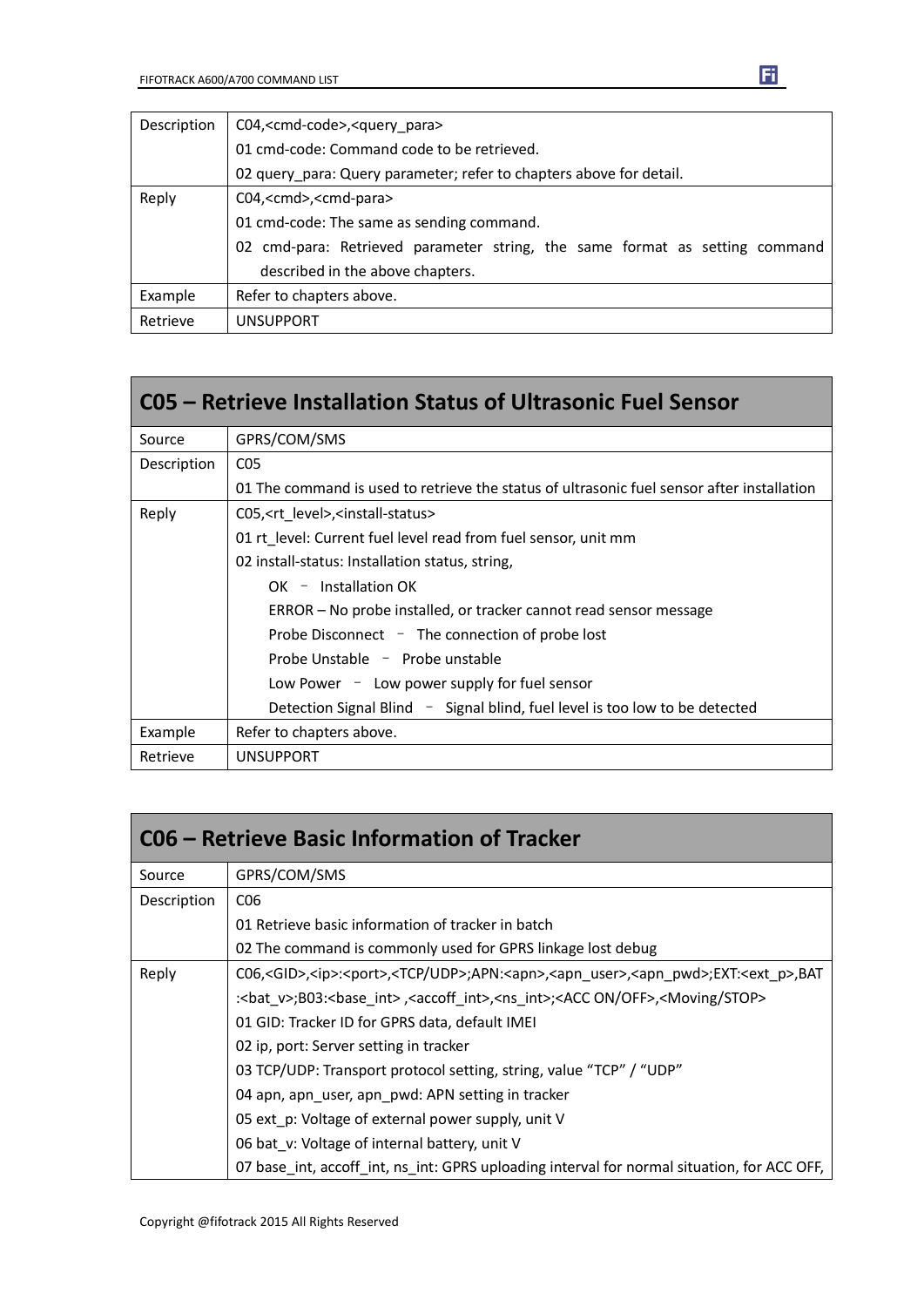|          | for parking status, which is the same as B03 setting                            |  |  |  |
|----------|---------------------------------------------------------------------------------|--|--|--|
|          | 08 ACC ON/OFF: Current ACC status, string, value "ACC ON" / "ACC OFF"           |  |  |  |
|          | 09 Moving/STOP: Current motion status, string, value "Moving" / "STOP"          |  |  |  |
| Example  | Command: C06                                                                    |  |  |  |
|          | Reply:                                                                          |  |  |  |
|          | C06,861694033095389,47.88.35.165:10502,TCP;APN:CMNET,,;EXT:12.00V,BAT:4.17V;B03 |  |  |  |
|          | :100,0,0,ACC OFF,Stop                                                           |  |  |  |
| Retrieve | <b>UNSUPPORT</b>                                                                |  |  |  |

|             | C08 – Retrieving AD voltage                                                                                                 |  |  |  |
|-------------|-----------------------------------------------------------------------------------------------------------------------------|--|--|--|
| Source      | GPRS/COM/SMS                                                                                                                |  |  |  |
| Description | C08, <rt-data></rt-data>                                                                                                    |  |  |  |
|             | 01 The command is used to retrieve voltage on AD port.                                                                      |  |  |  |
|             | 02 rt-data: 1(default)—Tracker reply real-time voltage; 0—Tracker does smooth filtration,                                   |  |  |  |
|             | and then replies                                                                                                            |  |  |  |
|             | 03 Different for rt-data                                                                                                    |  |  |  |
|             | $rt\text{-}data == 1$ : Voltage is related to sensor itself, when sensor signal is stable, sending                          |  |  |  |
|             | C08 command for retrieving, and the result would be true                                                                    |  |  |  |
|             | $rt\text{-}data == 0$ : Voltage is related not only to sensor itself, but to working environment                            |  |  |  |
|             | (e.g. fuel sensor voltage on running vehicle). Tracker needs at least 1min to sample                                        |  |  |  |
|             | enough data, does smooth filtration. There could have some error to true voltage.                                           |  |  |  |
|             | 04 The result of CO8 reply is actual voltage on AD port, which isn't effected by <b>B34</b>                                 |  |  |  |
|             | command setting                                                                                                             |  |  |  |
| Reply       | C08, <ad1>:<ad1-voltage>,<ad2>:<ad2-voltage><and>:<and-voltage></and-voltage></and></ad2-voltage></ad2></ad1-voltage></ad1> |  |  |  |
|             | 01 adx-voltage: Voltage on ADx, unit V                                                                                      |  |  |  |
| Example     | Command: C08                                                                                                                |  |  |  |
|             | Reply: C08, AD1: 4.32, AD2: 4.36                                                                                            |  |  |  |
| Retrieve    | <b>UNSUPPORT</b>                                                                                                            |  |  |  |

| C10 – Retrieving Device Name on RS232 Port |                                                                                                                                                                   |                    |  |
|--------------------------------------------|-------------------------------------------------------------------------------------------------------------------------------------------------------------------|--------------------|--|
| Source                                     | GPRS/COM/SMS                                                                                                                                                      |                    |  |
| Description                                | C10                                                                                                                                                               |                    |  |
| Reply                                      | C10, <com1-dev-name>;<com2-dev-name>;<com3-dev-name>;<com4-dev-name><br/>01 com-dev-name as below</com4-dev-name></com3-dev-name></com2-dev-name></com1-dev-name> |                    |  |
|                                            | dev-name                                                                                                                                                          | <b>Device Type</b> |  |
|                                            | Camera                                                                                                                                                            | Camera             |  |
|                                            | <b>RFID</b>                                                                                                                                                       | <b>RFID Reader</b> |  |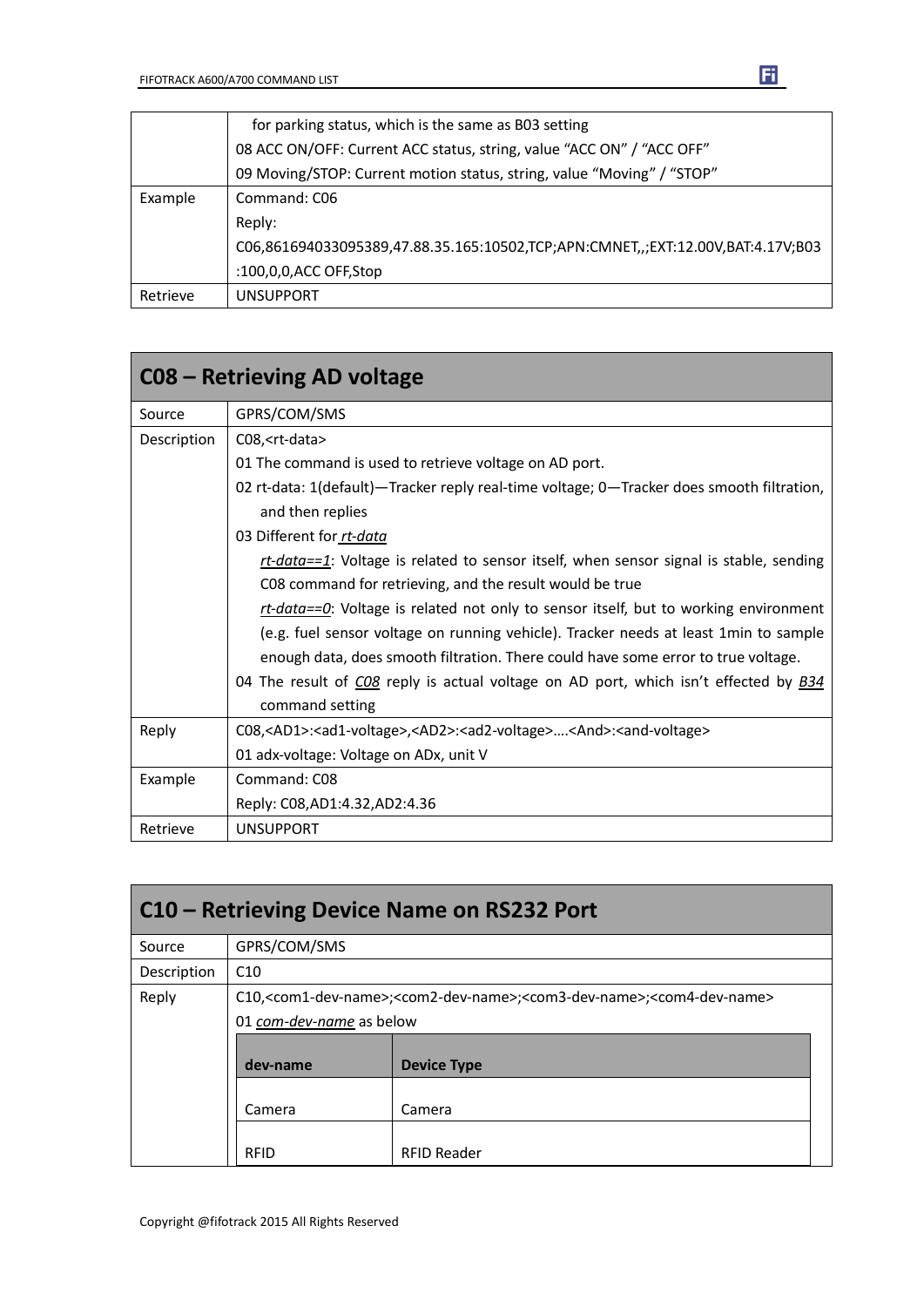|          | TUB01            | <b>Ultrasonic Fuel Sensor</b> |
|----------|------------------|-------------------------------|
|          | fingerprint      | fingerprint                   |
|          | Unknown          | Unknown Device                |
|          | <b>NONE</b>      | No device Installed           |
| Example  |                  |                               |
| Retrieve | <b>UNSUPPORT</b> |                               |

|             | D05 - Photographing                                                                                                                                      |  |  |  |
|-------------|----------------------------------------------------------------------------------------------------------------------------------------------------------|--|--|--|
| Source      | GPRS/SMS/COM                                                                                                                                             |  |  |  |
| Description | D05, <resolution>,<cam_id>,<pho_num></pho_num></cam_id></resolution>                                                                                     |  |  |  |
|             | 01 resolution: Photo resolution, definition as below, default 3                                                                                          |  |  |  |
|             | $1:160*128$                                                                                                                                              |  |  |  |
|             | $2:320*240$                                                                                                                                              |  |  |  |
|             | $3:640*480$                                                                                                                                              |  |  |  |
|             | 02 cam_id: Camera ID, value 1~4, multiple ID can be set in this parameter; If cam_id field                                                               |  |  |  |
|             | is empty, all cameras are selected, maximally, 4 cameras supported, whose camera ID                                                                      |  |  |  |
|             | is 1#, 2#, 3#, 4#.                                                                                                                                       |  |  |  |
|             | 03 pho_num: photo numbers to be taken, when pho_num==0 or the field empty, one                                                                           |  |  |  |
|             | photo will be taken by default                                                                                                                           |  |  |  |
|             | 04 When multiple cameras selected, firstly, tracker will take photo one by one, and then                                                                 |  |  |  |
|             | upload image information, which is described in the "Reply" column.                                                                                      |  |  |  |
| Reply       | D05, <date-time>,<lat>,<lon>,<cam_id>,<snap_src>,<pic_fmt>,<pic_size>,<pic_id></pic_id></pic_size></pic_fmt></snap_src></cam_id></lon></lat></date-time> |  |  |  |
|             | 01 After photograph finished (including command control, timing, alarm triggering),                                                                      |  |  |  |
|             | tracker will upload DO5 package to server, to indicate the information of photo.                                                                         |  |  |  |
|             | 02 GMT0 date & time, in format: YYMMDDHHmmss; Data & Time when photographing                                                                             |  |  |  |
|             | a YY: year, value (year - 2000), 2 characters                                                                                                            |  |  |  |
|             | b MM: month, value range 1--12, 2 characters                                                                                                             |  |  |  |
|             | c DD: day, value range 1--31, 2 characters                                                                                                               |  |  |  |
|             | d HH: hour, value range 0--23, 2 characters                                                                                                              |  |  |  |
|             | e mm: minute, value range 0--59, 2 characters                                                                                                            |  |  |  |
|             | f ss: second, value range 0--59, 2 characters                                                                                                            |  |  |  |
|             | 03 lat/lon: Latitude/Longitude when photographing                                                                                                        |  |  |  |
|             | 04 cam id: Camera ID, which takes photo, value 1~4                                                                                                       |  |  |  |
|             | 05 snap_src: Event source of taking photograph                                                                                                           |  |  |  |
|             | 0: Command                                                                                                                                               |  |  |  |
|             | 1: Timing photographing                                                                                                                                  |  |  |  |
|             | 2 Alarm Trigger, this field indicates alarm code (refer to Appendix A). Command                                                                          |  |  |  |
|             | B23 can be used to set enable/disable alarm photographing                                                                                                |  |  |  |
|             | 06 pic_fmt: Photograph format, as below,                                                                                                                 |  |  |  |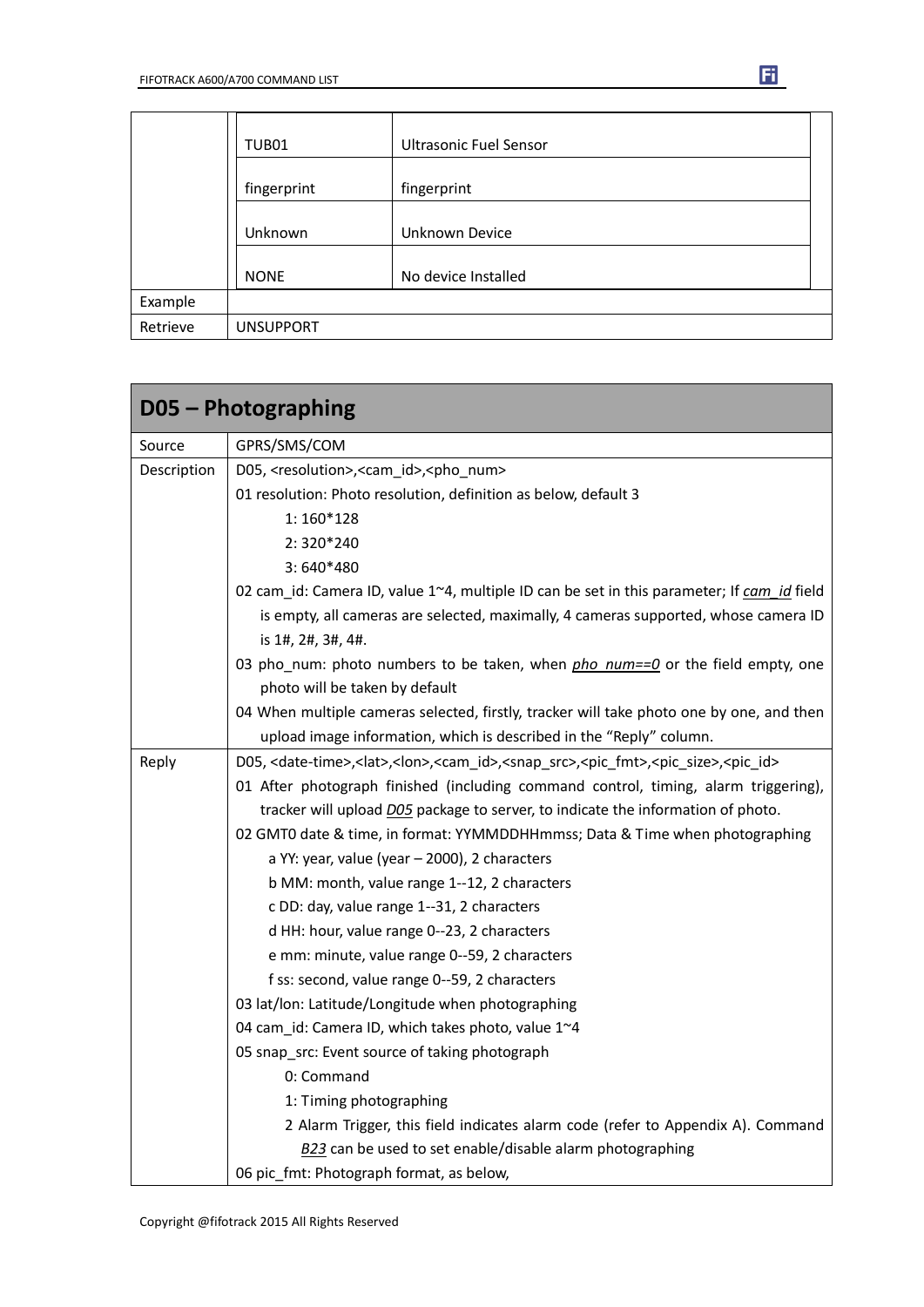|          | 1: JPG/JPEG                                                                                   |                |                                              |                                                                                        |
|----------|-----------------------------------------------------------------------------------------------|----------------|----------------------------------------------|----------------------------------------------------------------------------------------|
|          | $2:$ BMP                                                                                      |                |                                              |                                                                                        |
|          | 3: PNG                                                                                        |                |                                              |                                                                                        |
|          | 07 pic size: photo size, decimal string format, unit byte                                     |                |                                              |                                                                                        |
|          | 08 pic_id: Photo ID, the unique identifier to photo, hexadecimal string format, server can    |                |                                              |                                                                                        |
|          |                                                                                               |                | use pic id to fetch or re-fetch photo's data |                                                                                        |
|          | 09 After D05 package uploaded, tracker waits for <i>D06</i> package from server, and re-sends |                |                                              |                                                                                        |
|          | D05 package every 30s if D06 not received.                                                    |                |                                              |                                                                                        |
|          |                                                                                               |                | 10 The procedure of photographing, as below: |                                                                                        |
|          |                                                                                               | <b>Step</b>    | <b>Tracker</b>                               | Server                                                                                 |
|          |                                                                                               | 1              | Taking photo                                 | Do nothing                                                                             |
|          |                                                                                               | $\overline{2}$ | Uploading D05, which including               | Parsing D05; Sends D06 to fetch data,                                                  |
|          |                                                                                               |                | photo's information                          | using pic_size and pic_id                                                              |
|          |                                                                                               | 3              | Sending photo data via D06                   | Parsing D06, saving photo<br>data;                                                     |
|          |                                                                                               |                |                                              | Re-sends D06, till all <i>pic size</i> bytes                                           |
|          |                                                                                               |                |                                              | retrieved.                                                                             |
| Example  | D05, 2, 1                                                                                     |                |                                              |                                                                                        |
|          | 01 Take photo using 1# camera, resolution 2 (i.e. 320*240)                                    |                |                                              |                                                                                        |
|          |                                                                                               |                |                                              |                                                                                        |
|          | D05,3,123,2                                                                                   |                |                                              |                                                                                        |
|          |                                                                                               |                |                                              | 01 Taking photo using 1#, 2#, and 3#, resolution 3 (i.e. 640*480), each camera takes 2 |
|          | photos (6 photos in total will be taken)                                                      |                |                                              |                                                                                        |
| Retrieve | <b>UNSUPPORT</b>                                                                              |                |                                              |                                                                                        |

| D06 - Retrieve Photo Data |                                                                                                     |  |  |  |
|---------------------------|-----------------------------------------------------------------------------------------------------|--|--|--|
| Source                    | <b>GPRS</b>                                                                                         |  |  |  |
| Description               | D06, <pic_id>,<offset>,<size></size></offset></pic_id>                                              |  |  |  |
|                           | 01 After photograph finished (including command control, timing, alarm triggering),                 |  |  |  |
|                           | tracker will upload D05 package to server, to indicate the information of photo; Server             |  |  |  |
|                           | sends <b>DO6</b> command to retrieve photo data.                                                    |  |  |  |
|                           | 02 pic_id: Photo ID, the unique identifier to photo, hexadecimal string format. This field          |  |  |  |
|                           | is the same as <i>pic id</i> from tracker's <i>D05</i> package                                      |  |  |  |
|                           | 03 offset: Photo data offset, decimal string format, rage [0, pic size]                             |  |  |  |
|                           | 04 size: Data size to be retrieved, decimal string format, unit byte, range(0,1024]                 |  |  |  |
| Reply                     | D06, <pic_id>,<offset>,<size>,<pic_data></pic_data></size></offset></pic_id>                        |  |  |  |
|                           | 01 When <i>DO6</i> package received, tracker searches photo using <i>pic id</i> , and sends data to |  |  |  |
|                           | server                                                                                              |  |  |  |
|                           | 02 pic id: Photo ID, the only identifier to photo, hexadecimal string format. It is the same        |  |  |  |
|                           | as <i>pic id</i> from server's <i>D06</i> package.                                                  |  |  |  |
|                           | 03 offset: Photo data offset, decimal string format. It is the same as <i>offset</i> from server's  |  |  |  |
|                           | D <sub>06</sub> package.                                                                            |  |  |  |
|                           | 04 size: The size of pic_data, decimal string format, unit byte                                     |  |  |  |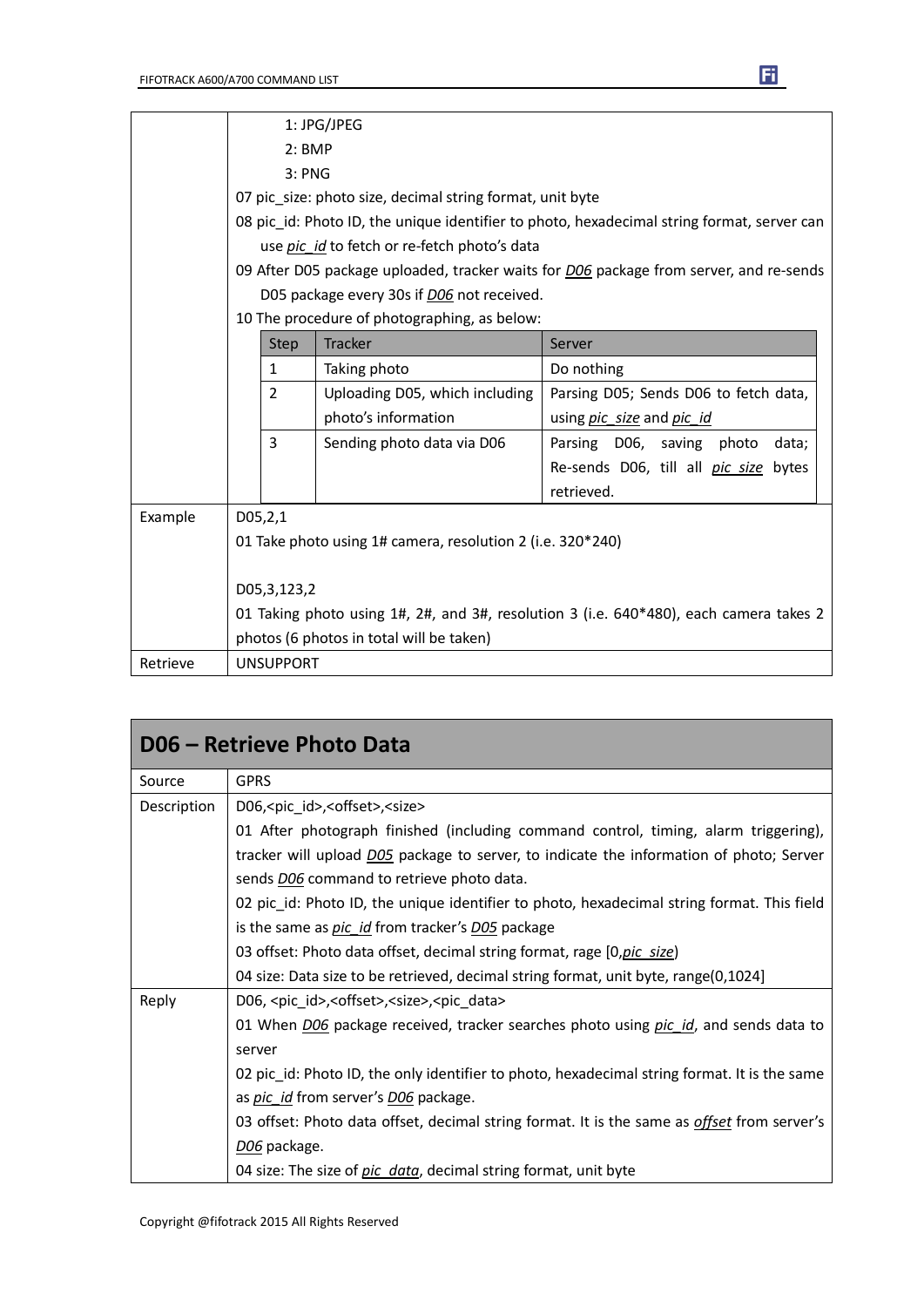|          | 05 pic data: Photo data, HEX |
|----------|------------------------------|
| Example  |                              |
| Retrieve | <b>UNSUPPORT</b>             |

| D07 – Timing Photographing |                                                                                                            |  |  |  |
|----------------------------|------------------------------------------------------------------------------------------------------------|--|--|--|
| Source                     | GPRS/SMS/COM                                                                                               |  |  |  |
| Descript                   | D07, <interval>, <resolution>, <cam id="" list="">, <pho num=""></pho></cam></resolution></interval>       |  |  |  |
| ion                        | 01 interval: Timing interval, unit second, range [180, $+\infty$ ]; If <i>interval==0</i> , disable timing |  |  |  |
|                            | photographing function; Setting proper <i>interval</i> according to camera number connected to             |  |  |  |
|                            | tracker.                                                                                                   |  |  |  |
|                            | 02 resolution: Photo resolution, refer to <b>D05</b> command for detail.                                   |  |  |  |
|                            | 03 cam_id_list: Camera ID list, value $1 \sim 4$ , multiple ID list is supported. If this field is empty,  |  |  |  |
|                            | all cameras are selected.                                                                                  |  |  |  |
|                            | 04 pho_num: photo numbers to be taken, when pho_num==0 or the field empty, one photo                       |  |  |  |
|                            | will be taken by default                                                                                   |  |  |  |
|                            | 05 When timing photographing enabled, tracker takes photo when time counter arrived,                       |  |  |  |
|                            | and uploads D05 package, which contains photo's information, to server; Server sends D06                   |  |  |  |
|                            | command to retrieve data after receives D05 package.                                                       |  |  |  |
| Reply                      | <b>D07,OK</b>                                                                                              |  |  |  |
| Example                    | D07,3600,2,12                                                                                              |  |  |  |
|                            | 01 Enable timing photographing, tracker takes photo using 1# and 2# camera, with                           |  |  |  |
|                            | resolution 320*240, every 3600s.                                                                           |  |  |  |
|                            |                                                                                                            |  |  |  |
|                            | D07,0                                                                                                      |  |  |  |
|                            | 01 Disable timing photographing function                                                                   |  |  |  |
| Retrieve                   | C04, D07                                                                                                   |  |  |  |

| S09 – Setting GPRS Heartbeat Interval |                                                                                               |  |  |  |  |
|---------------------------------------|-----------------------------------------------------------------------------------------------|--|--|--|--|
| Source                                | GPRS/COM/SMS                                                                                  |  |  |  |  |
| Description                           | S09, < acc-on-interval >, < acc-off-interval >                                                |  |  |  |  |
|                                       | 01 Heartbeat package is independent from normal GPRS position one                             |  |  |  |  |
|                                       | 02 acc-on-interval, acc-off-interval: Heartbeat interval for ACC ON and ACC OFF, unit: s;     |  |  |  |  |
|                                       | default <i>acc-on-interval==0, acc-off-interval==0</i> , which means heartbeat disabled       |  |  |  |  |
|                                       | 03 When <i>acc-on-interval</i> or <i>acc-off-interval</i> is set to 0, heartbeat disabled for |  |  |  |  |
|                                       | corresponding ACC status                                                                      |  |  |  |  |
|                                       | 03 Heartbeat data will not be saved to blind buffer; When new heartbeat package               |  |  |  |  |
|                                       | generated, old and unsent one will be discarded                                               |  |  |  |  |
| Reply                                 | S09, <err code=""></err>                                                                      |  |  |  |  |
|                                       | 01 err code: procession error code.                                                           |  |  |  |  |
|                                       | $OK - Succeed.$                                                                               |  |  |  |  |
|                                       | UNSUPPORT – Command not supported.                                                            |  |  |  |  |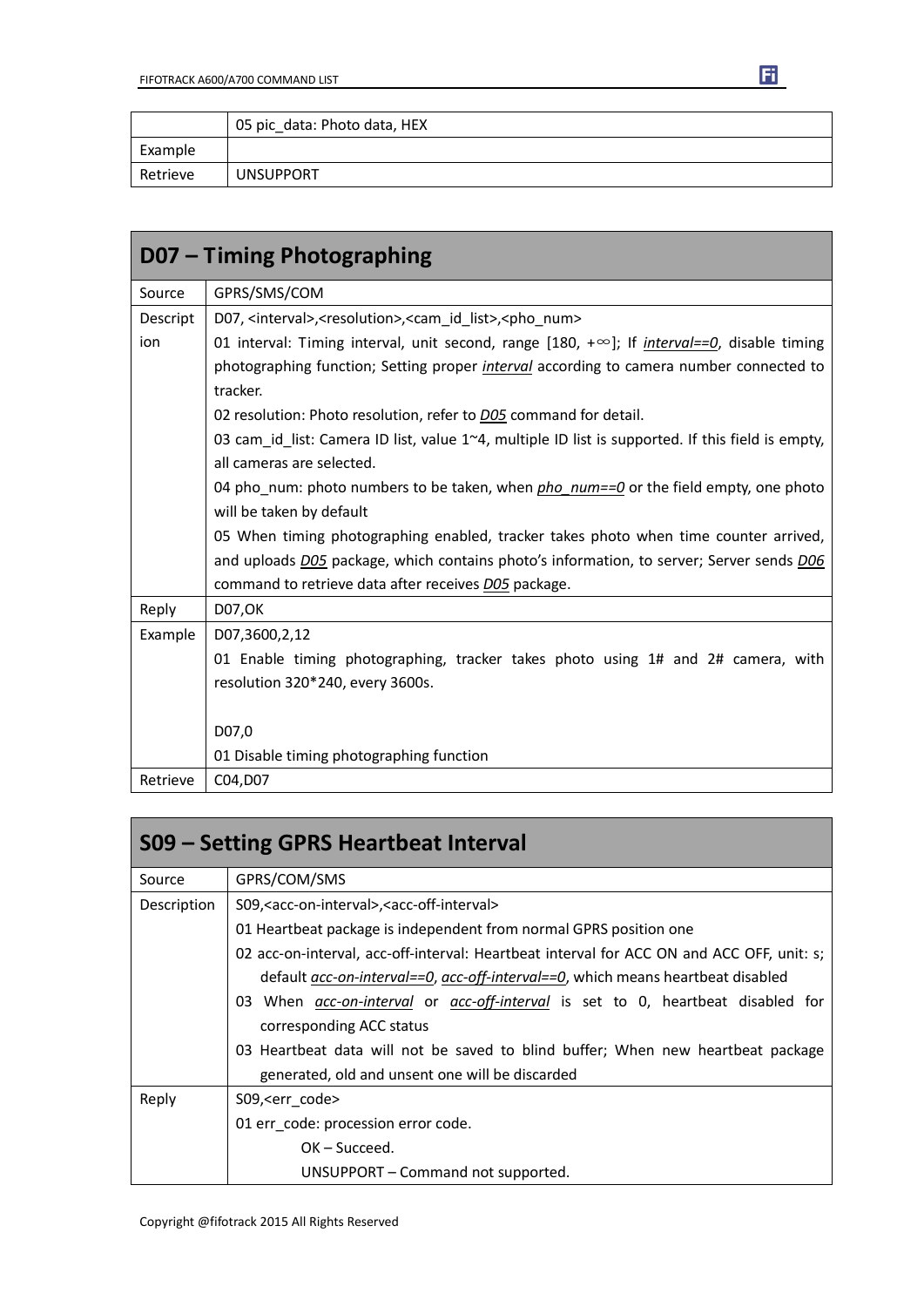|          | FAILED - Procession failed.                                                         |  |  |  |
|----------|-------------------------------------------------------------------------------------|--|--|--|
| Example  | S09,180,300                                                                         |  |  |  |
|          | 01 Setting heartbeat interval to 180s for ACC ON, and 300s for ACC OFF              |  |  |  |
|          | S09,0,300                                                                           |  |  |  |
|          | 01 Setting heartbeat interval to 300s for ACC OFF, and disable heartbeat for ACC ON |  |  |  |
|          | S <sub>09</sub>                                                                     |  |  |  |
|          | 01 Disable heartbeat for both ACC ON and ACC OFF                                    |  |  |  |
| Retrieve | C04, S09                                                                            |  |  |  |

| S13 – Switching A02 Package Format |                                                                                                       |  |  |  |
|------------------------------------|-------------------------------------------------------------------------------------------------------|--|--|--|
| Source                             | GPRS/COM/SMS                                                                                          |  |  |  |
| Description                        | S13, <type>,<tmrout>,<re-send-cnt></re-send-cnt></tmrout></type>                                      |  |  |  |
|                                    | 01 Tracker supports two GPRS package format, A01 and A02; S13 command is used to<br>switch the format |  |  |  |
|                                    | 02 type: Package format select, 0-A01 format, 1-A02 format                                            |  |  |  |
|                                    | A01 format: normal package format, no acknowledge needed from server                                  |  |  |  |
|                                    | A02 format: uolpad-acknowledge format, tracker wait for acknowledge for uploading                     |  |  |  |
|                                    | confirmation; Re-send package if no acknowledge received                                              |  |  |  |
|                                    | 03 tmrout: re-send timeout, unit s, default 60s; After A02 package uploaded, tracker                  |  |  |  |
|                                    | re-sends the same package after tmrout seconds if no acknowledge received                             |  |  |  |
|                                    | 04 re-send-cnt: Maximum package re-sending times; Tracker aborts package when                         |  |  |  |
|                                    | exceeds re-send-cnt times; default 0, which means package will be uploaded always                     |  |  |  |
|                                    | 05 tmrout, re-send-cnt valid under A02 mode                                                           |  |  |  |
| Reply                              | S13, <err_code></err_code>                                                                            |  |  |  |
|                                    | 01 err_code: procession error code.                                                                   |  |  |  |
|                                    | $OK - Succeed.$                                                                                       |  |  |  |
|                                    | UNSUPPORT - Command not supported.                                                                    |  |  |  |
|                                    | FAILED - Procession failed.                                                                           |  |  |  |
| Example                            | S13,1                                                                                                 |  |  |  |
|                                    | 01 Enable A02 format, tmrout and re-send-cnt use default setting (tmrout==60,                         |  |  |  |
|                                    | re-send-cnt==0)                                                                                       |  |  |  |
|                                    | 02 Tracker will upload package every 60s always if no acknowledge received                            |  |  |  |
| Retrieve                           | C04, S13                                                                                              |  |  |  |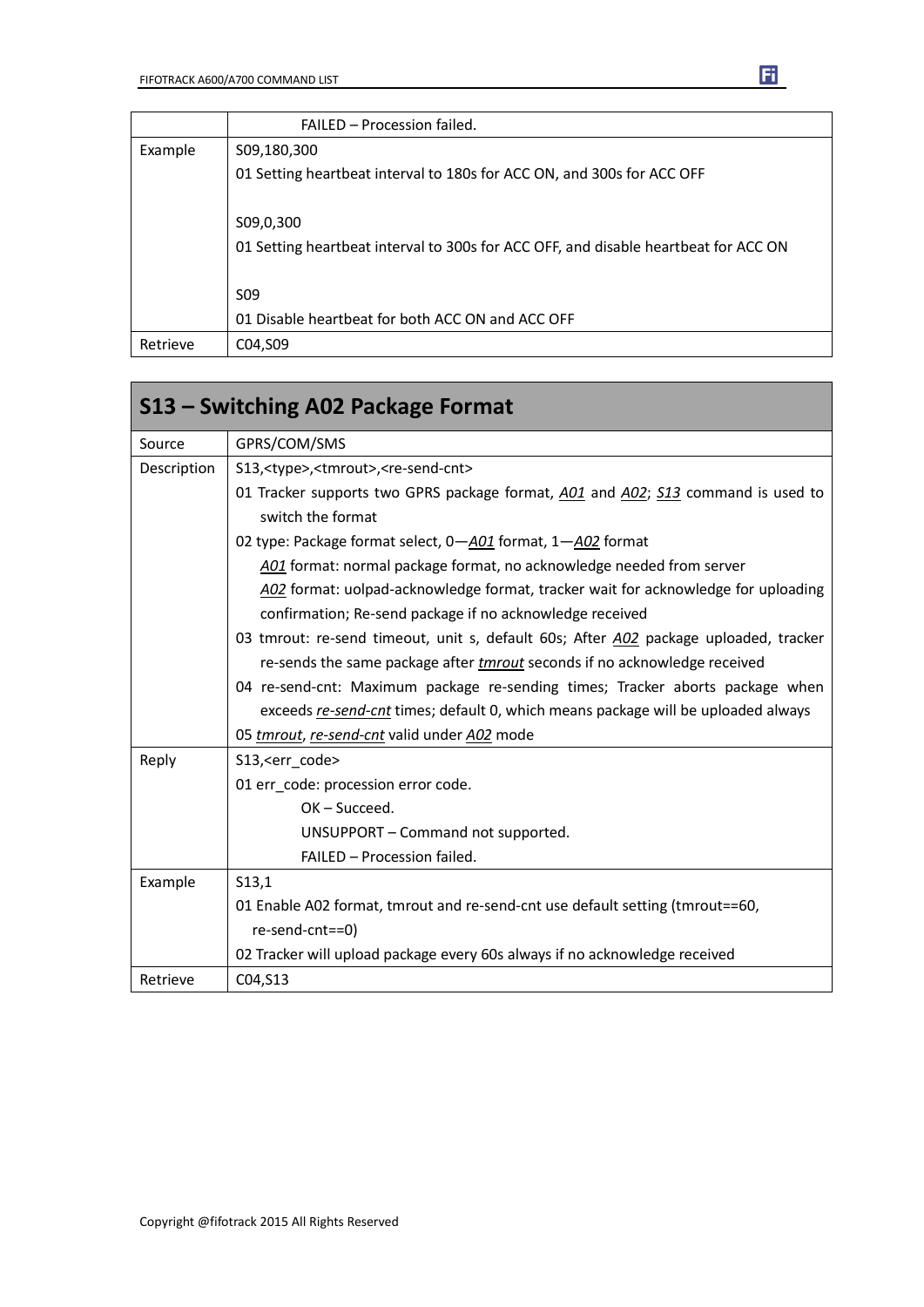### **Appendix A - Alarm Code and Alarm Parameter**

The following table describes the relationship of *alm-code* and *alm-para* in GPS Position/Alarm data:

| alm-code       | alm-para                  | Description            | <b>SMS Head String</b> |
|----------------|---------------------------|------------------------|------------------------|
| $\mathbf{1}$   | <b>NULL</b>               | Distance tracking      | Distance               |
| $\overline{2}$ | <b>NULL</b>               | Input1 active          | SOS                    |
| 3              | <b>NULL</b>               | Input1 inactive        | IN1 Inactive           |
| 4              | <b>NULL</b>               | Input2 active          | IN <sub>2</sub>        |
| 5              | <b>NULL</b>               | Input2 inactive        | IN2 Inactive           |
| 6              | <b>NULL</b>               | Input3 active          | IN3                    |
| $\overline{7}$ | <b>NULL</b>               | Input3 inactive        | IN3 Inactive           |
| 8              | <b>NULL</b>               | Input4 active          | IN4                    |
| 9              | <b>NULL</b>               | Input4 inactive        | IN4 Inactive           |
| 14             | Ext-power voltage, unit V | Ext-power low          | Low Ext-Power          |
| 15             | <b>NULL</b>               | Ext-power lost         | <b>Ext-Power Cut</b>   |
| 16             | <b>NULL</b>               | Ext-power re-connect   | Ext-Power On           |
| 17             | Battery voltage, unit V   | Internal battery low   | Low Battery            |
| 18             | <b>NULL</b>               | Speeding alarm         | Speeding               |
| 20             | <b>NULL</b>               | GPS antenna cut        | <b>GPS Antenna Cut</b> |
| 21             | <b>NULL</b>               | <b>Vibration Alarm</b> | <b>Vibration Alarm</b> |
| 23             | <b>NULL</b>               | Harsh accelerate       | Harsh Accelerate       |
| 24             | <b>NULL</b>               | Harsh braking          | <b>Harsh Braking</b>   |
| 25             | <b>NULL</b>               | Enter sleep            | <b>Enter Sleep</b>     |
| 26             | <b>NULL</b>               | Exit sleep             | Wake Up                |
| 27             | <b>NULL</b>               | Fatigue driving        | <b>Fatigue Driving</b> |
| 28             | <b>NULL</b>               | Fatigue relieve        | <b>Fatigue Relieve</b> |
| 29             | <b>NULL</b>               | Parking overtime       | Parking Overtime       |
| 30             | <b>NULL</b>               | <b>GSM Jamming</b>     | <b>GSM Jamming</b>     |
| 32             | <b>NULL</b>               | GPS jamming            | <b>GPS Jamming</b>     |
| 33             | Hexadecimal character:    | Exit geo-fence         | <b>Exit Fence</b>      |
|                | bit[7:4]: geo-fence type: |                        |                        |
|                | 0 - Circle fence          |                        |                        |
|                | 1 - Polygon fence         |                        |                        |
|                | bit[3:0]: index of fence  |                        |                        |
| 34             | The same as "Exit Fence"  | Enter geo-fence        | <b>Enter Fence</b>     |
| 35             | <b>NULL</b>               | <b>Idling Alarm</b>    | <b>Idling Alarm</b>    |
| 37             | <b>NULL</b>               | Login                  | Login                  |
| 38             | <b>NULL</b>               | Log Out                | Log Out                |
| 39             | <b>NULL</b>               | <b>Illegal Login</b>   | <b>Illegal Login</b>   |
| 40             | sn                        | High Temperature       | High Temperature       |